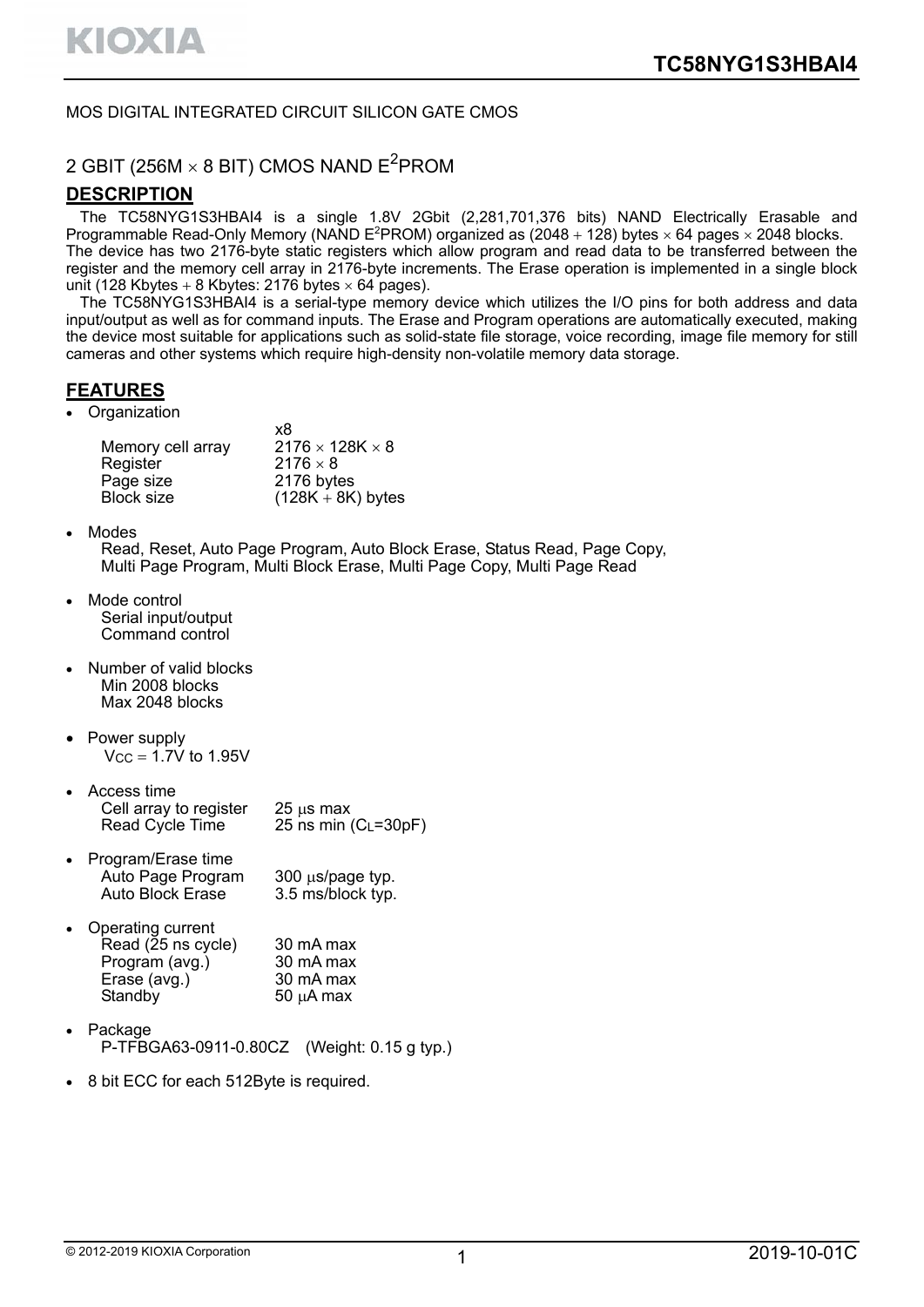# **PIN ASSIGNMENT (TOP VIEW)**

|                                                                                                             | 1         | 2         | 3          | 4         | 5                      | 6         | 7         | 8                     | 9         | 10        |
|-------------------------------------------------------------------------------------------------------------|-----------|-----------|------------|-----------|------------------------|-----------|-----------|-----------------------|-----------|-----------|
| A                                                                                                           | <b>NC</b> | <b>NC</b> |            |           |                        |           |           |                       | NC        | <b>NC</b> |
| B                                                                                                           | <b>NC</b> |           |            |           |                        |           |           |                       | <b>NC</b> | <b>NC</b> |
| $\mathsf{C}$                                                                                                |           |           | WP         |           | ALE V <sub>SS</sub> CE |           |           | WE RY/BY              |           |           |
| D                                                                                                           |           |           | NC         | RE        | <b>CLE</b>             | <b>NC</b> | <b>NC</b> | <b>NC</b>             |           |           |
| E                                                                                                           |           |           | <b>NC</b>  | <b>NC</b> | $NC$                   | <b>NC</b> | <b>NC</b> | <b>NC</b>             |           |           |
| $\mathsf F$                                                                                                 |           |           | <b>NC</b>  | <b>NC</b> | $NC$                   | <b>NC</b> | <b>NC</b> | <b>NC</b>             |           |           |
| G                                                                                                           |           |           | NC         | <b>NC</b> | <b>NC</b>              | <b>NC</b> | NC        | <b>NC</b>             |           |           |
| $\overline{H}$                                                                                              |           |           | <b>NC</b>  | I/O1      | <b>NC</b>              | <b>NC</b> | <b>NC</b> | <b>V<sub>CC</sub></b> |           |           |
| J                                                                                                           |           |           | NC         | I/O2      | <b>NC</b>              | Vcc       | I/O6      | I/O8                  |           |           |
| K                                                                                                           |           |           | <b>Vss</b> | I/O3      | I/O4                   | I/O5      | I/O7      | Vss                   |           |           |
| $\mathsf{L}% _{0}\left( \mathsf{L}_{0}\right) ^{\ast }=\mathsf{L}_{0}\left( \mathsf{L}_{0}\right) ^{\ast }$ | NC        | <b>NC</b> |            |           |                        |           |           |                       | NC        | <b>NC</b> |
| M                                                                                                           | <b>NC</b> | <b>NC</b> |            |           |                        |           |           |                       | NC        | <b>NC</b> |

# **PIN NAMES**

| $I/O1$ to $I/O8$ | I/O port             |
|------------------|----------------------|
| <b>CE</b>        | Chip enable          |
| <b>WE</b>        | Write enable         |
| <b>RE</b>        | Read enable          |
| <b>CLE</b>       | Command latch enable |
| <b>ALE</b>       | Address latch enable |
| <b>WP</b>        | Write protect        |
| RY / BY          | Ready/Busy           |
| Vcc              | Power supply         |
| <b>Vss</b>       | Ground               |
| <b>NC</b>        | No Connection        |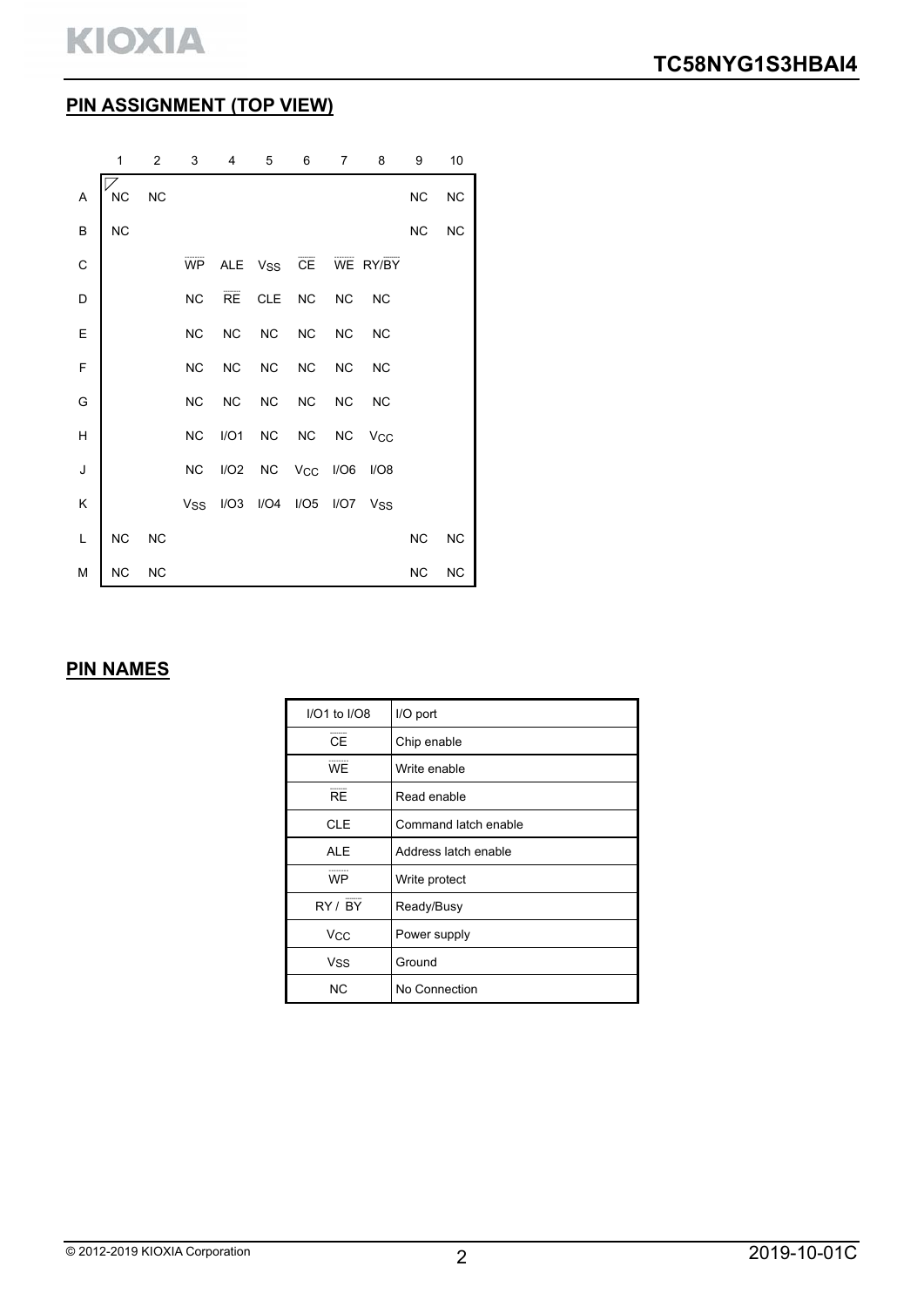# **KIOXIA**

# **BLOCK DIAGRAM**



# **ABSOLUTE MAXIMUM RATINGS**

| <b>SYMBOL</b>         | <b>RATING</b>                | <b>VALUE</b>                                    | <b>UNIT</b> |
|-----------------------|------------------------------|-------------------------------------------------|-------------|
| <b>V<sub>CC</sub></b> | Power Supply Voltage         | $-0.6$ to 2.5                                   | $\vee$      |
| <b>V<sub>IN</sub></b> | Input Voltage                | $-0.6$ to 2.5                                   | V           |
| V <sub>I/O</sub>      | Input / Output Voltage       | $-0.6$ to V <sub>CC</sub> + 0.3 ( $\leq$ 2.5 V) | $\vee$      |
| P <sub>D</sub>        | Power Dissipation            | 0.3                                             | W           |
| <b>TSTG</b>           | Storage Temperature          | $-55$ to 125                                    | °C          |
| <b>TOPR</b>           | <b>Operating Temperature</b> | $-40$ to 85                                     | °C          |

Note: Avoid locations where the device may be exposed to water (wet, rain, dew condensation, etc.)

# **CAPACITANCE** \***(Ta 25°C, f 1 MHz)**

| <b>SYMBOL</b> | PARAMETER | <b>CONDITION</b> | <b>MIN</b> | <b>MAX</b> | UNIT |
|---------------|-----------|------------------|------------|------------|------|
| CIN           | Input     | $V_{IN} = 0 V$   | —          | 10         | pF   |
| COUT          | Output    | $V_{OUT} = 0 V$  |            | 10         | pF   |

\* This parameter is periodically sampled and is not tested for every device.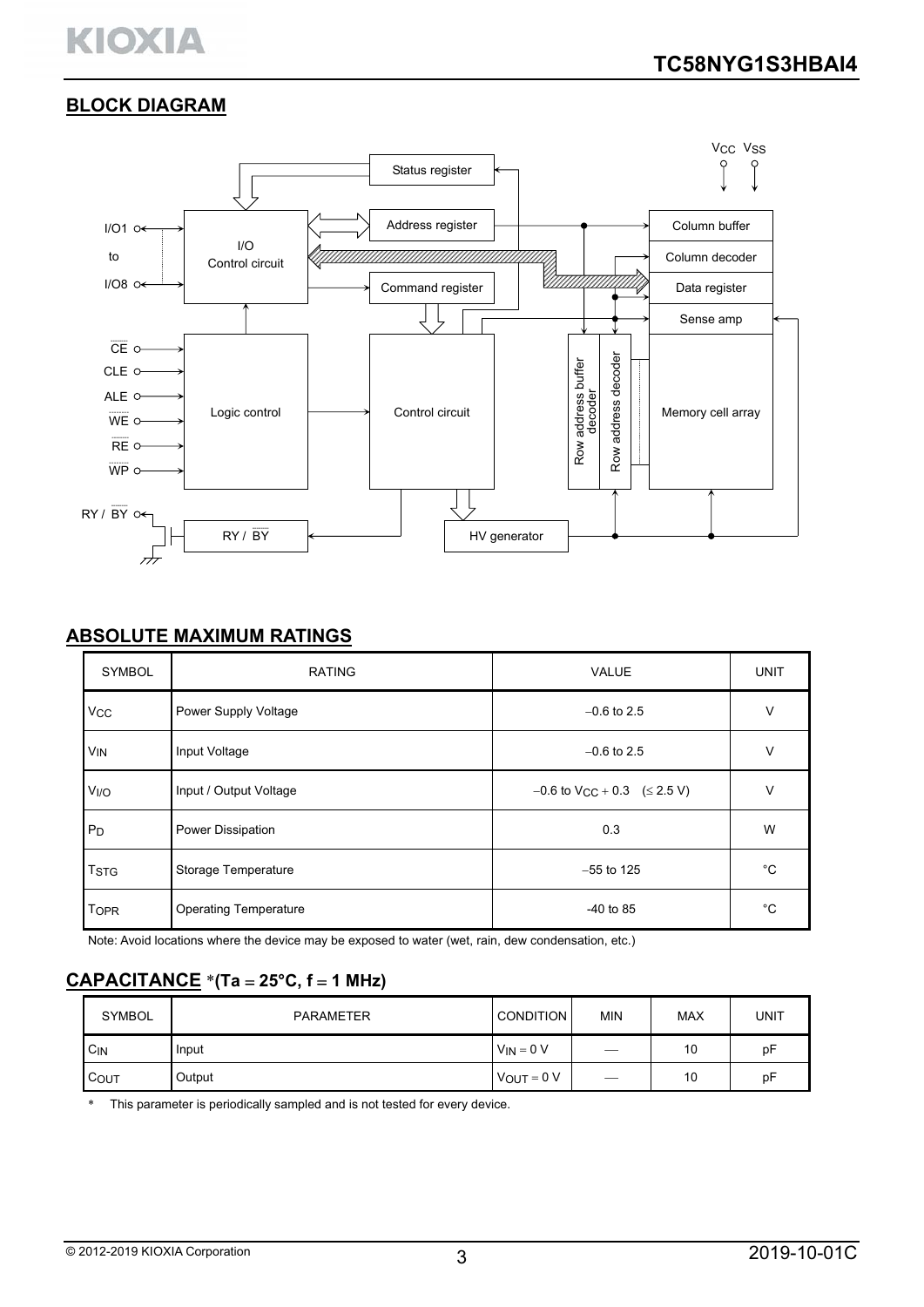

# **VALID BLOCKS**

| <b>SYMBOL</b>   | <b>PARAMETER</b>       | ΜIΝ  | TYP. | <b>MAX</b> | UNIT          |
|-----------------|------------------------|------|------|------------|---------------|
| N <sub>VB</sub> | Number of Valid Blocks | 2008 |      | 2048       | <b>Blocks</b> |

NOTE: The device occasionally contains unusable blocks. Refer to Application Note (13) toward the end of this document. The first block (Block 0) is guaranteed to be a valid block at the time of shipment.

The specification for the minimum number of valid blocks is applicable over lifetime.

# **DC OPERATING CONDITIONS**

| SYMBOL                | <b>PARAMETER</b>         | <b>MIN</b>       | TYP. | <b>MAX</b>       | <b>UNIT</b> |
|-----------------------|--------------------------|------------------|------|------------------|-------------|
| <b>V<sub>CC</sub></b> | Power Supply Voltage     | 1.7              |      | 1.95             | v           |
| VIH                   | High Level Input Voltage | $VCC \times 0.8$ |      | $V_{CC}$ + 0.3   | V           |
| <b>VIL</b>            | Low Level Input Voltage  | $-0.3*$          |      | $VCC \times 0.2$ | V           |

 $*$  -2 V (pulse width lower than 20 ns)

# **DC CHARACTERISTICS** (Ta = -40 to 85°C, Vcc = 1.7 to 1.95V)

| <b>SYMBOL</b>           | <b>PARAMETER</b>              | <b>CONDITION</b>                                  | <b>MIN</b>     | TYP. | <b>MAX</b> | <b>UNIT</b>    |
|-------------------------|-------------------------------|---------------------------------------------------|----------------|------|------------|----------------|
| 址                       | Input Leakage Current         | $V_{IN} = 0 V$ to $V_{CC}$                        |                |      | ±10        | μA             |
| <b>ILO</b>              | <b>Output Leakage Current</b> | $V_{\text{OUT}} = 0 \text{ V}$ to $V_{\text{CC}}$ |                |      | ±10        | μA             |
| ICCO <sub>1</sub>       | <b>Serial Read Current</b>    | $CE = V_{IL}$ , $IOUT = 0$ mA, $tRC = 25$ ns      |                |      | 30         | mA             |
| ICCO <sub>2</sub>       | <b>Programming Current</b>    |                                                   |                |      | 30         | mA             |
| ICCO <sub>3</sub>       | <b>Erasing Current</b>        |                                                   |                |      | 30         | m <sub>A</sub> |
| Iccs                    | <b>Standby Current</b>        | $CE = VCC - 0.2 V$ , $WP = 0 V/VCC$               |                |      | 50         | μA             |
| VOH                     | High Level Output Voltage     | $I_{OH} = -0.1$ mA                                | $V_{CC}$ - 0.2 |      |            | V              |
| VOL                     | Low Level Output Voltage      | $I_{OL} = 0.1$ mA                                 |                |      | 0.2        | V              |
| <b>IOL</b><br>(RY / BY) | Output Current of RY / BY pin | $V_{OL} = 0.2 V$                                  |                | 4    |            | mA             |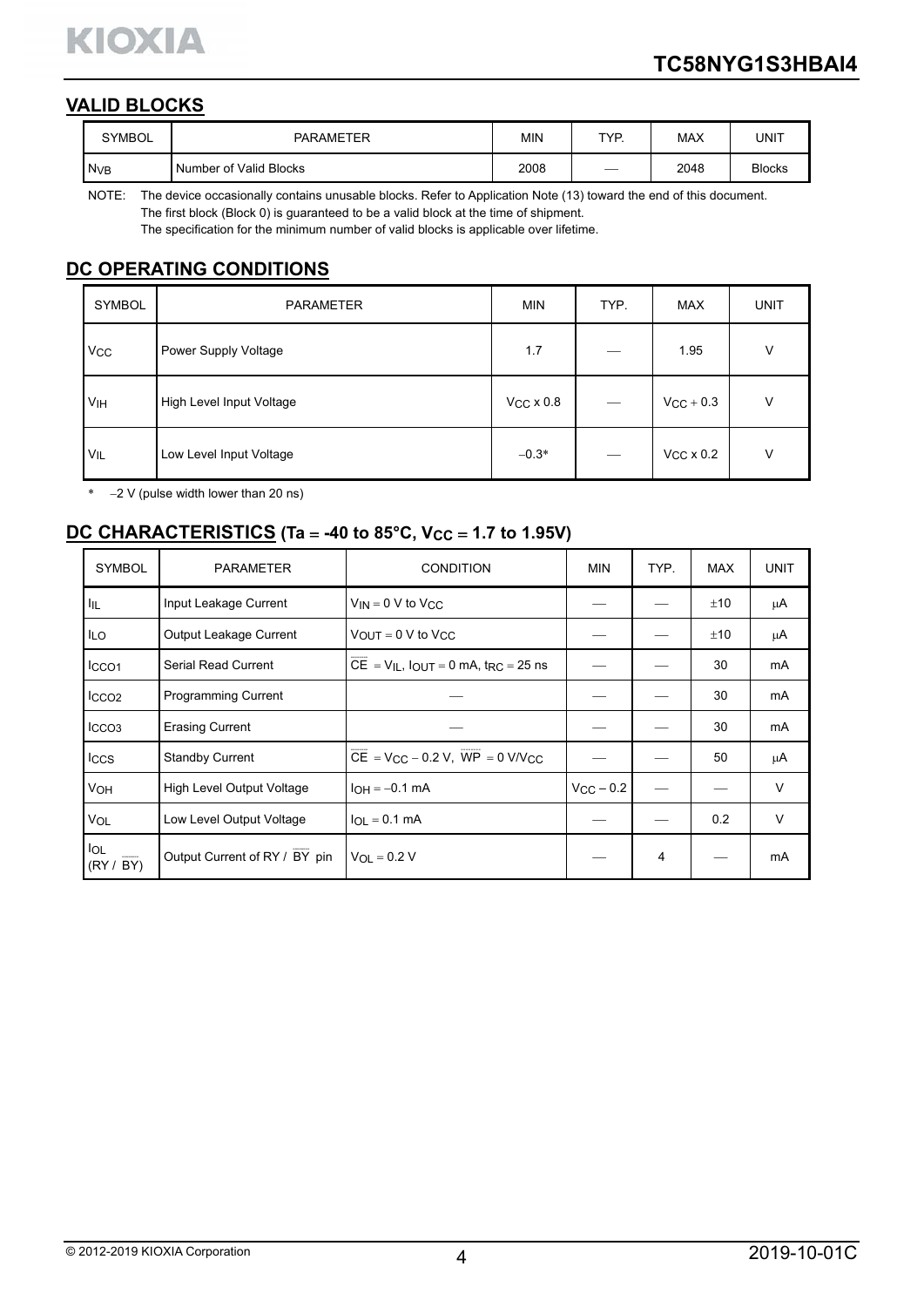# **AC CHARACTERISTICS AND OPERATING CONDITIONS (Ta -40 to 85°C, VCC 1.7 to 1.95V)**

| SYMBOL           | PARAMETER                                    | <b>MIN</b>               | <b>MAX</b> | UNIT    |
|------------------|----------------------------------------------|--------------------------|------------|---------|
| tcls             | CLE Setup Time                               | 12                       |            | ns      |
| tcLH             | <b>CLE Hold Time</b>                         | 5                        |            | ns      |
| tcs              | CE Setup Time                                | 20                       |            | ns      |
| t <sub>CH</sub>  | CE Hold Time                                 | 5                        |            | ns      |
| twp              | Write Pulse Width                            | 12                       |            | ns      |
| tALS             | <b>ALE Setup Time</b>                        | 12                       |            | ns      |
| t <sub>ALH</sub> | <b>ALE Hold Time</b>                         | $\mathbf 5$              |            | ns      |
| t <sub>DS</sub>  | Data Setup Time                              | 12                       |            | ns      |
| t <sub>DH</sub>  | Data Hold Time                               | 5                        |            | ns      |
| twc              | Write Cycle Time                             | 25                       |            | ns      |
| twH              | WE High Hold Time                            | 10                       |            | ns      |
| tww              | WP High to WE Low                            | 100                      |            | ns      |
| t <sub>RR</sub>  | Ready to RE Falling Edge                     | 20                       |            | ns      |
| t <sub>RW</sub>  | Ready to WE Falling Edge                     | 20                       |            | ns      |
| t <sub>RP</sub>  | <b>Read Pulse Width</b>                      | 12                       |            | ns      |
| t <sub>RC</sub>  | Read Cycle Time                              | 25                       |            | ns      |
| t <sub>REA</sub> | RE Access Time                               |                          | 20         | ns      |
| tcEA             | CE Access Time                               | $\overline{\phantom{0}}$ | 25         | ns      |
| t <sub>CLR</sub> | CLE Low to RE Low                            | 10                       |            | ns      |
| t <sub>AR</sub>  | ALE Low to RE Low                            | 10                       |            | ns      |
| tRHOH            | RE High to Output Hold Time                  | 25                       |            | ns      |
| trloh            | RE Low to Output Hold Time                   | $\mathbf 5$              |            | ns      |
| t <sub>RHZ</sub> | RE High to Output High Impedance             |                          | 60         | ns      |
| t <sub>CHZ</sub> | CE High to Output High Impedance             |                          | 20         | ns      |
| tcsp             | CE High to ALE or CLE Don't Care             | 0                        |            | ns      |
| treh             | RE High Hold Time                            | $10$                     |            | ns      |
| tıR              | Output-High-Impedance-to-RE Falling Edge     | 0                        |            | ns      |
| t <sub>RHW</sub> | RE High to WE Low                            | 30                       |            | ns      |
| twhc             | WE High to CE Low                            | 30                       |            | ns      |
| twhR             | WE High to RE Low                            | 60                       |            | ns      |
| twB              | WE High to Busy                              |                          | 100        | ns      |
| trst             | Device Reset Time (Ready/Read/Program/Erase) |                          | 5/5/10/500 | $\mu$ s |

\*1: tCLS and tALS can not be shorter than tWP

\*2: tCS should be longer than tWP + 8ns.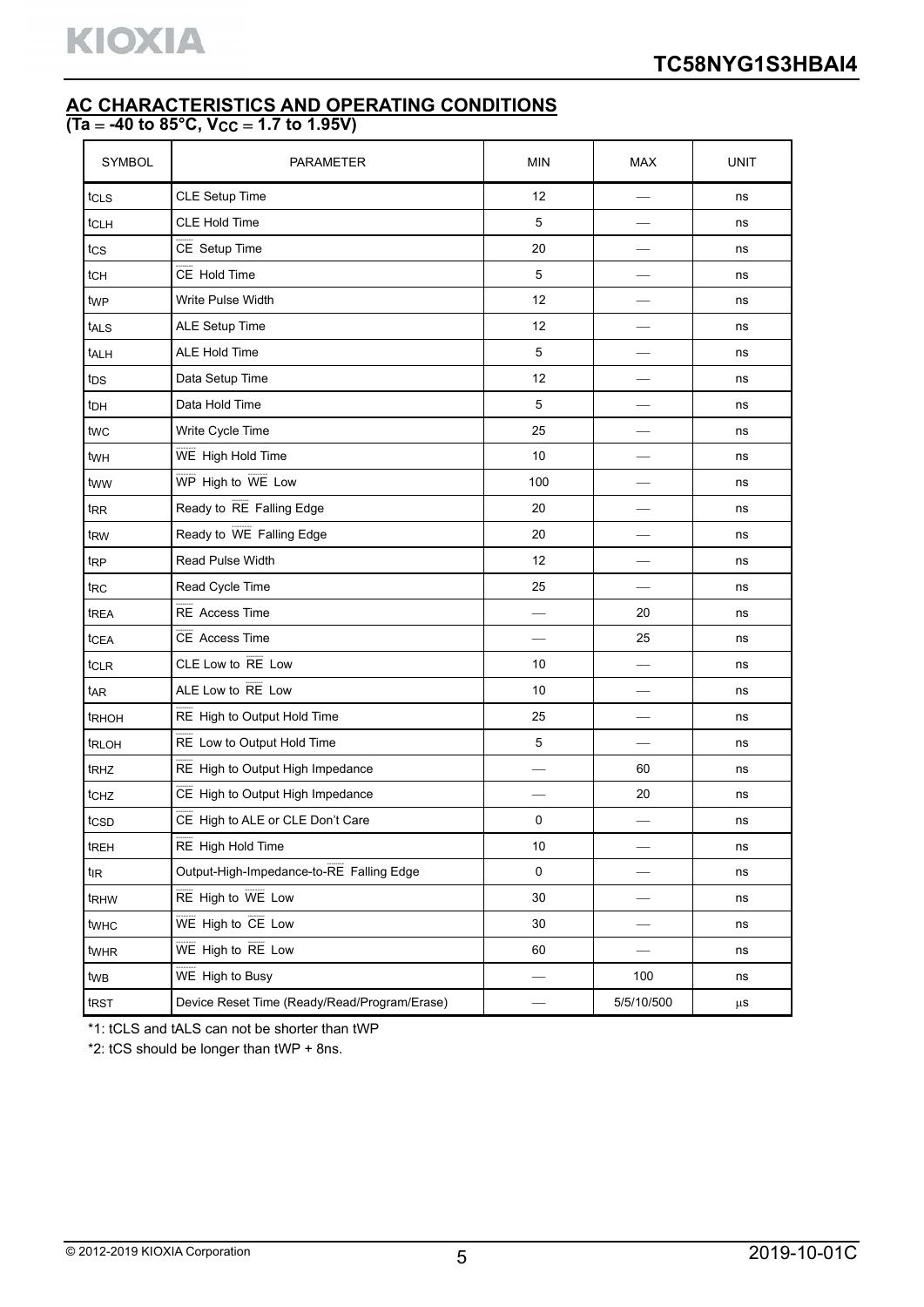# **AC TEST CONDITIONS**

| <b>PARAMETER</b>               | <b>CONDITION</b>               |
|--------------------------------|--------------------------------|
|                                | V <sub>CC</sub> : 1.7 to 1.95V |
| Input level                    | $V_{CC}$ – 0.2 V, 0.2 V        |
| Input pulse rise and fall time | 3 <sub>ns</sub>                |
| Input comparison level         | VCC/2                          |
| Output data comparison level   | $V_{CC}/2$                     |
| Output load                    | $C_L$ (30 pF) + 1 TTL          |

Note: Busy to ready time depends on the pull-up resistor tied to the RY /  $\overline{BY}$  pin. (Refer to Application Note (9) toward the end of this document)

# **PROGRAMMING / ERASING / READING CHARACTERISTICS**

 $\overline{(\text{Ta} = -40 \text{ to } 85^{\circ} \text{C}, \text{V}_{CC} = 1.7 \text{ to } 1.95 \text{V})}$ 

| <b>SYMBOL</b>                     | <b>PARAMETER</b>                                      | <b>MIN</b> | TYP. | <b>MAX</b> | <b>UNIT</b> | <b>NOTES</b> |
|-----------------------------------|-------------------------------------------------------|------------|------|------------|-------------|--------------|
| t <sub>PROG</sub>                 | Programming Time                                      |            | 300  | 700        | μs          |              |
| t <sub>DCB</sub> SYW <sub>1</sub> | Data Cache Busy Time in Write Cache (following 11h)   |            |      | 10         | μS          |              |
| t <sub>DCBSYW2</sub>              | Data Cache Busy Time in Write Cache (following 15h)   |            |      | 700        | μs          | (2)          |
| l N                               | Number of Partial Program Cycles in the Same Page     |            |      | 4          |             | (1)          |
| <b>IBERASE</b>                    | <b>Block Erasing Time</b>                             |            | 3.5  | 10         | ms          |              |
| $t_{\mathsf{R}}$                  | Memory Cell Array to Starting Address                 |            |      | 25         | μs          |              |
| t <sub>DCBSYR1</sub>              | Data Cache Busy in Read Cache (following 31h and 3Fh) |            |      | 25         | μS          |              |
| t <sub>DCBSYR2</sub>              | Data Cache Busy in Page Copy (following 3Ah)          |            |      | 30         | μS          |              |

(1) Refer to Application Note (12) toward the end of this document.

(2) t<sub>DCBSYW2</sub> depends on the timing between internal programming time and data in time.

# **Data Output**

When tREH is long, output buffers are disabled by /RE=High, and the hold time of data output depends on tRHOH (25ns MIN). Under this condition, the waveforms look like Normal Serial Read Mode.

When tREH is short, output buffers are not disabled by /RE=High, and the hold time of data output depends on tRLOH (5ns MIN). Under this condition, output buffers are disabled by the rising edge of CLE, ALE, /CE or the falling edge of /WE, and waveforms look like Extended Data Output Mode.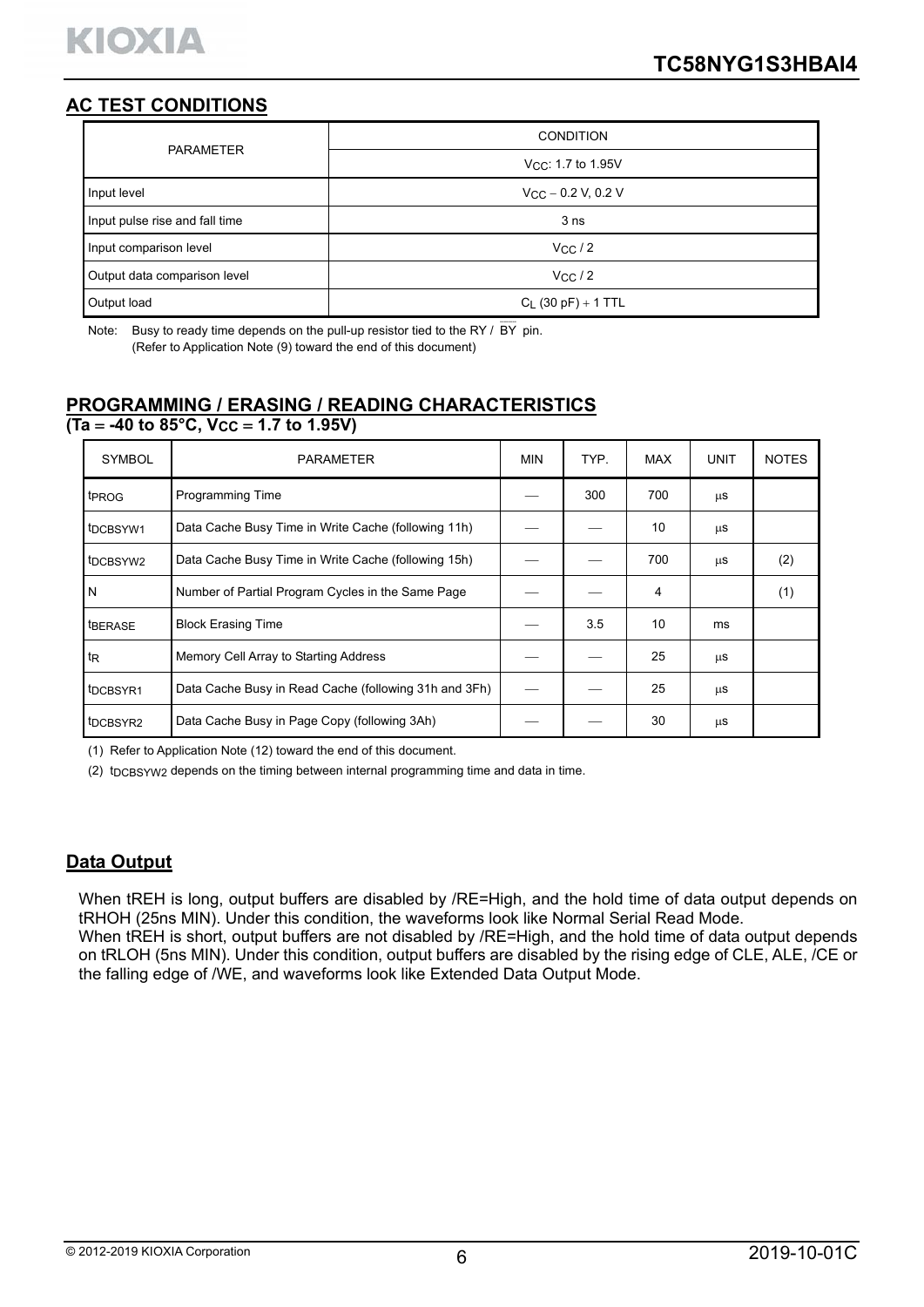# **TIMING DIAGRAMS**

# Latch Timing Diagram for Command/Address/Data



# Command Input Cycle Timing Diagram



 $\mathbb{Z}$ : V<sub>IH</sub> or V<sub>IL</sub>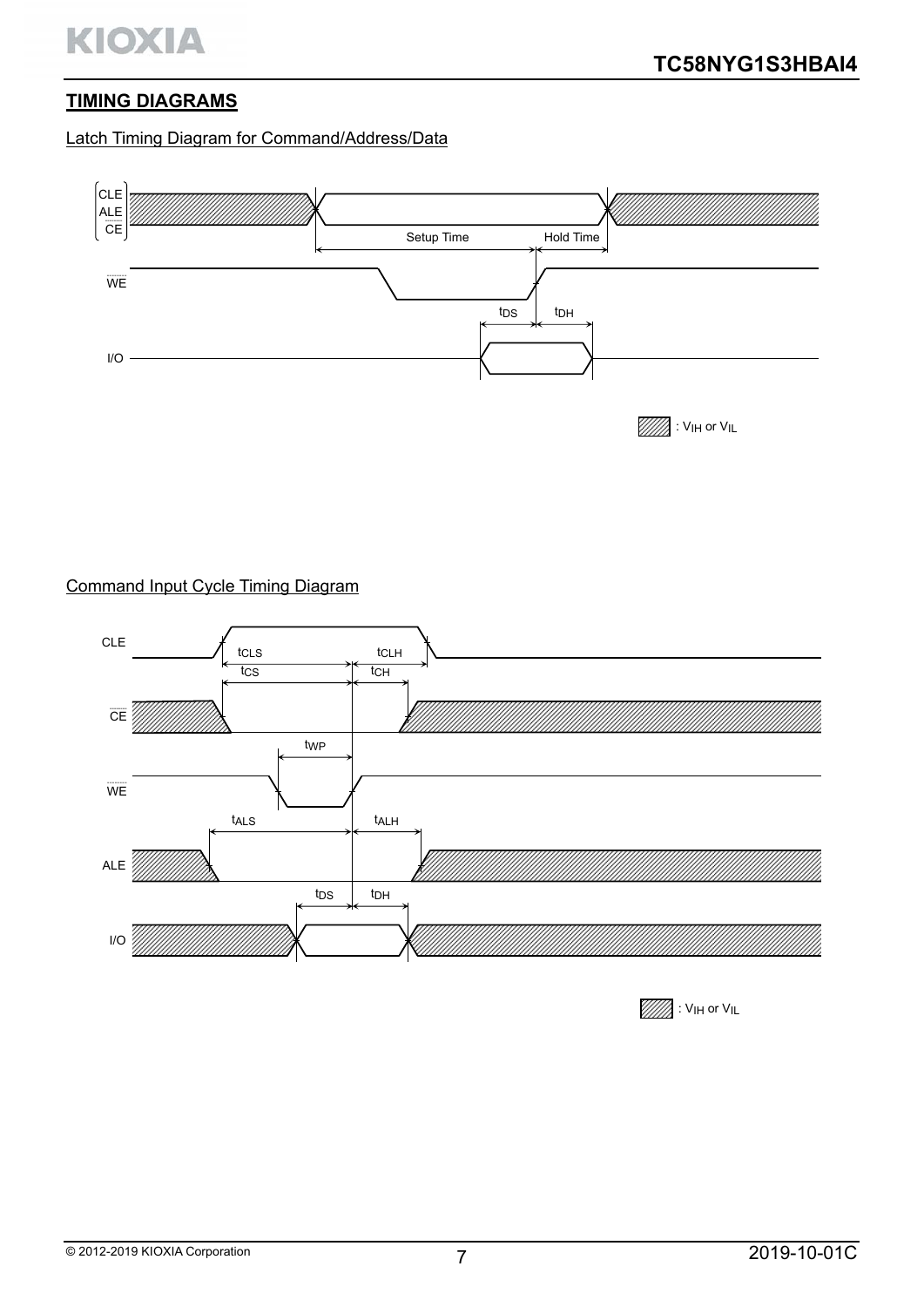# Address Input Cycle Timing Diagram





# Data Input Cycle Timing Diagram

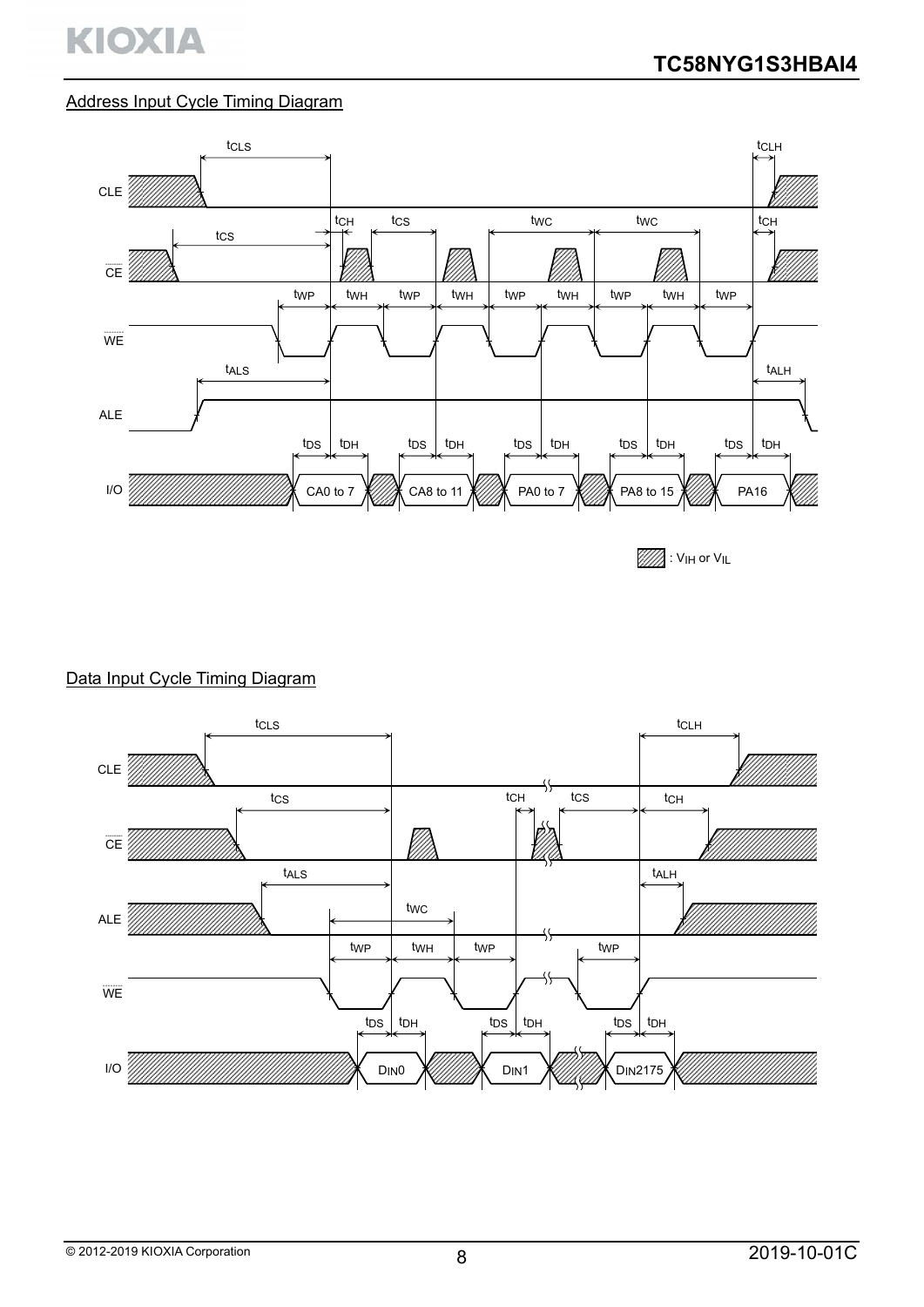

### Serial Read Cycle Timing Diagram



#### Status Read Cycle Timing Diagram



\*: 70h/71h represent the hexadecimal number

 $\mathbb{Z}$  : Vih or Vil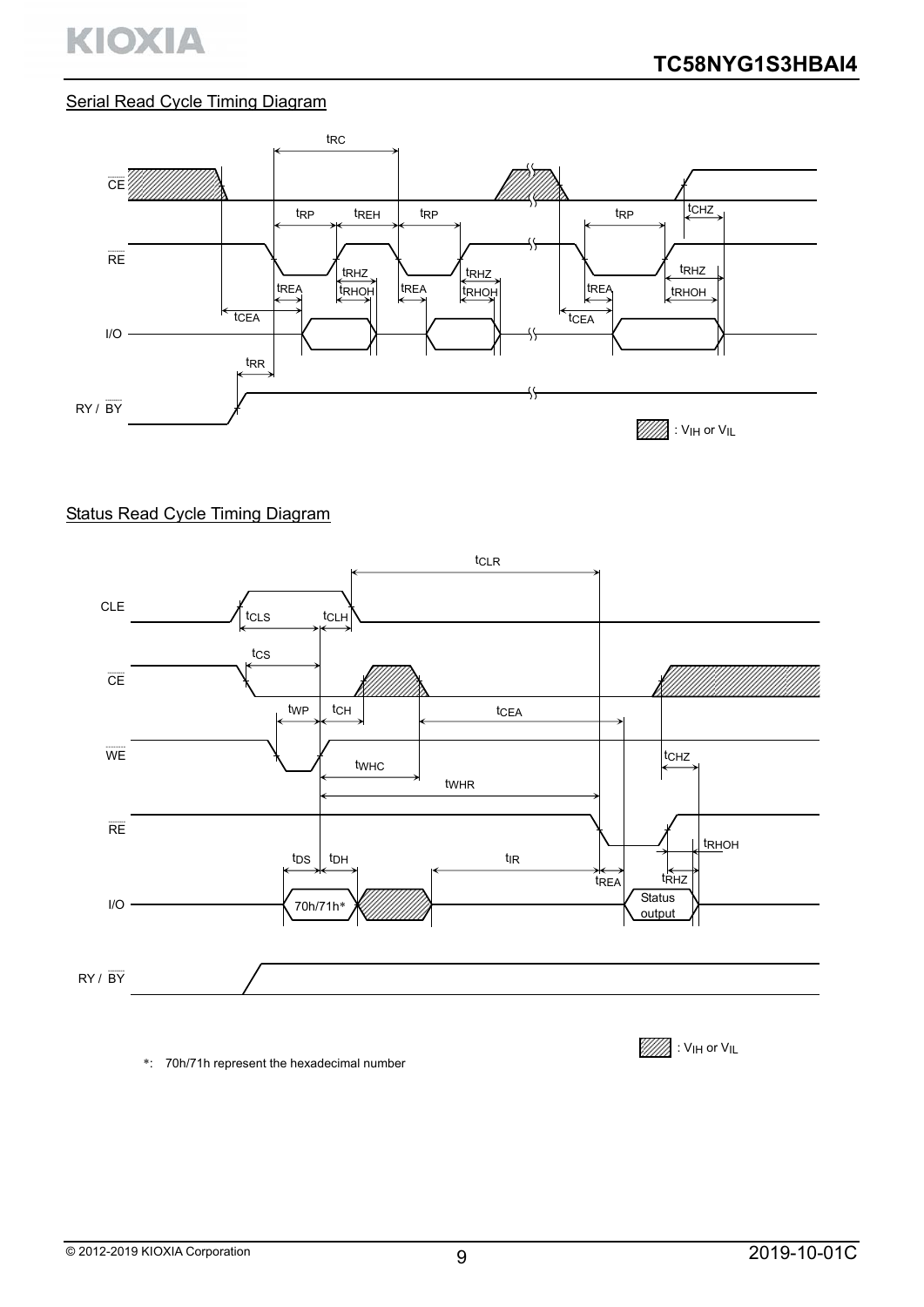# KIOXIA

#### Read Cycle Timing Diagram



# Read Cycle Timing Diagram: When Interrupted by CE

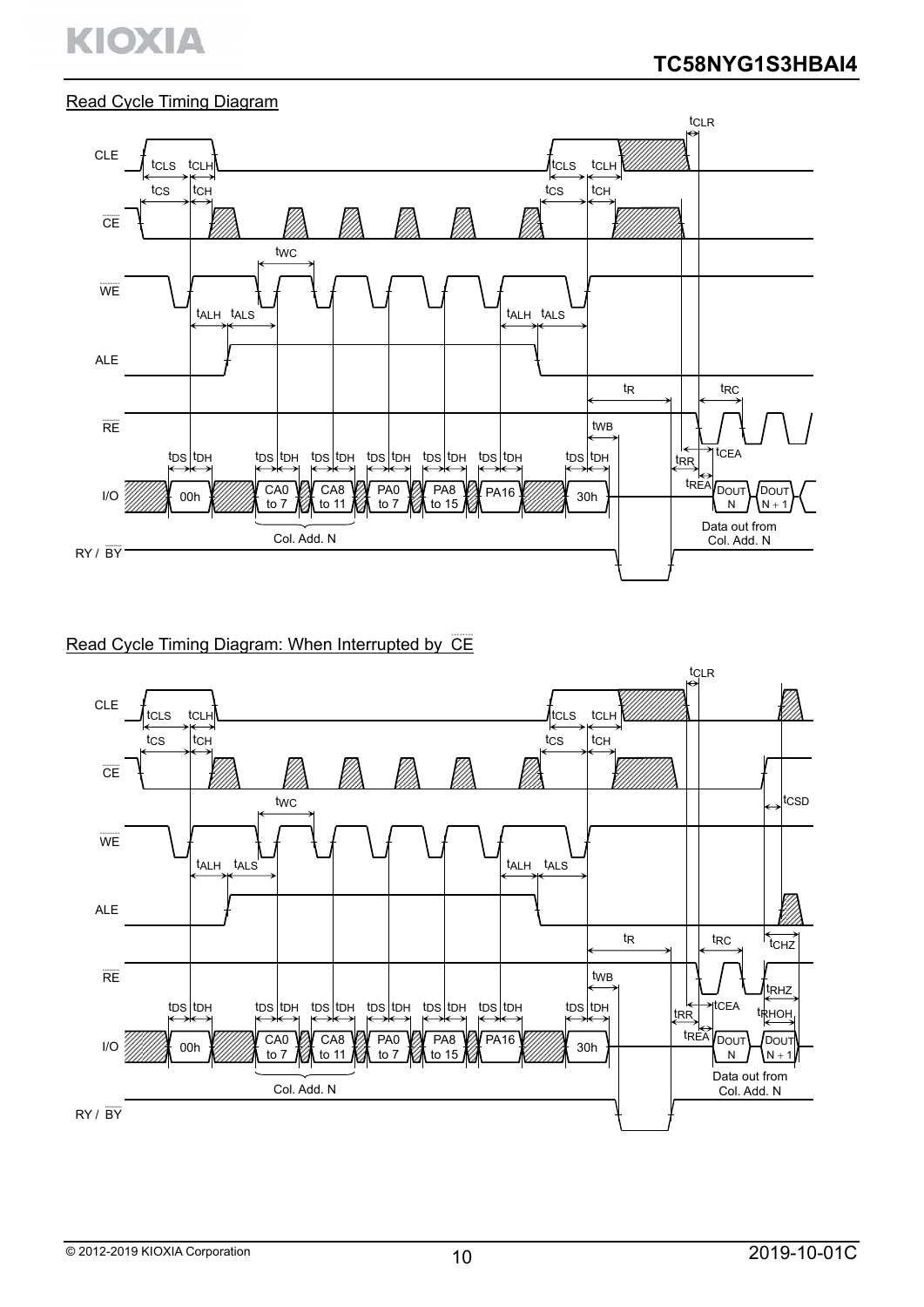### Read Cycle with Data Cache Timing Diagram (1/2)

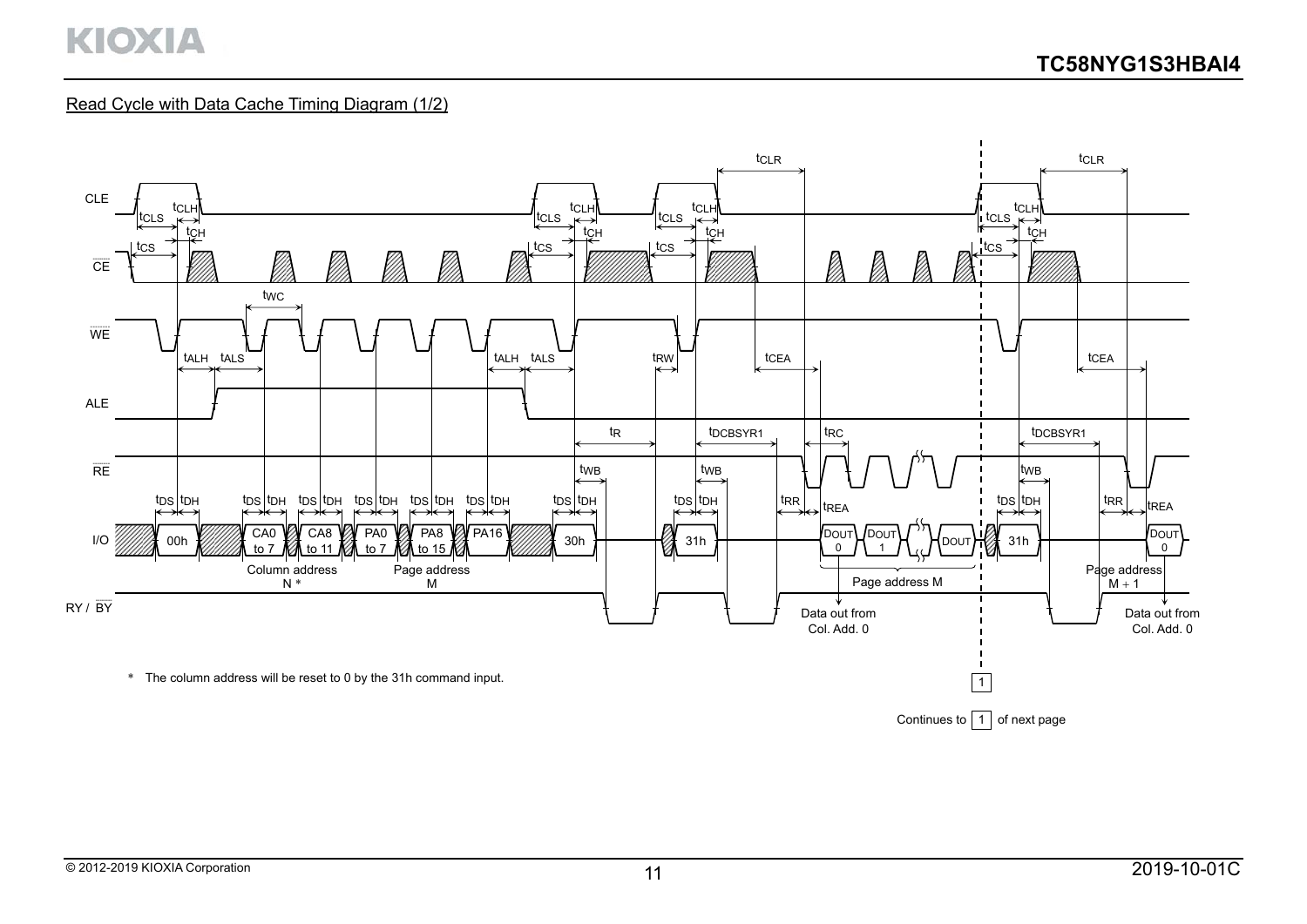### Read Cycle with Data Cache Timing Diagram (2/2)

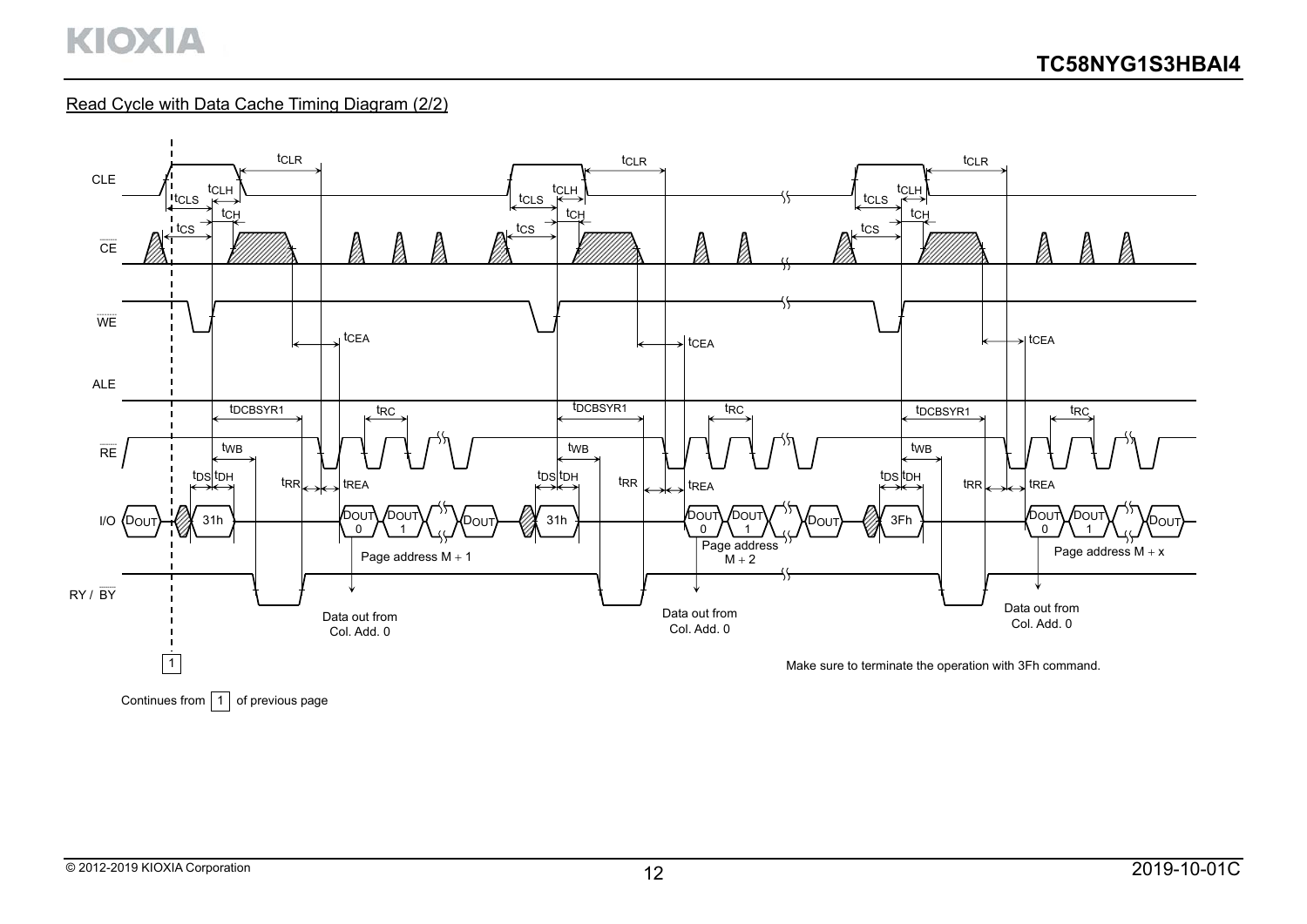# Column Address Change in Read Cycle Timing Diagram (1/2)



Continues to  $\boxed{1}$  of next page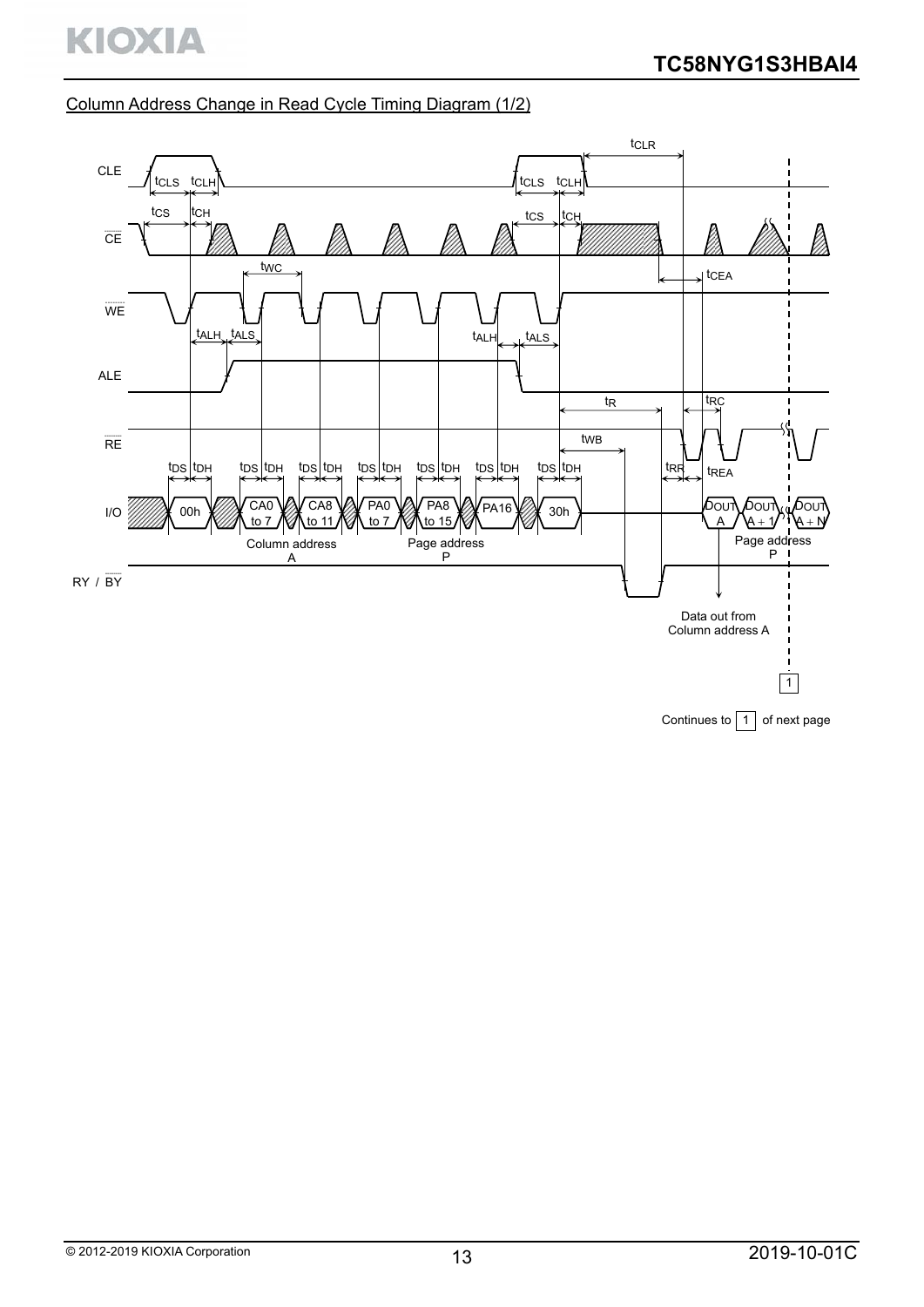# Column Address Change in Read Cycle Timing Diagram (2/2)

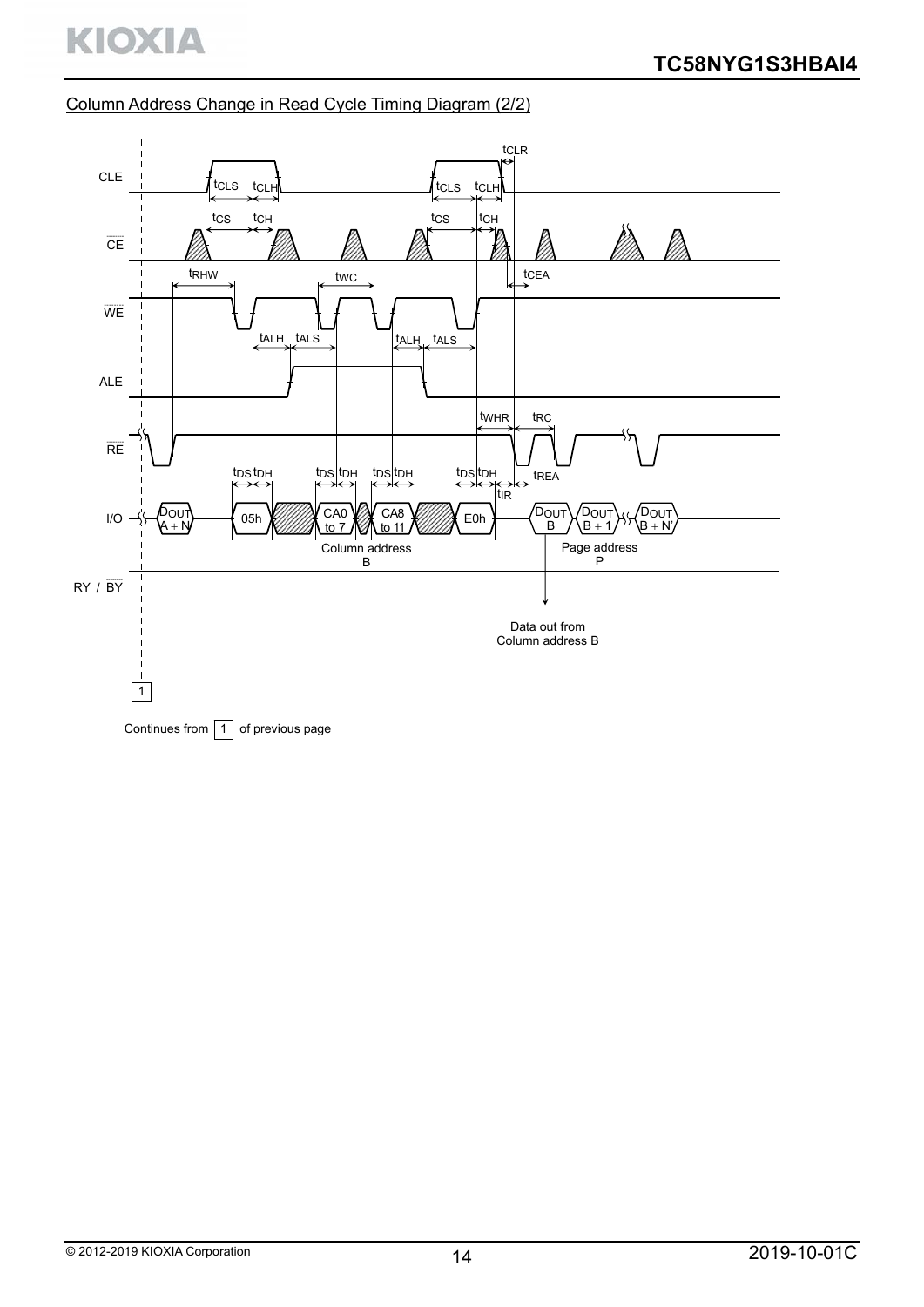# **KIOXIA**

# Data Output Timing Diagram

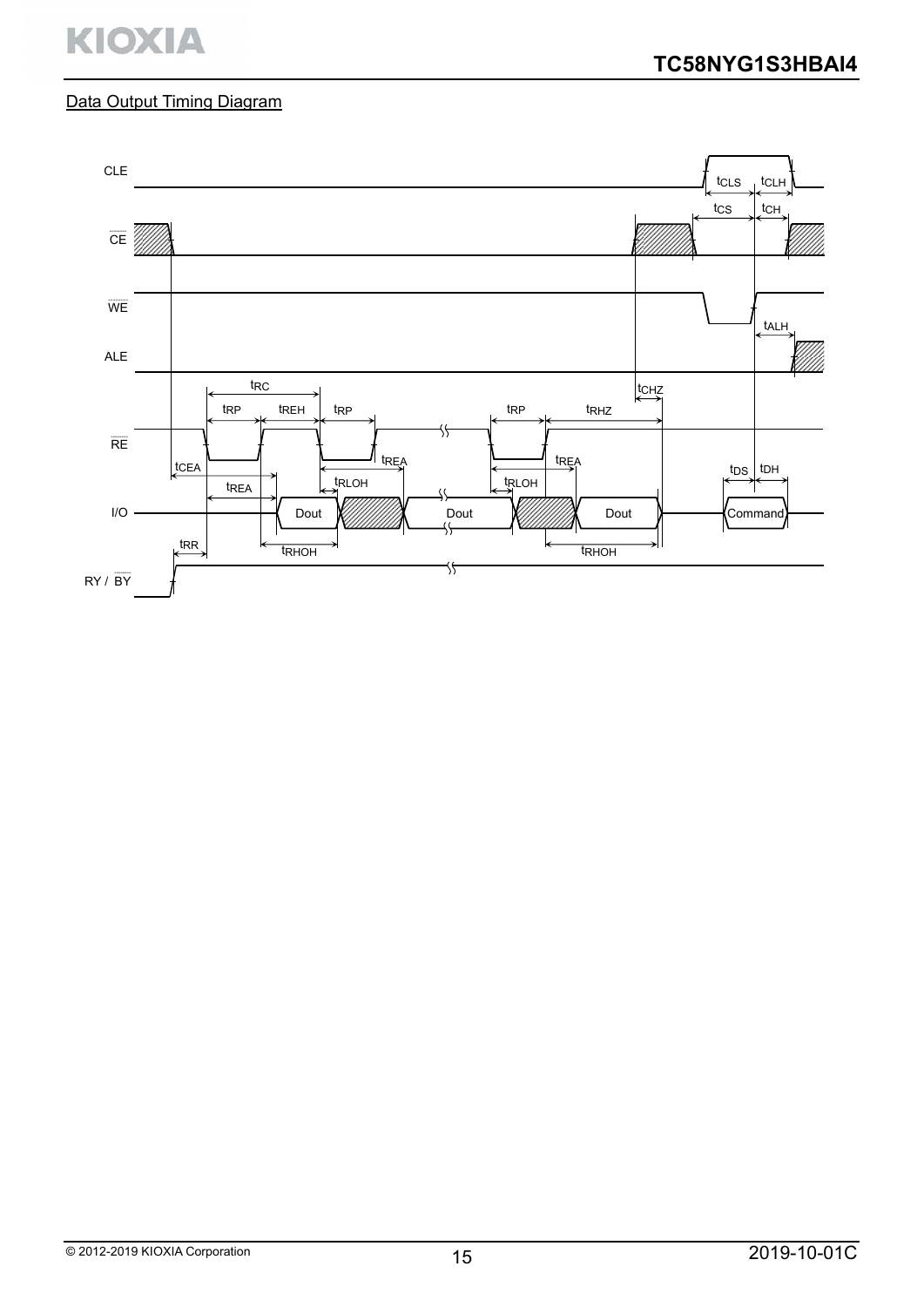# Auto-Program Operation Timing Diagram

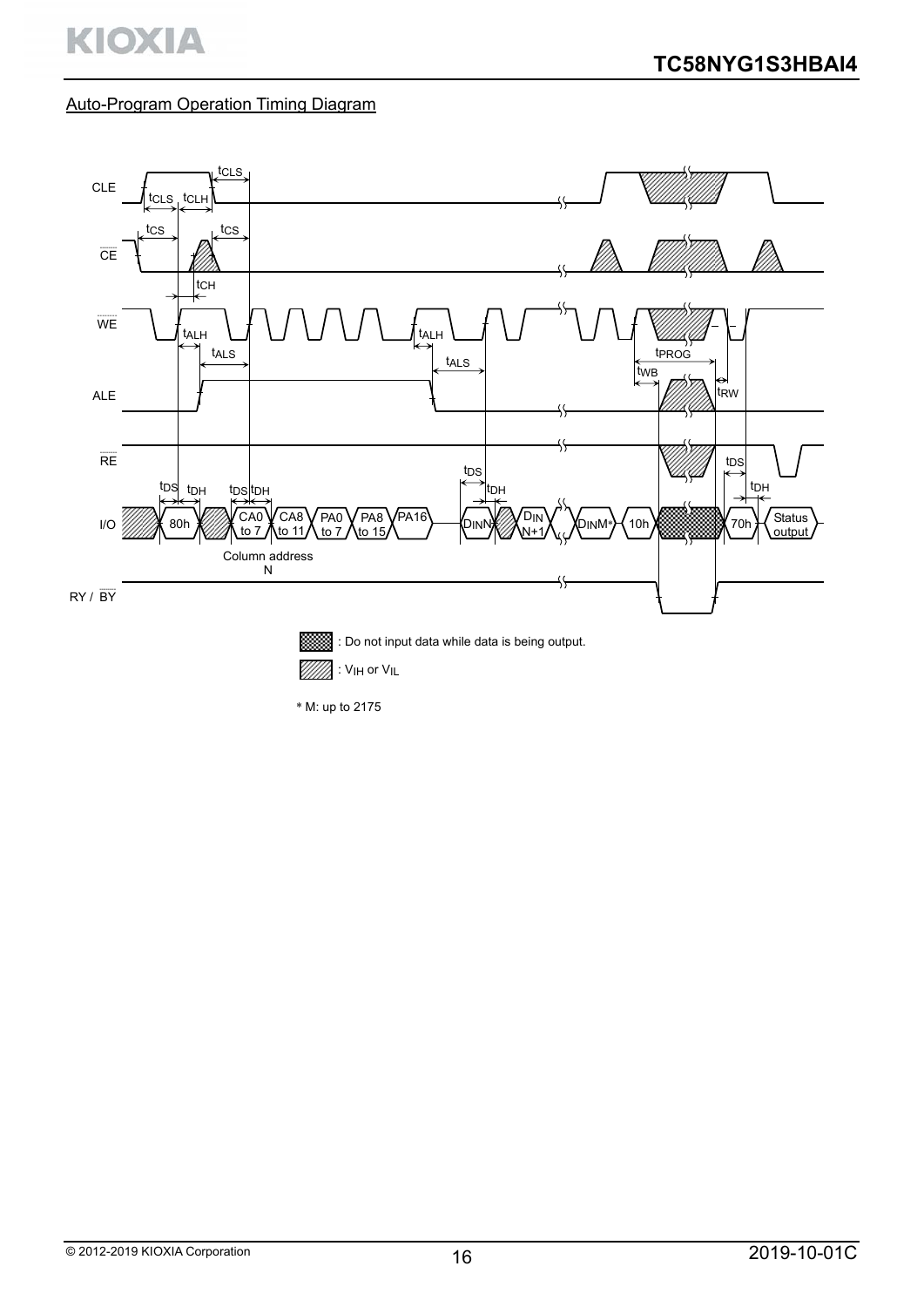# Auto-Program Operation with Data Cache Timing Diagram (1/3)



\* M: up to 2175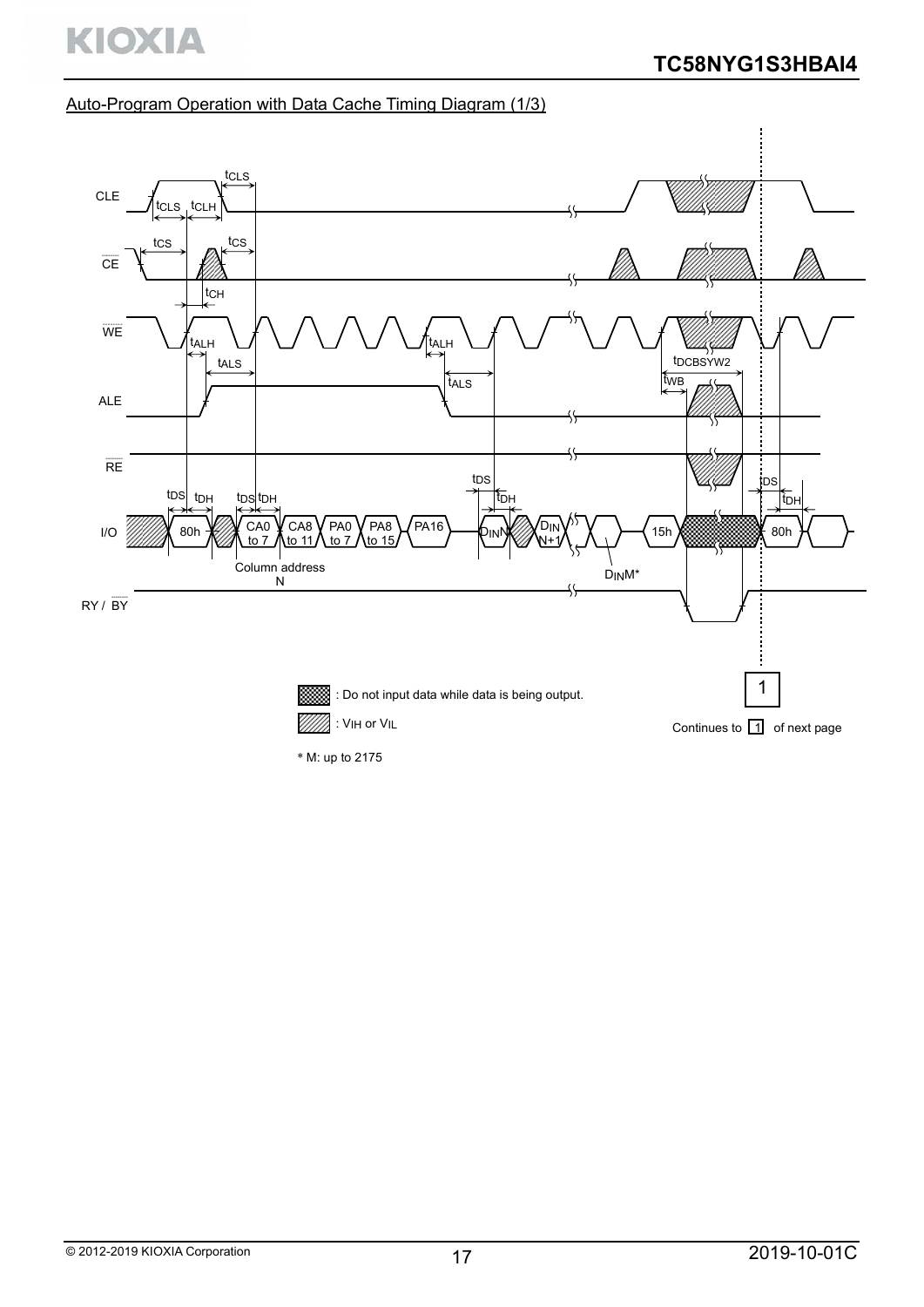# Auto-Program Operation with Data Cache Timing Diagram (2/3)



: Do not input data while data is being output.

: VIH or VIL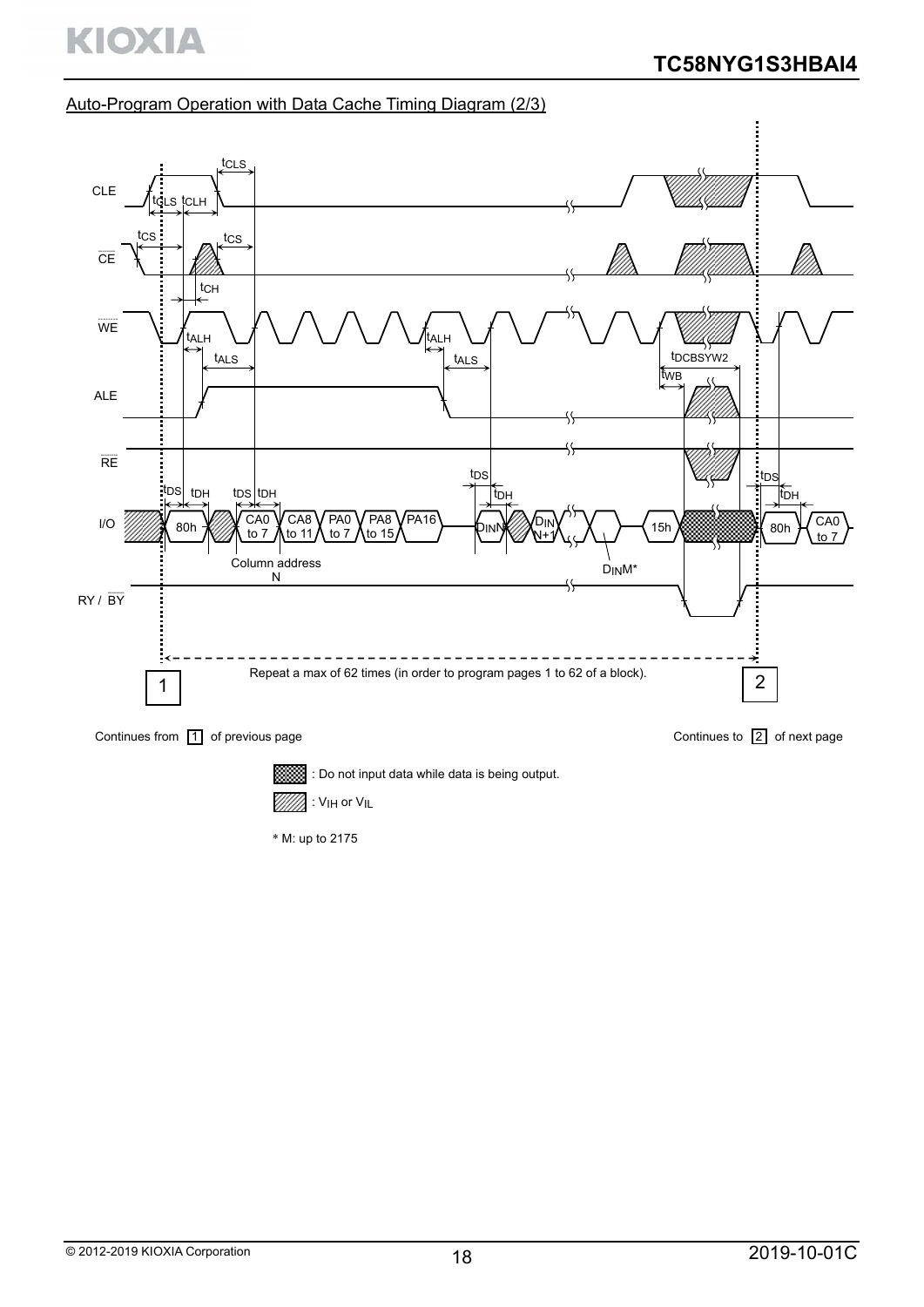#### Auto-Program Operation with Data Cache Timing Diagram (3/3)



(\*1) tPROG: Since the last page's programming by 10h command is initiated after the previous cache program, the tpROG during cache programming is given by the following equation.

 $t_{PROG}$  =  $t_{PROG}$  of the last page  $+$   $t_{PROG}$  of the previous page  $-A$  $A = (command input cycle + address input cycle + data input cycle time of the last page)$ 

If "A" exceeds the tpROG of previous page, tpROG of the last page is tpROG max.

(Note) Make sure to terminate the operation with 80h-10h command sequence.

If the operation is terminated by 80h-15h command sequence, monitor I/O 6 (Ready / Busy) by issuing the Status Read command (70h) and make sure the previous page program operation is completed. If the page program operation is completed, issue FFh reset before the next operation.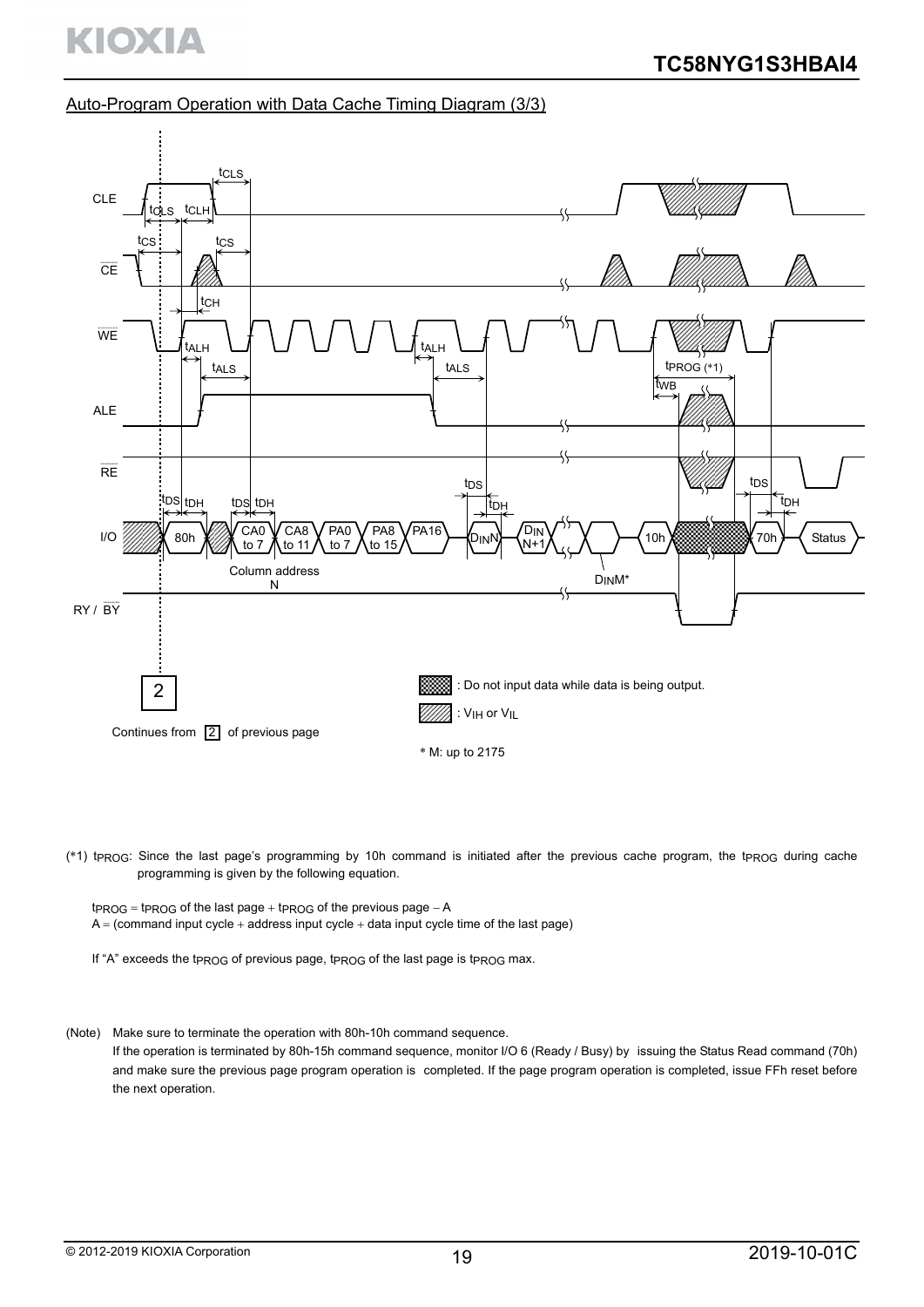**KIOXIA** 

# Multi-Page Program Operation with Data Cache Timing Diagram (1/4)



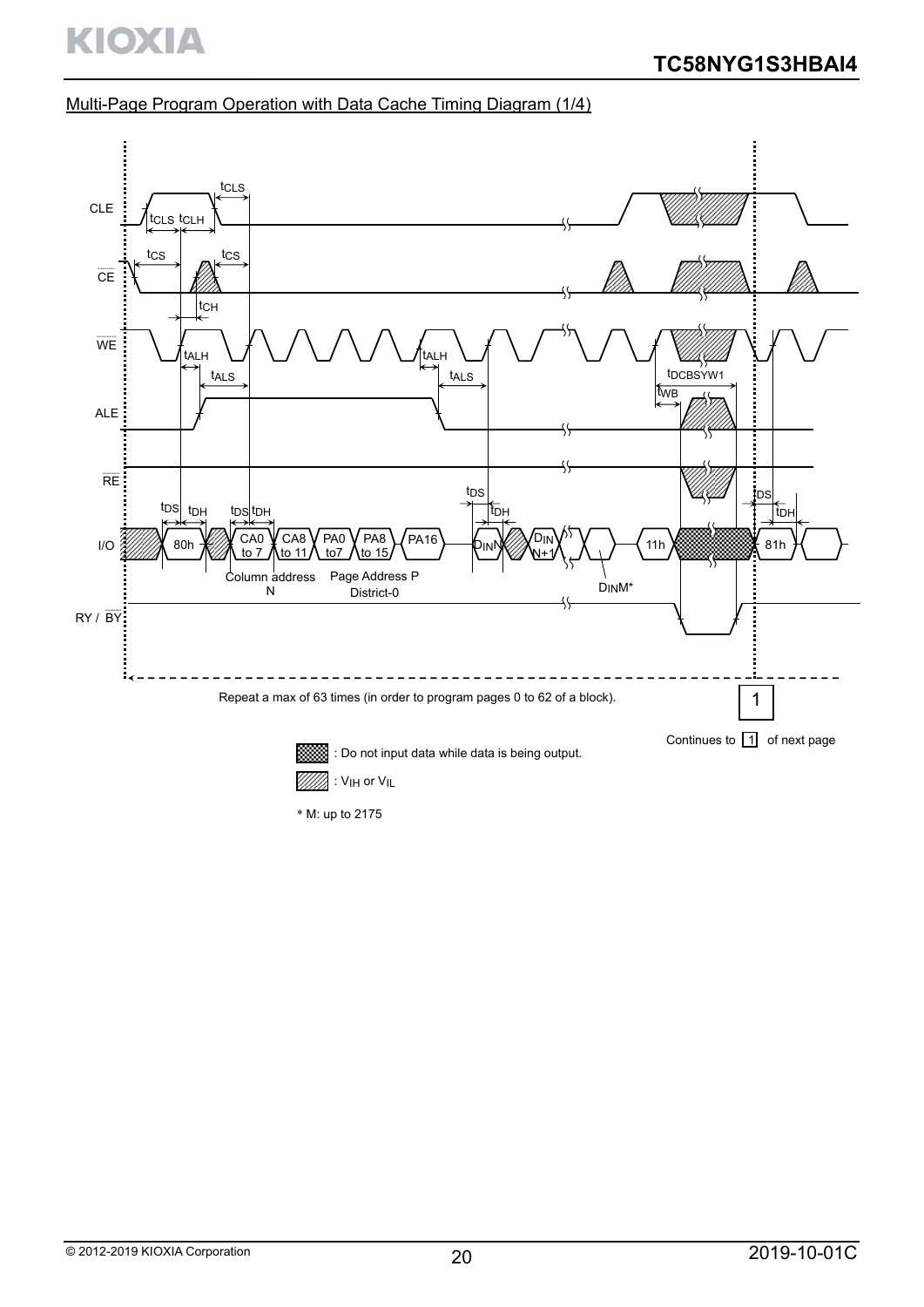# Multi-Page Program Operation with Data Cache Timing Diagram (2/4)



Continues from  $\boxed{1}$  of previous page

Continues to  $\boxed{2}$  of next page



 $\overline{\mathbb{S}}$  : Do not input data while data is being output.

: VIH or VIL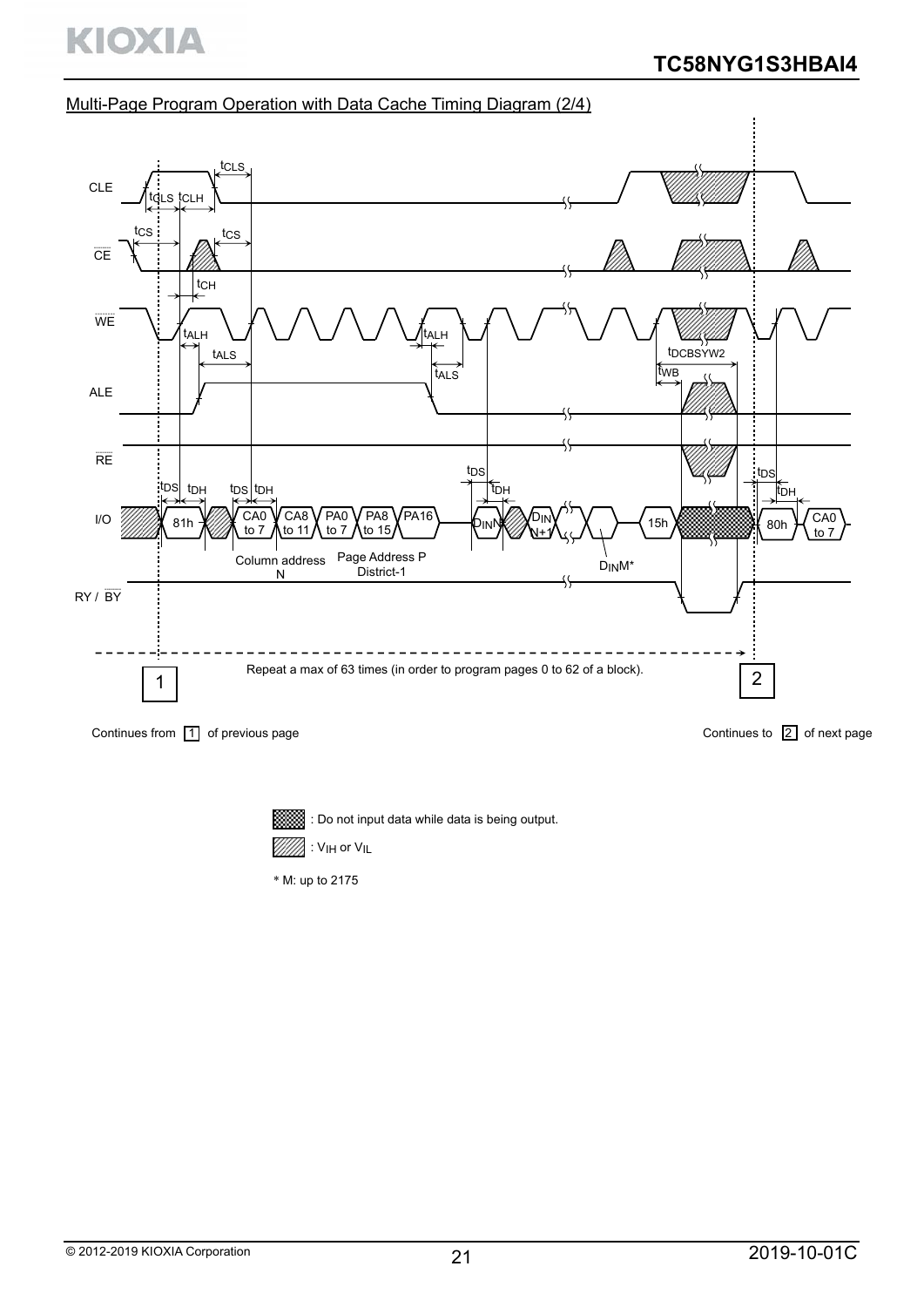**KIOXIA** 

## Multi-Page Program Operation with Data Cache Timing Diagram (3/4)

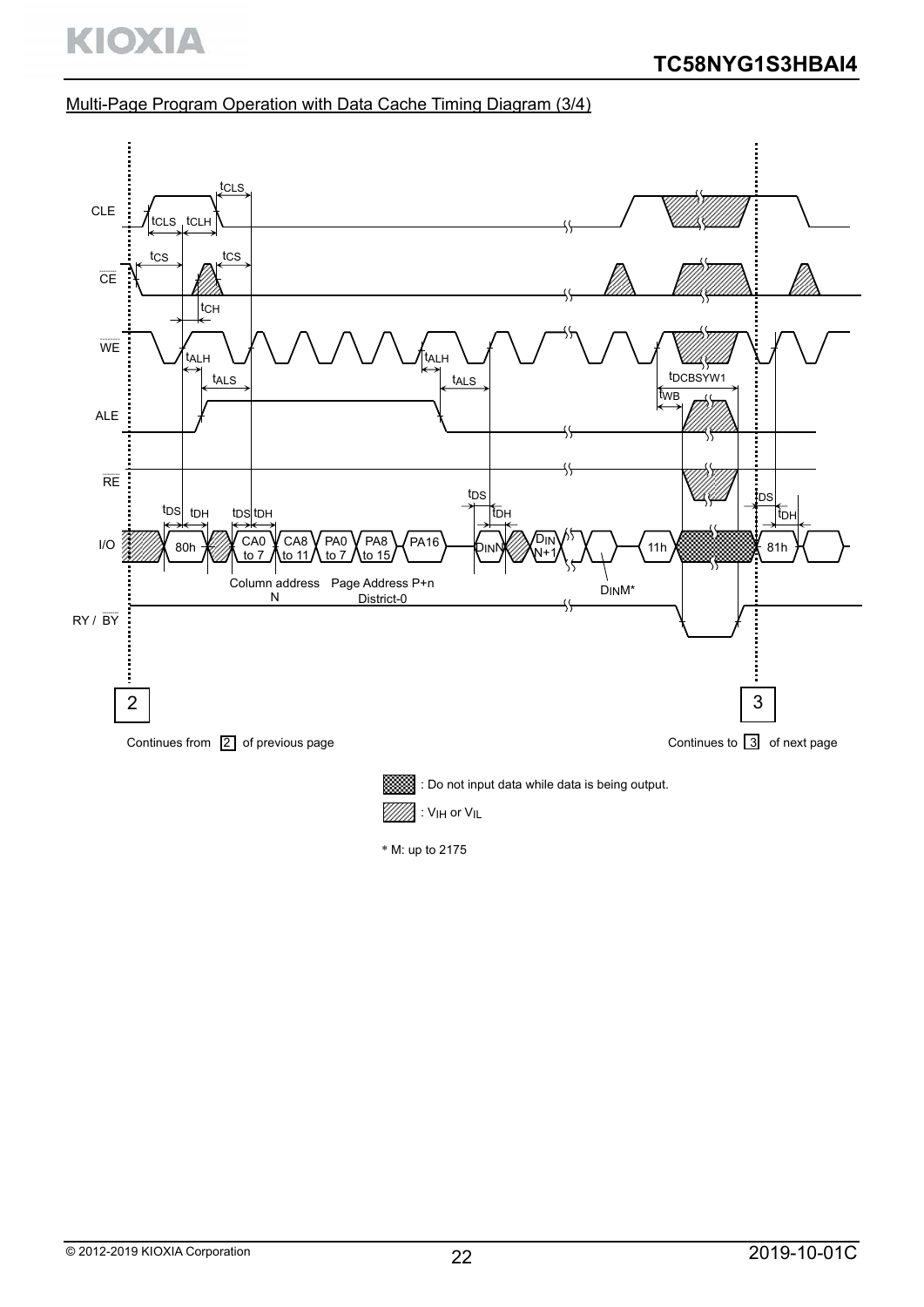### Multi-Page Program Operation with Data Cache Timing Diagram (4/4)



(\*1) tprog: Since the last page's programming by 10h command is initiated after the previous cache program, the tprog during cache programming is given by the following equation.

 $t_{PROG}$  = tprog of the last page  $+$  tprog of the previous page  $-A$  $A = (command input cycle + address input cycle + data input cycle time of the last page)$ 

If "A" exceeds the tpROG of previous page, tpROG of the last page is tpROG max.

(Note) Make sure to terminate the operation with 81h-10h command sequence.

If the operation is terminated by 81h-15h command sequence, monitor I/O 6 (Ready / Busy) by issuing the Status Read command (70h) and make sure the previous page program operation is completed. If the page program operation is completed, issue FFh reset before the next operation.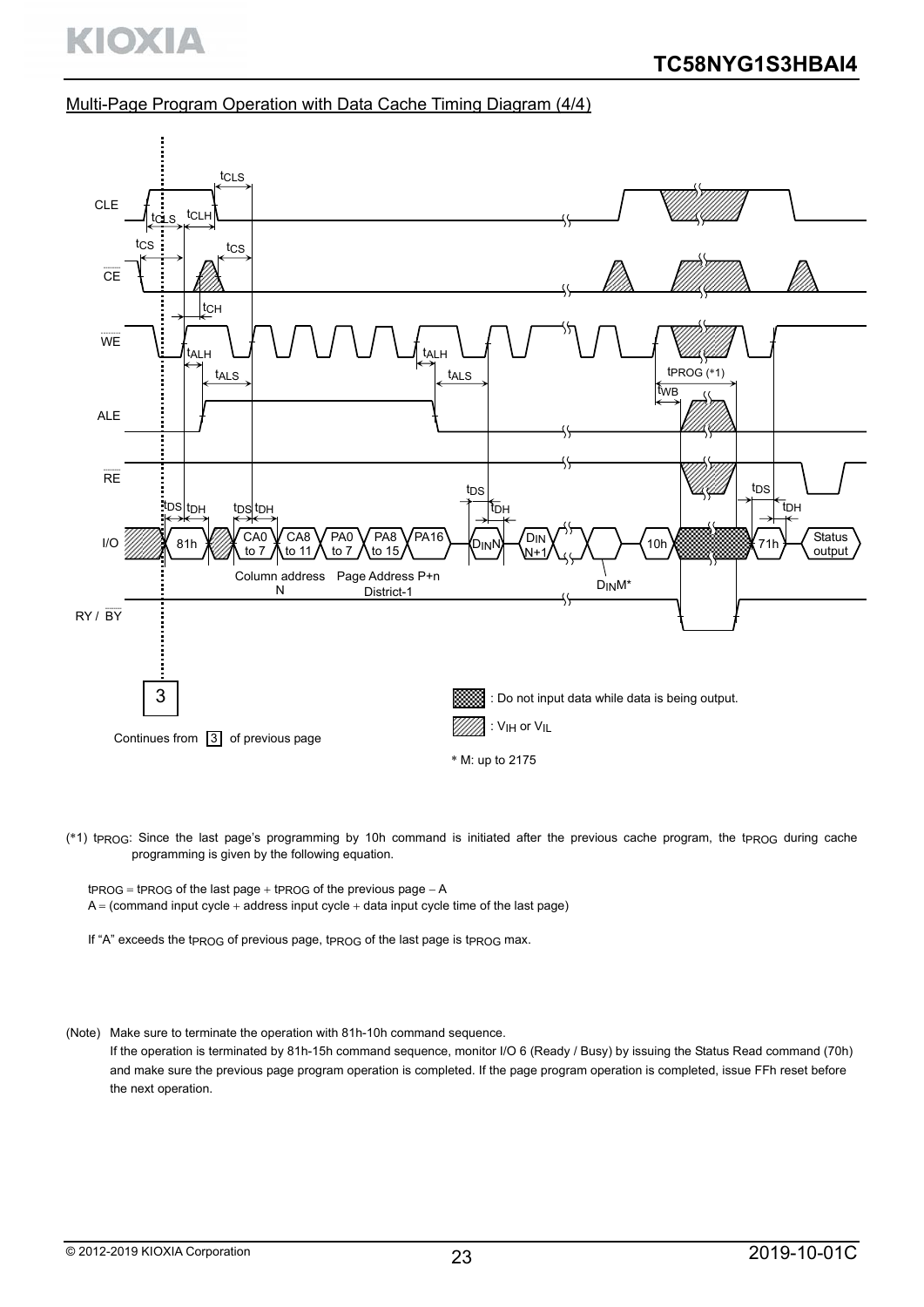

# Auto Block Erase Timing Diagram

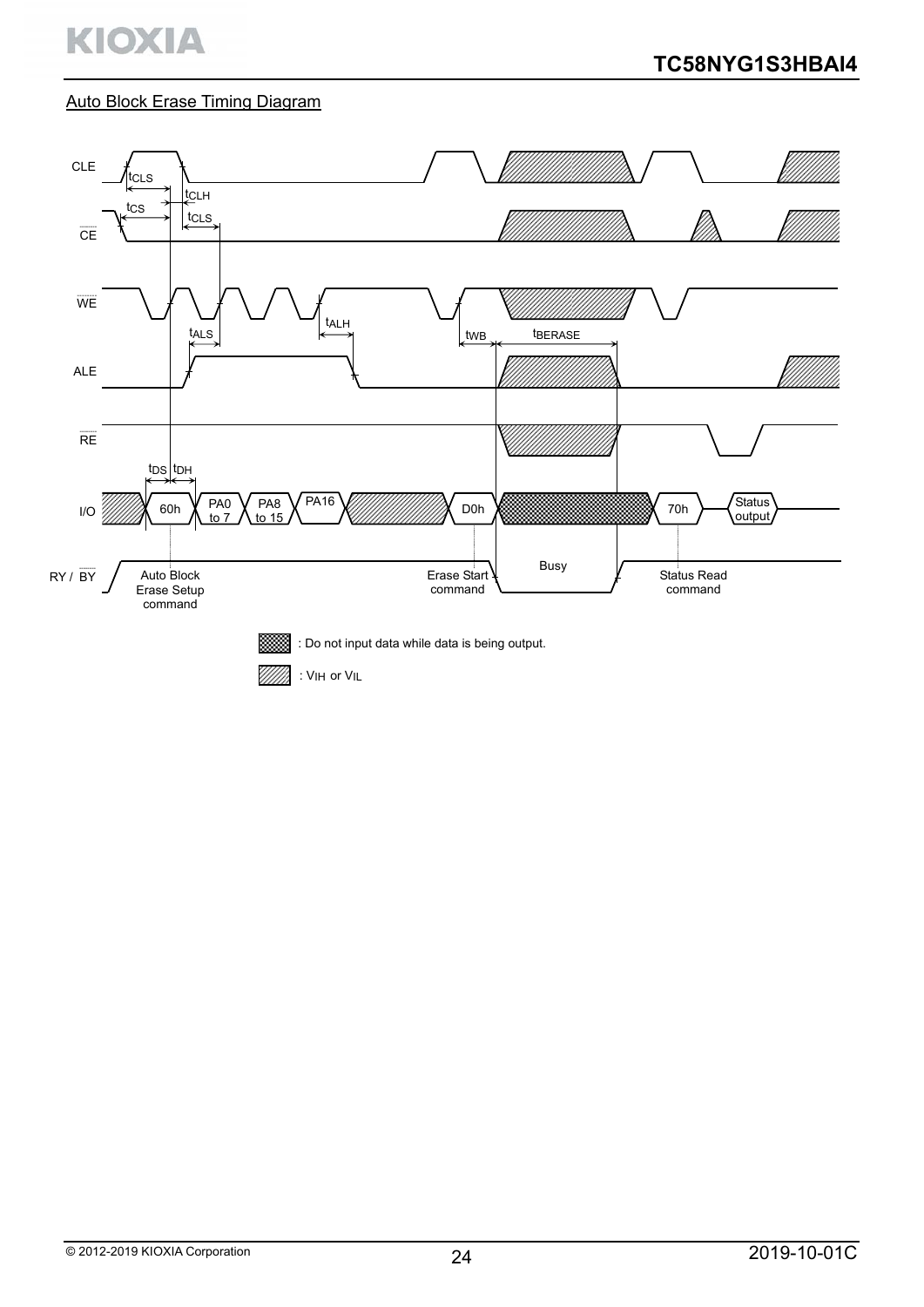# Multi Block Erase Timing Diagram

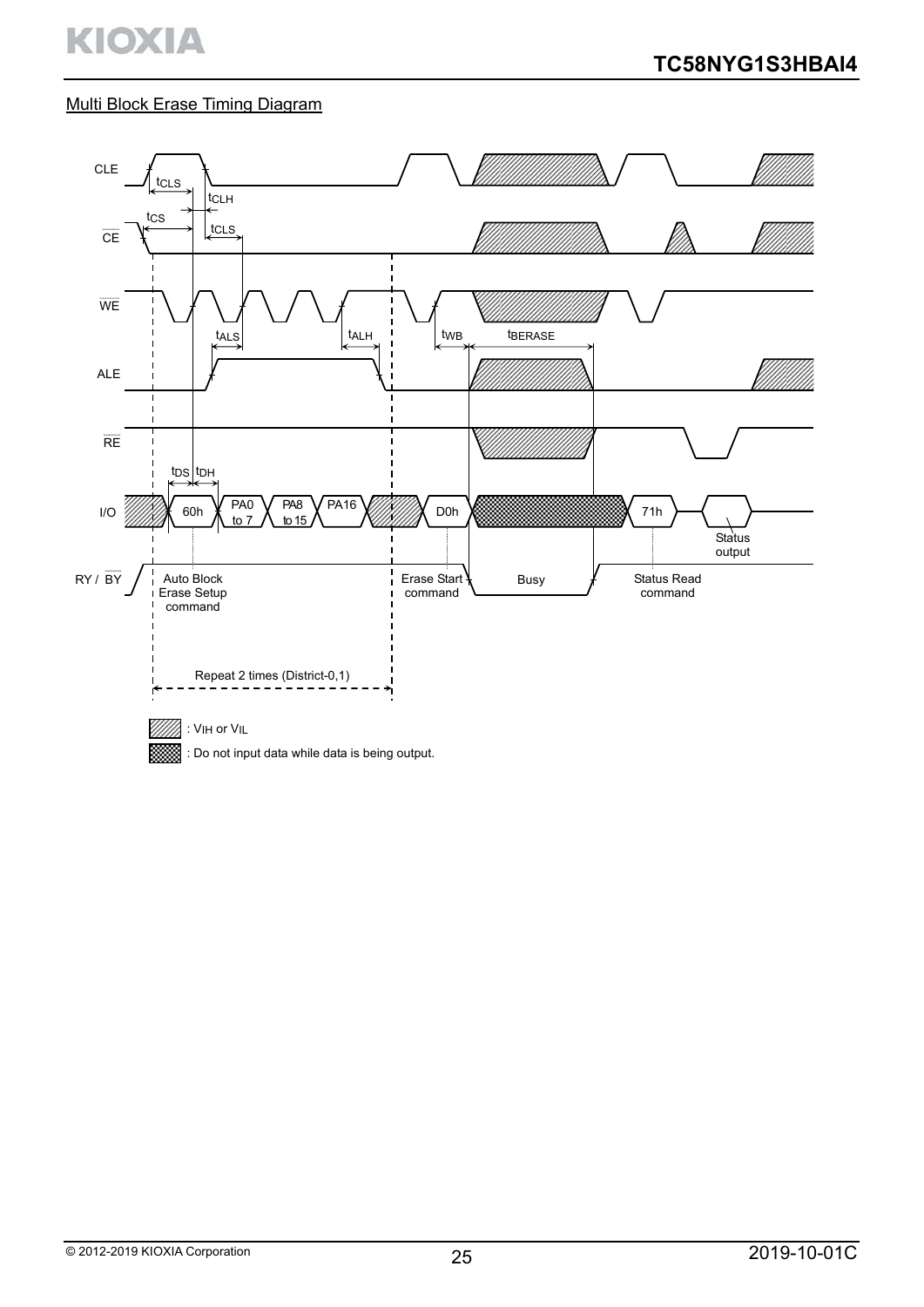# ID Read Operation Timing Diagram

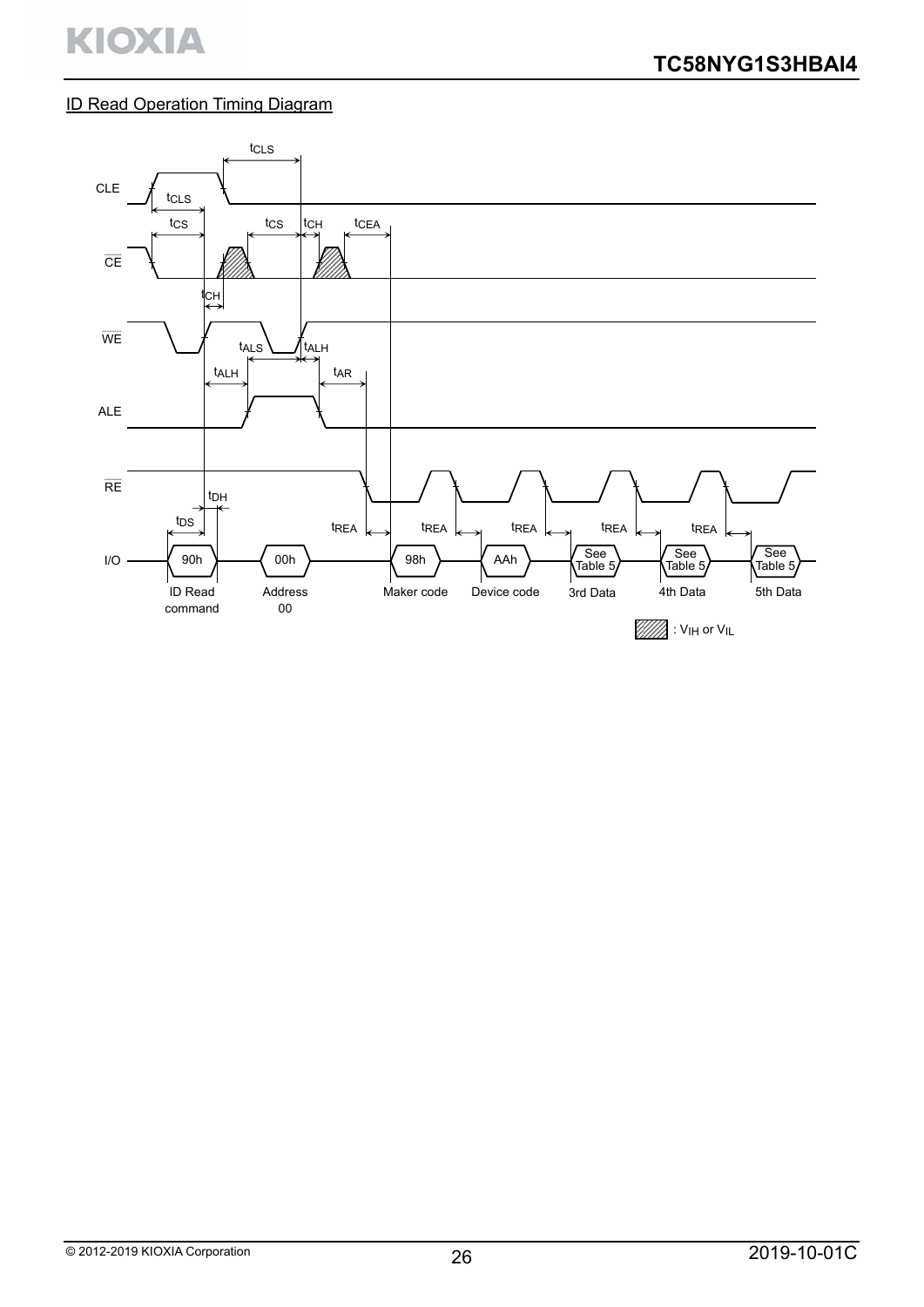

## PIN FUNCTIONS

The device is a serial access memory which utilizes time-sharing input of address information.

#### Command Latch Enable: CLE

The CLE input signal is used to control loading of the operation mode command into the internal command register. The command is latched into the command register from the I/O port on the rising edge of the WE signal while CLE is High.

#### Address Latch Enable: ALE

The ALE signal is used to control loading address information into the internal address register. Address information is latched into the address register from the I/O port on the rising edge of WE while ALE is High.

# Chip Enable: CE

The device goes into a low-power Standby mode when CE goes High while the device is in Ready state. The  $\overline{CE}$  signal is ignored when the device is in Busy state (RY /  $\overline{BY} = L$ ), such as during a Program, Erase or Read operation, and will not enter Standby mode even if the CE input goes High.

# Write Enable: WE

The WE signal is used to control the acquisition of data from the I/O port.

# Read Enable: RE

The  $RE$  signal controls serial data output. Data is available trea after the falling edge of  $RE$ . The internal column address counter is also incremented (Address = Address  $+$  1) on this falling edge.

#### I/O Port: I/O1 to 8

The I/O1 to 8 pins are used as a port for transferring address, command and input/output data to and from the device.

# Write Protect: WP

The WP signal is used to protect the device from accidental programming or erasing. The internal voltage regulator is reset when WP is Low. This signal is usually used to protect the data during the power-on/off sequence when input signals are invalid.

#### Ready/Busy: RY / BY

The RY /  $\overline{BY}$  output signal is used to indicate the operating condition of the device. The RY /  $\overline{BY}$  signal is in Busy state (RY /  $\overline{BY}$  = L) during the Program, Erase and Read operations and will return to Ready state (RY /  $\overline{BY}$  = H) after completion of the operation. The output buffer for this signal is an open drain and has to be pulled up to V<sub>CC</sub> with an appropriate resistor.

If  $RY / \overline{BY}$  signal is not pulled up to Vcc ("Open" state), device operation cannot be guaranteed.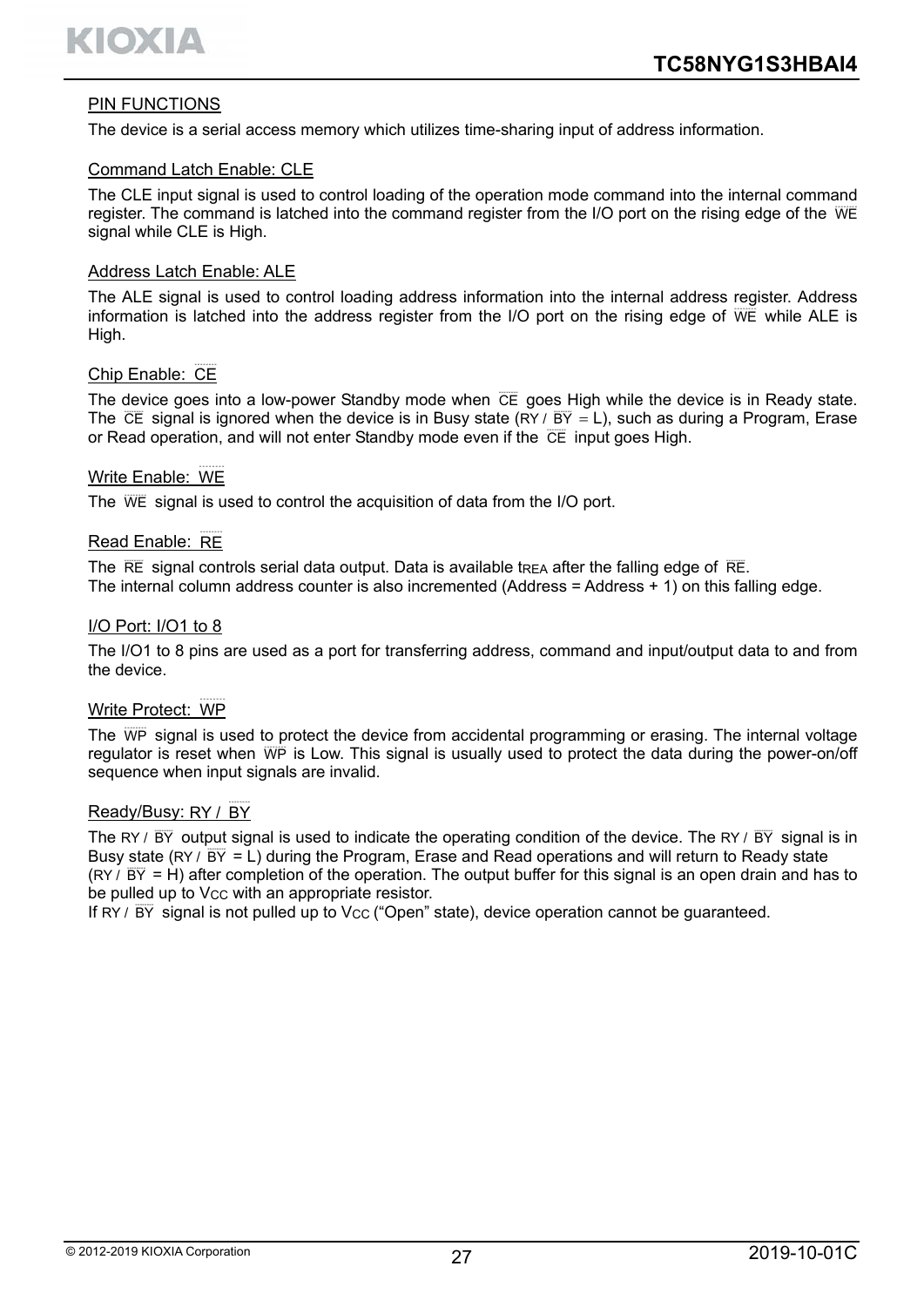# Schematic Cell Layout and Address Assignment

The Program operation works on page units while the Erase operation works on block units.



A page consists of 2176 bytes in which 2048 bytes are used for main memory storage and 128 bytes are for redundancy or for other uses.

1 page  $= 2176$  bytes

1 block = 2176 bytes  $\times$  64 pages = (128K + 8K) bytes Capacity = 2176 bytes  $\times$  64 pages  $\times$  2048 blocks

An address is read in via the I/O port over five consecutive clock cycles, as shown in Table 1.

#### Table 1. Addressing

|              | I/O8        | I/O7            | I/O6            | I/O5        | I/O4            | I/O3            | I/O2            | I/O1            |
|--------------|-------------|-----------------|-----------------|-------------|-----------------|-----------------|-----------------|-----------------|
| First cycle  | CA7         | CA <sub>6</sub> | CA <sub>5</sub> | CA4         | CA <sub>3</sub> | CA <sub>2</sub> | CA <sub>1</sub> | CA <sub>0</sub> |
| Second cycle |             |                 |                 |             | <b>CA11</b>     | CA10            | CA <sub>9</sub> | CA <sub>8</sub> |
| Third cycle  | PA7         | PA <sub>6</sub> | PA <sub>5</sub> | PA4         | PA <sub>3</sub> | PA <sub>2</sub> | PA <sub>1</sub> | PA <sub>0</sub> |
| Fourth cycle | <b>PA15</b> | <b>PA14</b>     | <b>PA13</b>     | <b>PA12</b> | <b>PA11</b>     | <b>PA10</b>     | PA <sub>9</sub> | PA <sub>8</sub> |
| Fifth cycle  |             |                 |                 |             |                 |                 |                 | <b>PA16</b>     |

CA0 to CA11: Column address PA0 to PA5: Page address in block PA6 to PA16: Block address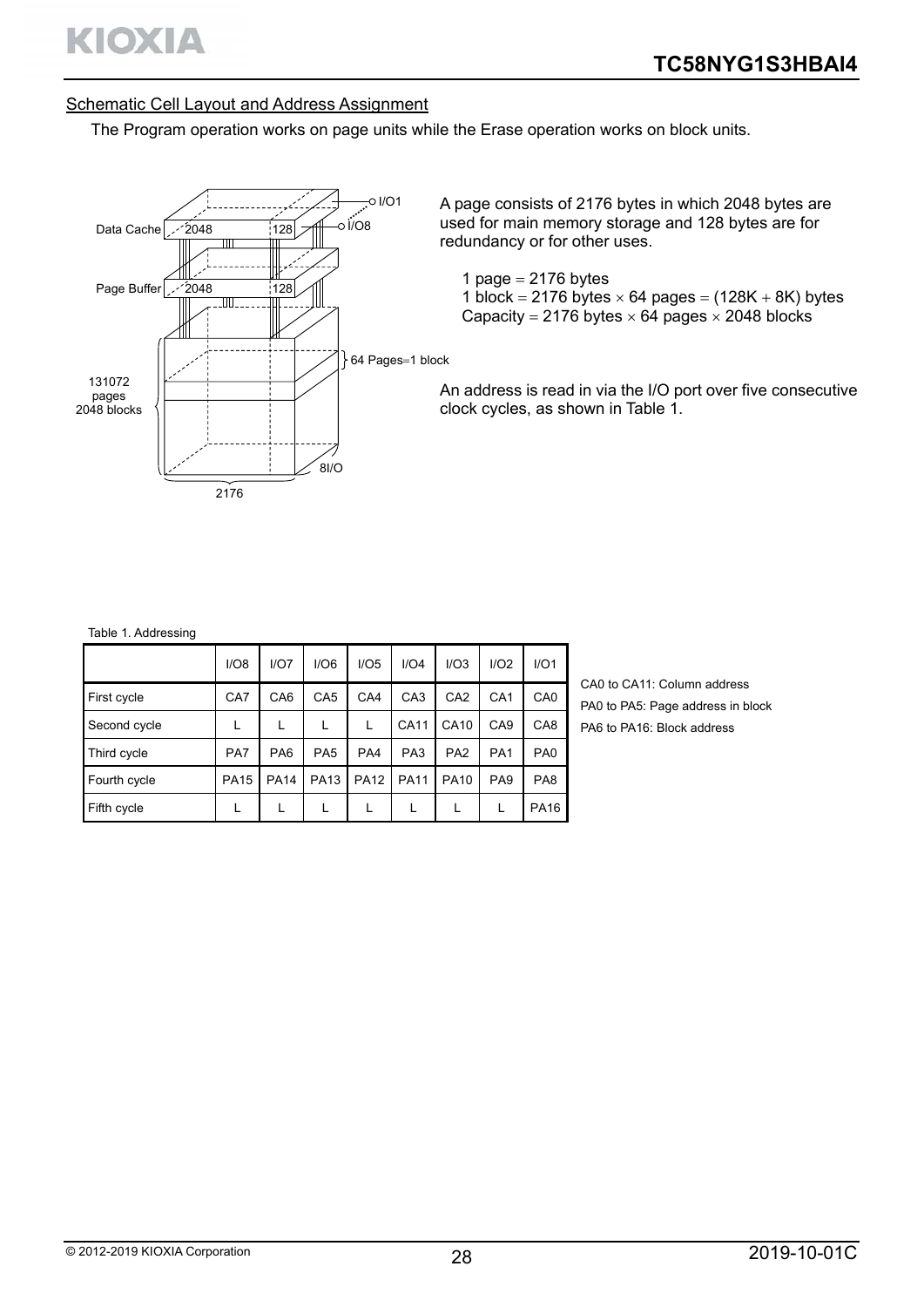#### Operation Mode: Logic and Command Tables

The operation modes such as Program, Erase, Read and Reset are controlled by command operations shown in Table 3. Address input, command input and data input/output are controlled by the CLE, ALE,  $\overline{\text{CE}}$ ,  $\overline{\text{WE}}$ ,  $\overline{\text{RE}}$  and  $\overline{\text{WP}}$  signals, as shown in Table 2.

| Table 2. Logic Table |  |  |
|----------------------|--|--|
|                      |  |  |

|                        | <b>CLE</b> | <b>ALE</b> | CE     | <b>WE</b>  | RE       | $\overline{WP}^*1$ |
|------------------------|------------|------------|--------|------------|----------|--------------------|
| Command Input          | H          |            |        | $\sqrt{ }$ | H        | $\ast$             |
| Data Input             |            | L          |        | 禾          | H        | H                  |
| Address Input          |            | H          |        | $\sqrt{ }$ | H        | $\ast$             |
| Serial Data Output     |            | L          | L      | H          |          | $\ast$             |
| During Program (Busy)  | $\ast$     | $\ast$     | $\ast$ | $\ast$     | $\ast$   | H                  |
| During Erase (Busy)    | $\ast$     | $\ast$     | $\ast$ | $\ast$     | $\ast$   | H                  |
|                        | $\ast$     | $\ast$     | H      | $\ast$     | $\ast$   | $\ast$             |
| During Read (Busy)     | $\ast$     | $\ast$     | L      | $H$ (*2)   | $H$ (*2) | $\ast$             |
| Program, Erase Inhibit | $\ast$     | $\ast$     | $\ast$ | *          | $\ast$   | L                  |
| Standby                | $\ast$     | *          | H      | $\ast$     | $\ast$   | 0 V/Vcc            |

H: VIH, L: VIL, \*: VIH or VIL

\*1: When the WP signal goes Low, Program or Erase operation is inhibited (Refer to Application Note (10) toward the end of this document).

\*2: If CE is Low during Read Busy, WE and RE must be held High to avoid unintended command/address input to the device or read to the device. Reset or Status Read command can be input during Read Busy.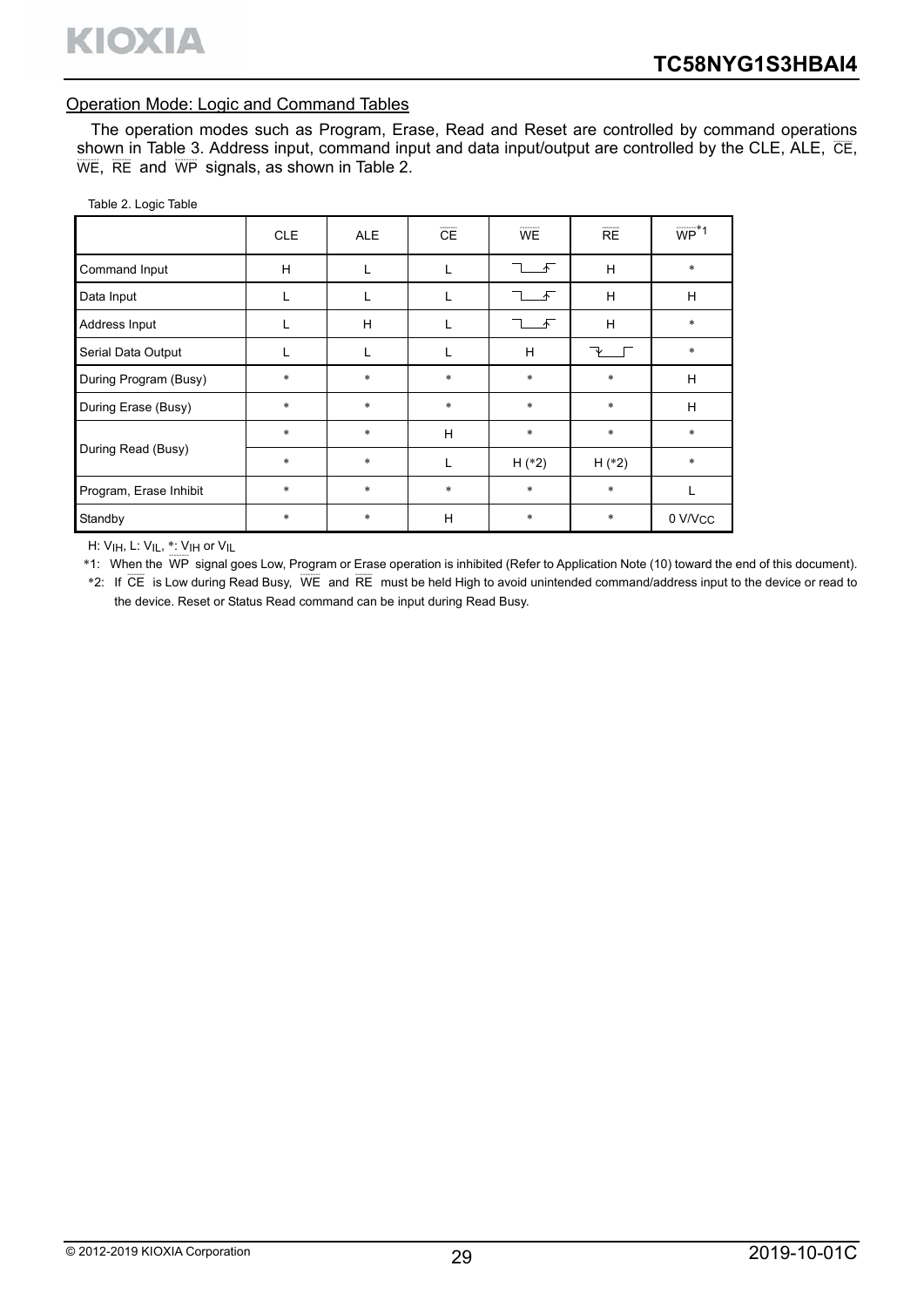Table 3. Command table (HEX)

**KIOXIA** 

|                                                         | First Cycle | Second Cycle   | Acceptable while Busy |
|---------------------------------------------------------|-------------|----------------|-----------------------|
| Serial Data Input                                       | 80          |                |                       |
| Read                                                    | 00          | 30             |                       |
| Column Address Change in Serial Data Output             | 05          | E <sub>0</sub> |                       |
| Read with Data Cache                                    | 31          |                |                       |
| Read Start for Last Page in Read Cycle with Data Cache  | 3F          |                |                       |
| Auto Page Program                                       | 80          | 10             |                       |
| Column Address Change in Serial Data Input              | 85          |                |                       |
| Auto Page Program with Data Cache                       | 80          | 15             |                       |
|                                                         | 80          | 11             |                       |
| Multi Page Program                                      | 81          | 15             |                       |
|                                                         | 81          | 10             |                       |
| Read for Page Copy (2) with Data Out                    | 00          | 3A             |                       |
| Auto Program with Data Cache during Page Copy (2)       | 8C          | 15             |                       |
| Auto Program for last page during Page Copy (2)         | 8C          | 10             |                       |
| Auto Block Erase                                        | 60          | D <sub>0</sub> |                       |
| <b>ID Read</b>                                          | 90          |                |                       |
| <b>Status Read</b>                                      | 70          |                | $\circ$               |
| Status Read for Multi-Page Program or Multi Block Erase | 71          |                | $\circ$               |
| Reset                                                   | FF          |                | $\circ$               |

HEX data bit assignment

(Example)

|                       | ັ<br>Serial Data Input: 80h |  |  |  |  |   |  |  |  |  |
|-----------------------|-----------------------------|--|--|--|--|---|--|--|--|--|
|                       |                             |  |  |  |  |   |  |  |  |  |
| 0<br>0<br>O<br>0<br>ი |                             |  |  |  |  |   |  |  |  |  |
|                       |                             |  |  |  |  | 2 |  |  |  |  |

Table 4. Read mode operation states

|                        | <b>CLE</b> | ALE | --------<br>CЕ | ---------<br><b>WE</b> | --------<br><b>RE</b> | $I/O1$ to $I/O8$ | Power  |
|------------------------|------------|-----|----------------|------------------------|-----------------------|------------------|--------|
| Output select          | -          |     |                |                        |                       | Data output      | Active |
| <b>Output Deselect</b> |            |     |                |                        | Н                     | High impedance   | Active |

H: VIH, L: VIL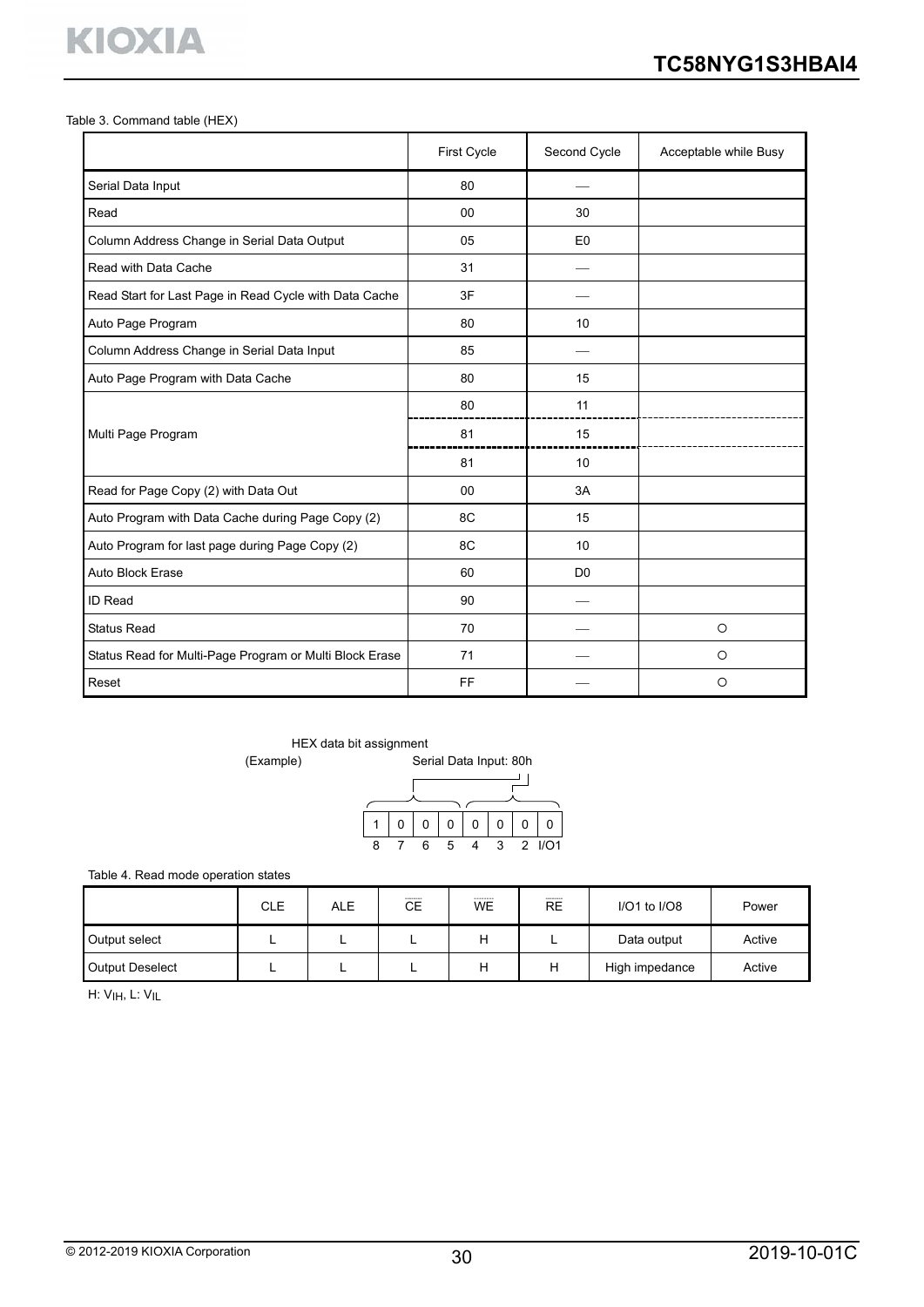# **DEVICE OPERATION**

#### Read Mode

Read mode is set when the "00h" and "30h" commands are issued to the Command register. Between the two commands, a start address for the Read mode needs to be issued. After the initial power on sequence, "00h" command is latched into the internal command register. Then the Read operation after the power on sequence is executed by the setting of only five address cycles and "30h" command. The sequence and the block diagram are shown below (Refer to the timing chart for detail).

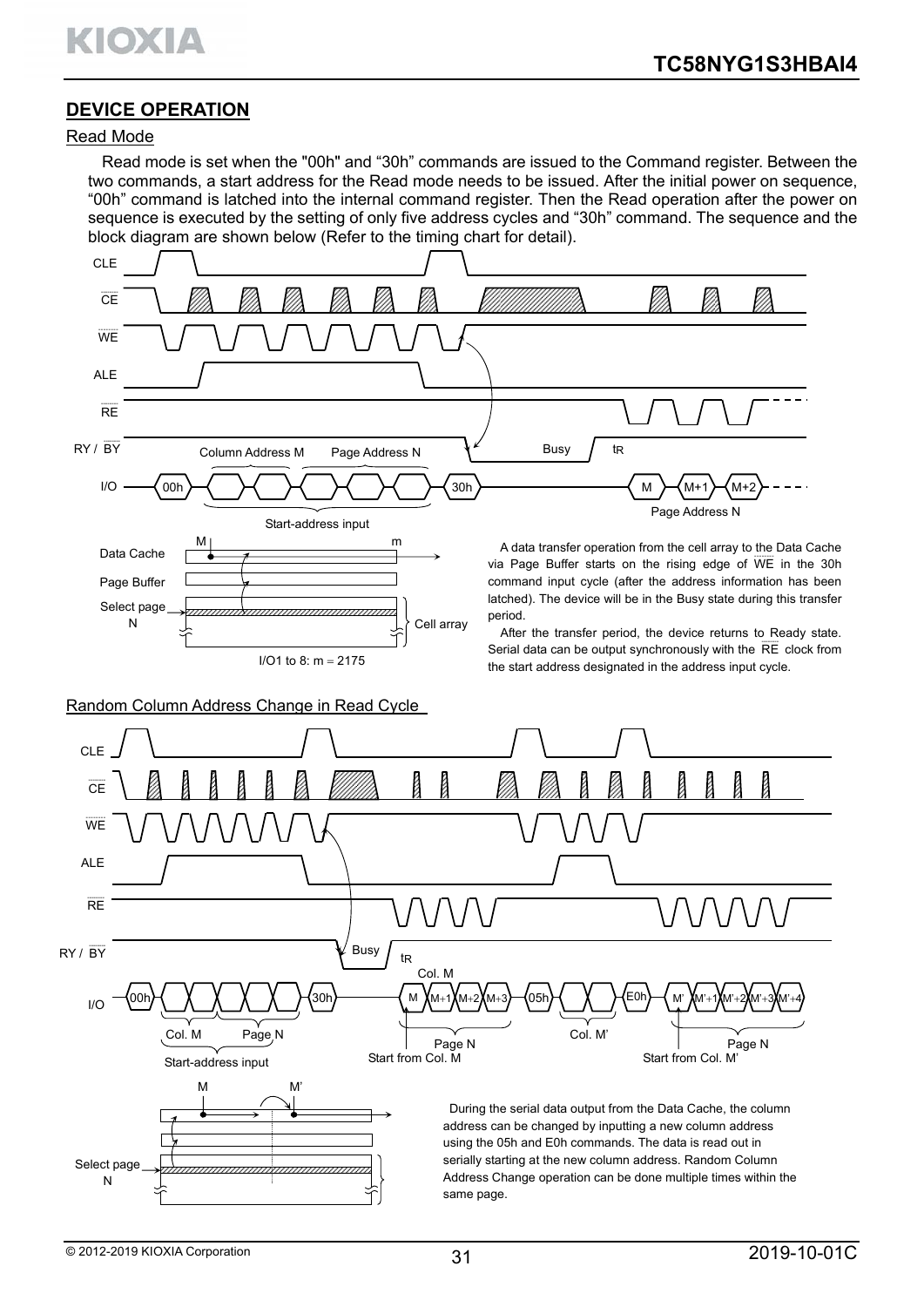# KIOXIA

#### Read with Data Cache

The device has a Read with Data Cache that enables the high speed read operation shown below. When the block address changes, this sequence has to be started from the beginning.



If the 31h command is issued to the device, the data content of the next page is transferred to the Page Buffer during serial data out from the Data Cache, reducing the tR (Data transfer from memory cell to data register).

1. Normal read. Data is transferred from Page N to Data Cache through Page Buffer. During this time period, the device outputs Busy state for tra max.

- 2. After the Ready/Busy signal returns to Ready, 31h command is issued and data is transferred to Data Cache from Page Buffer again. This data transfer takes tnc BSYR1 max and the completion of this time period can be detected by Ready/Busy signal.
- 3. Data of Page N 1 is transferred to Page Buffer from cell while the data of Page N in Data Cache can be read out by /RE clock simultaneously.
- 4. The 31h command makes data of Page N + 1 transfer to Data Cache from Page Buffer after the completion of the transfer from cell to Page Buffer. The device outputs Busy state for t<sub>DCBSYR1</sub> max.. This Busy period depends on the combination of the internal data transfer time from cell to Page Buffer and the serial data out time.
- 5. Data of Page N  $+$  2 is transferred to Page Buffer from cell while the data of Page N  $+$  1 in Data Cache can be read out by /RE clock simultaneously.
- 6. The 3Fh command makes the data of Page N + 2 transfer to the Data Cache from the Page Buffer after the completion of the transfer from cell to Page Buffer. The device outputs Busy state for tpc BSYR1 max.. This Busy period depends on the combination of the internal data transfer time from cell to Page Buffer and the serial data out time.
- 7. Data of Page N + 2 in Data Cache can be read out, but since the 3Fh command does not transfer the data from the memory cell to Page Buffer, the device can accept new command input immediately after the completion of serial data out.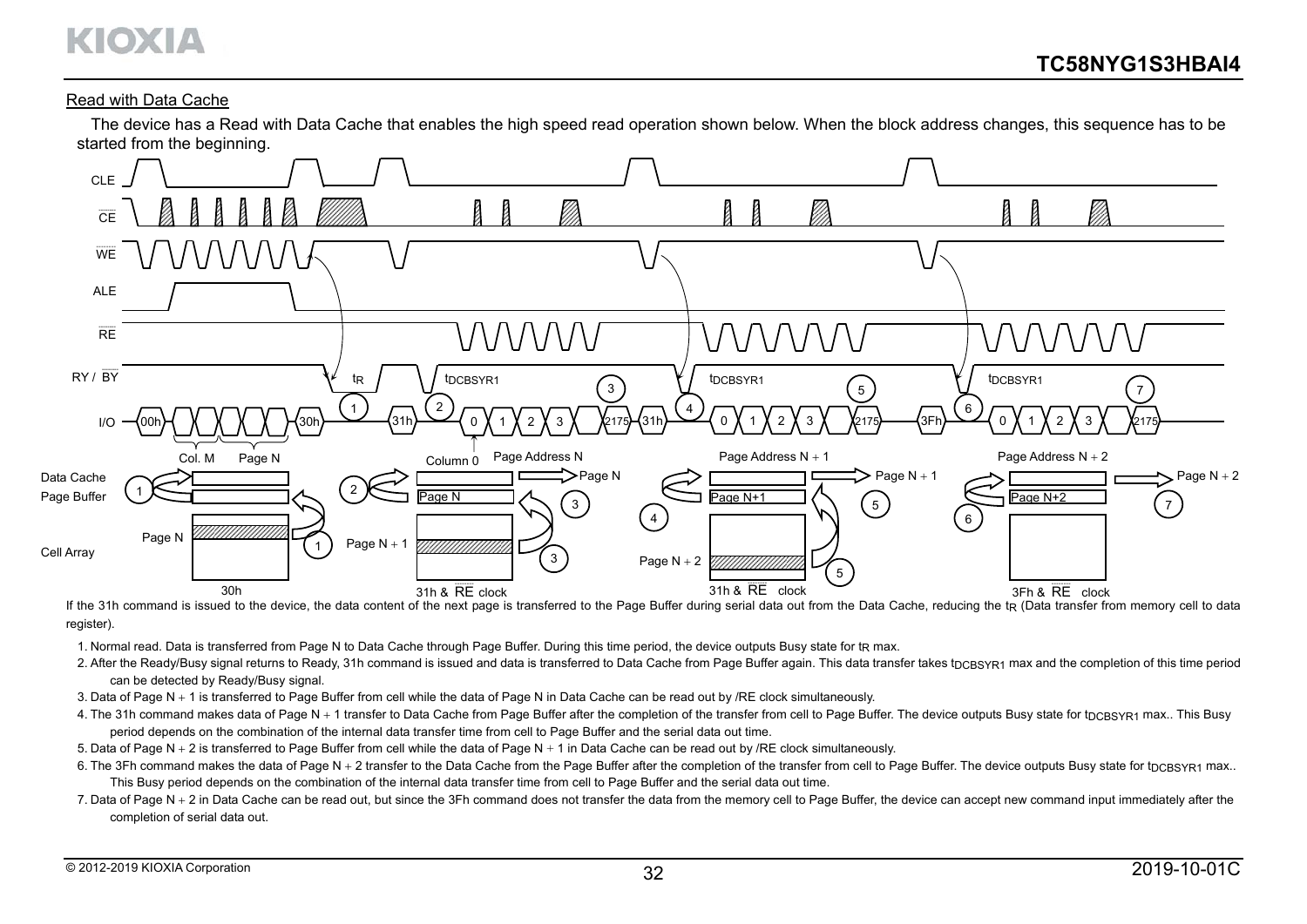### Multi Page Read Operation

The device has a Multi Page Read operation and Multi Page Read with Data Cache operation.

(1) Multi Page Read without Data Cache

The sequence of command and address input is shown below. Same page address (PA0 to PA5) within each District has to be selected.



The data transfer operation from the cell array to the Data Cache via Page Buffer starts on the rising edge of WE in the 30h command input cycle (after the 2 Districts' address information has been latched). The device will be in the Busy state during this transfer period.

After the transfer period, the device returns to Ready state. Serial data can be output synchronously with the RE-clock from the start address designated in the address input cycle.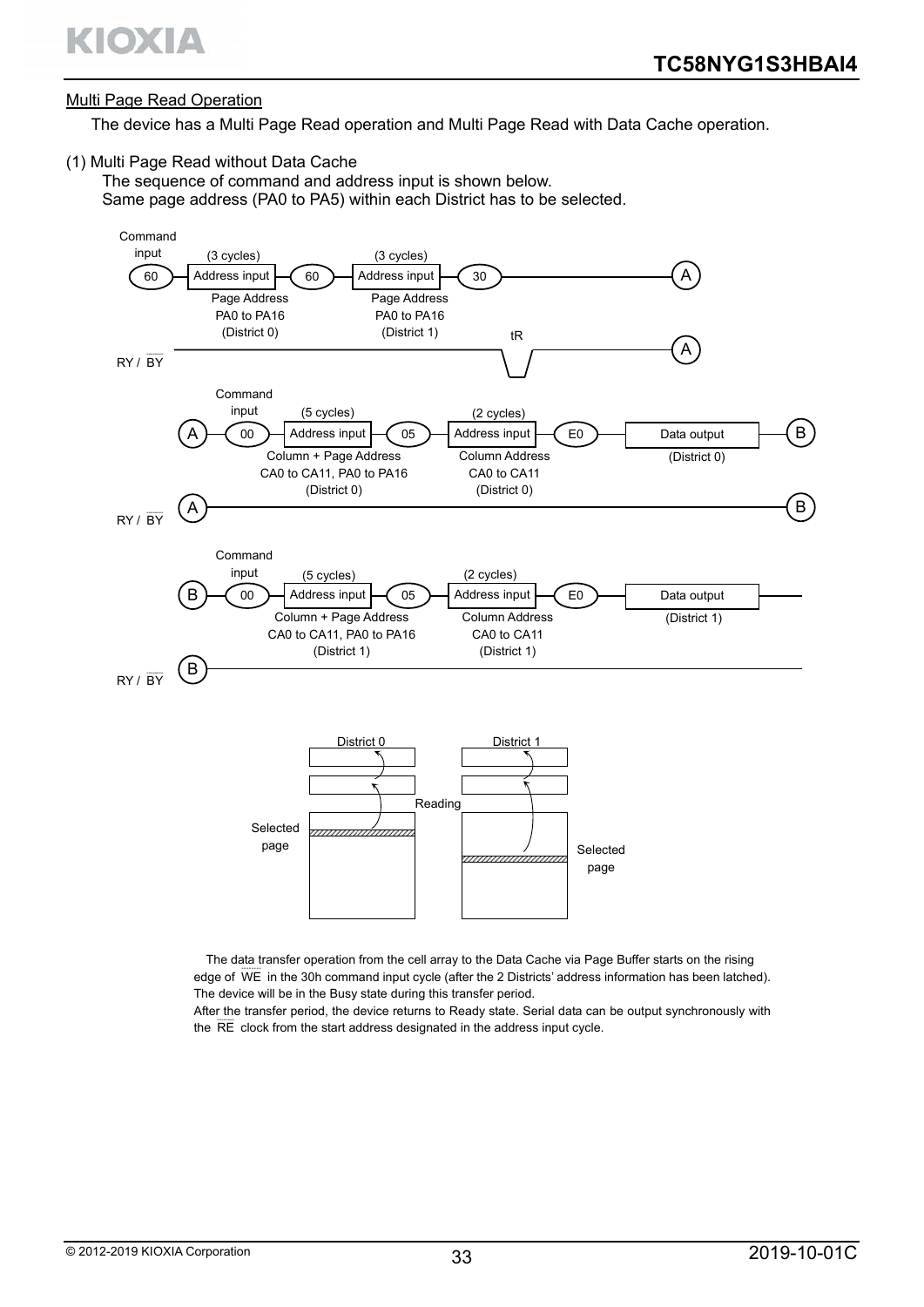

(2) Multi Page Read with Data Cache

When the block address changes (increments) this sequence has to be started from the beginning. The sequence of command and address input is shown below.

Same page address (PA0 to PA5) within each District has to be selected.

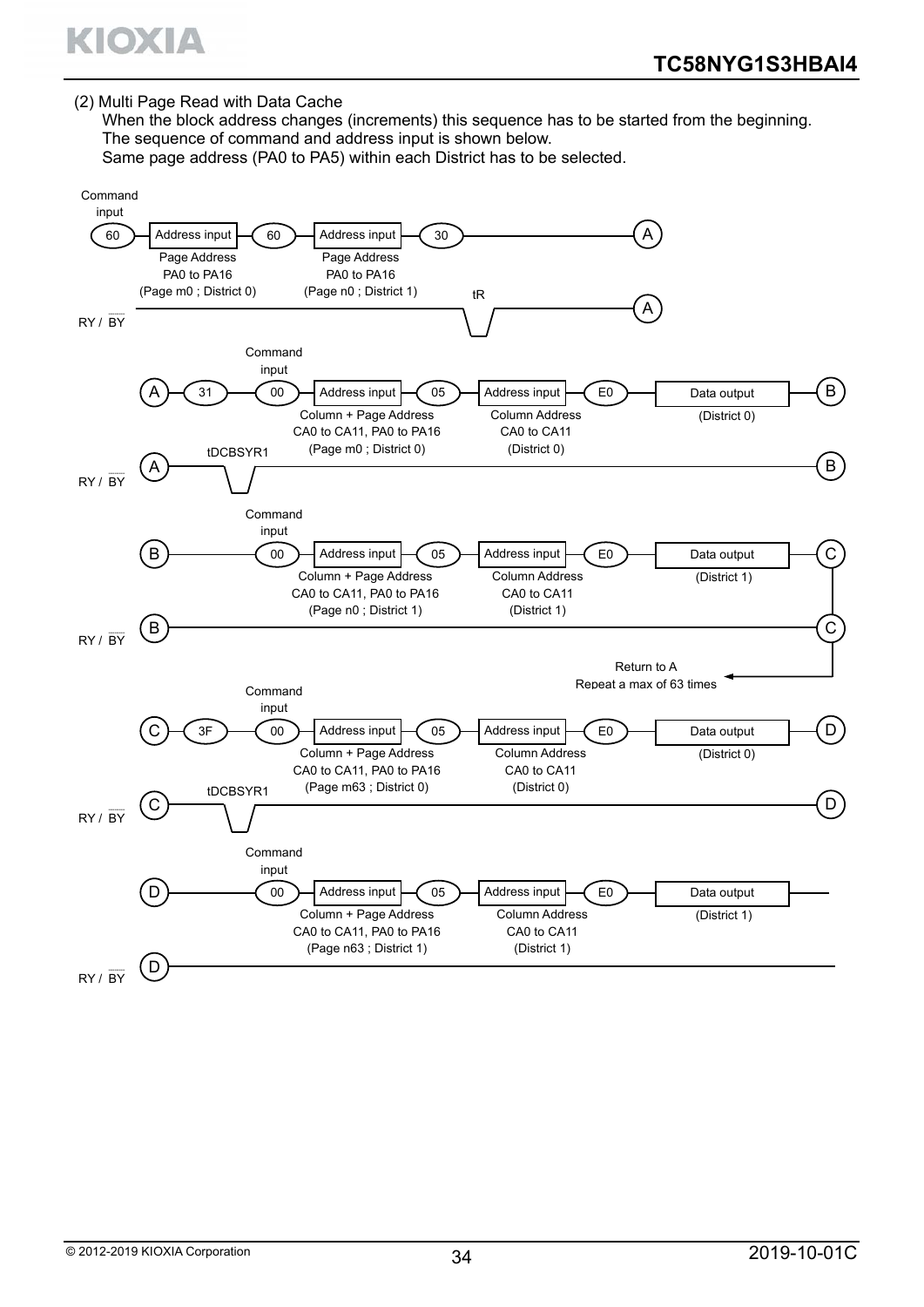

#### (3) Notes

(a) Internal addressing in relation to the Districts

To use the Multi Page Read operation, the internal addressing should be considered in relation to the **District** 

- The device consists of 2 Districts.
- Each District consists of 1024 erase blocks.
- The allocation rule as follows:

District 0: Block 0, Block 2, Block 4, Block 6, ··· , Block 2046 District 1: Block 1, Block 3, Block 5, Block 7, ···, Block 2047

(b) Address input restriction for the Multi Page Read operation

There are the following restrictions in using Multi Page Read:

(Restriction)

Maximum one block should be selected from each District.

Same page address (PA0 to PA5) within two Districts has to be selected.

For example:

| (60) [District 0, Page Address 0x00000] (60) [District 1, Page Address 0x00040] (30) |
|--------------------------------------------------------------------------------------|
| (60) [District 0, Page Address 0x00001] (60) [District 1, Page Address 0x00041] (30) |

(Acceptance)

There is no order limitation of the District for the address input.

For example, the following operation is accepted:

(60) [District 0] (60) [District 1] (30)

 $(60)$  [District 1]  $(60)$  [District 0]  $(30)$ 

It requires no mutual address relation between the selected blocks from each District.

 $(c)$  WP signal

Make sure WP is held to High when the Multi Page Read operation is performed.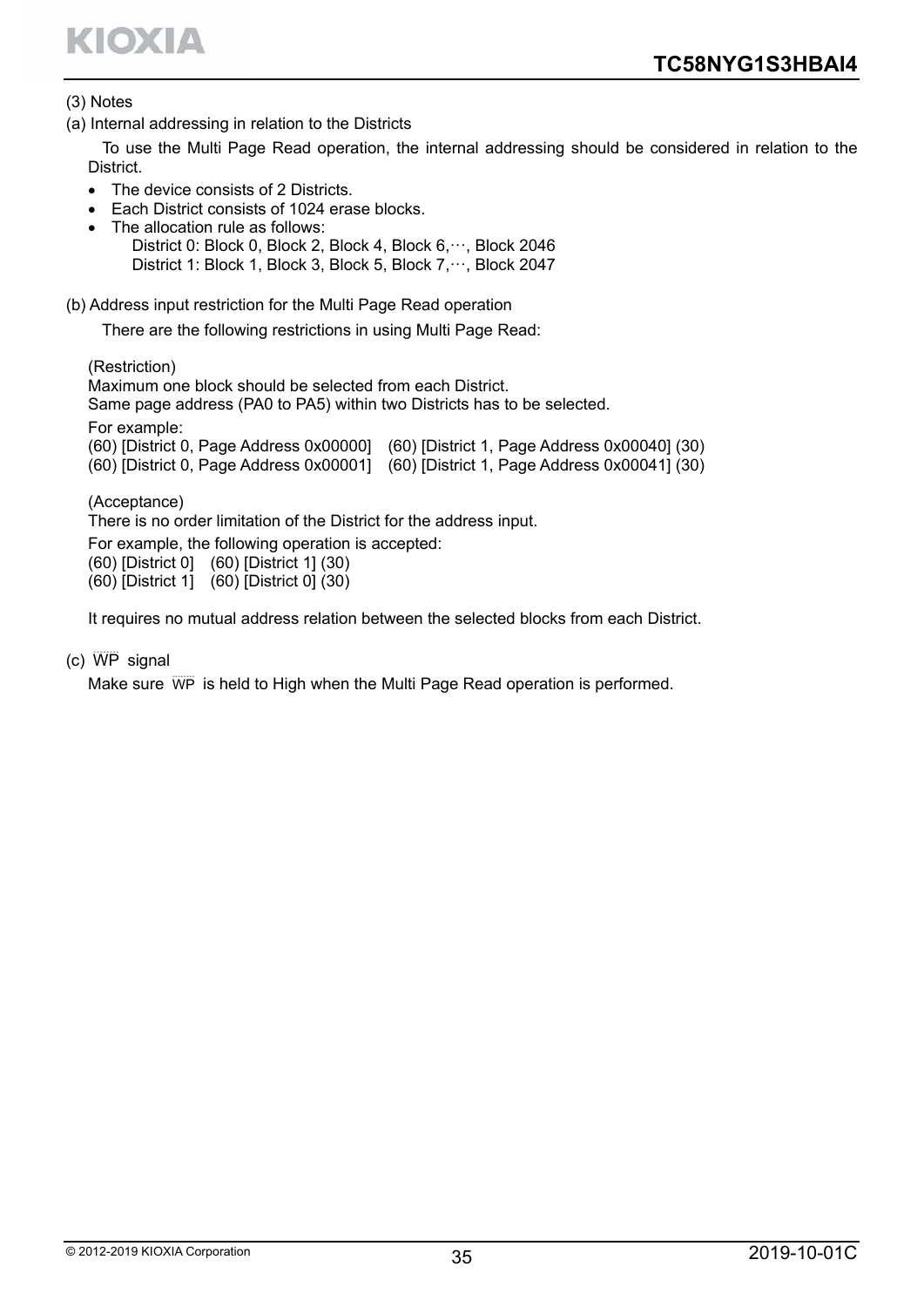#### Auto Page Program Operation

The device carries out an Auto Page Program operation when it receives a "10h" Program command after the address and data have been input. The sequence of command, address and data input is shown below. (Refer to the detailed timing chart).



#### Random Column Address Change in Auto Page Program Operation

The column address can be changed by the 85h command during the data input sequence of the Auto Page Program operation.

Two address input cycles after the 85h command are recognized as a new column address for the data input. After the new data is input to the new column address, the 10h command initiates the actual data program into the selected page automatically. The Random Column Address Change operation can be repeated multiple times within the same page.

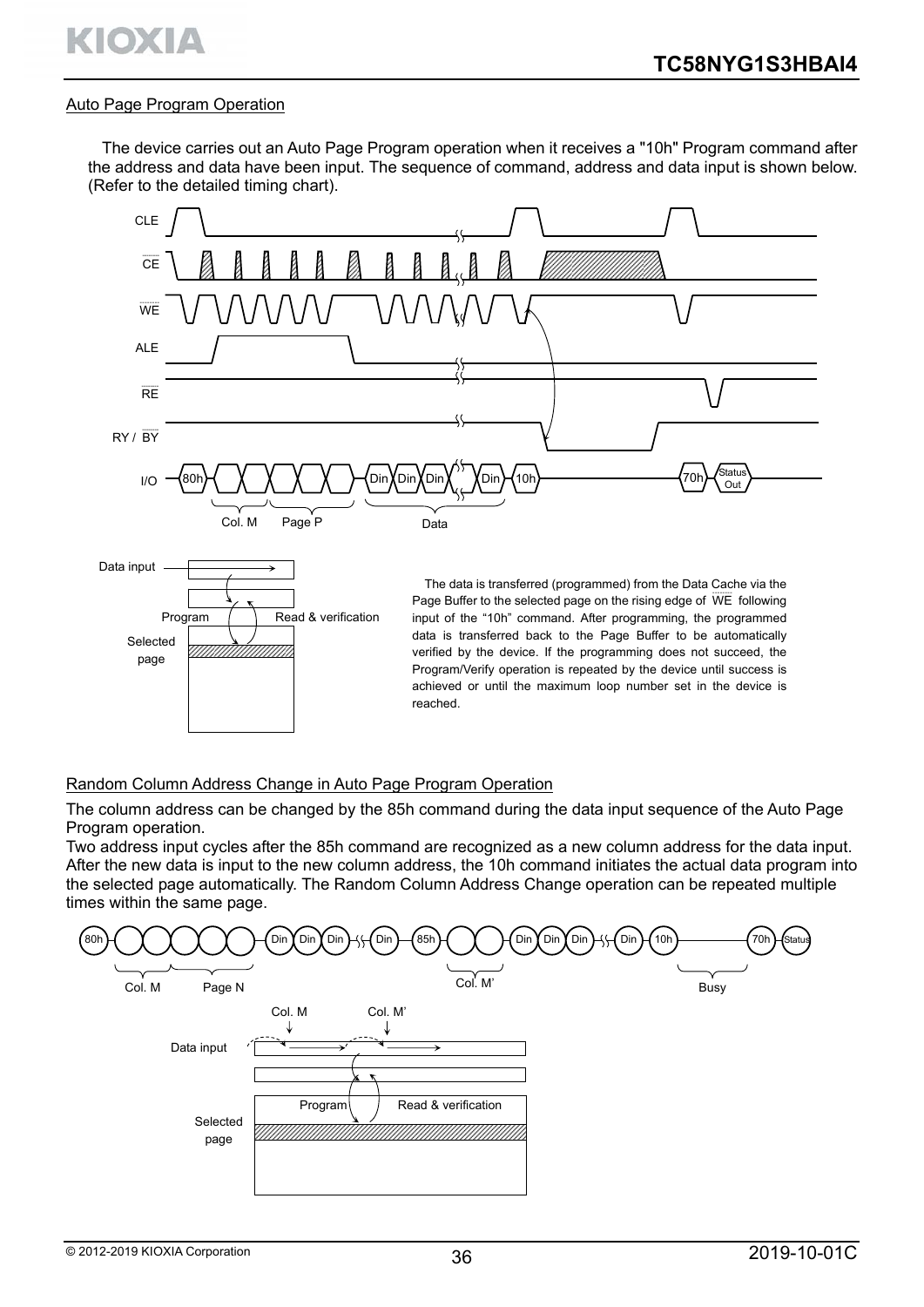

#### Multi Page Program

The device has a Multi Page Program, which enables even higher speed program operation compared to Auto Page Program. The sequence of command, address and data input is shown below (Refer to the detailed timing chart).

Although two Districts are programmed simultaneously, Pass/Fail is not available for each page by "70h" command when the program operation completes. The status bit of I/O 1 is set to "1" when any of the pages fail. Limitation in addressing with Multi Page Program is shown below.

#### Multi Page Program



NOTE: Any command between 11h and 81h is prohibited except 70h and FFh.

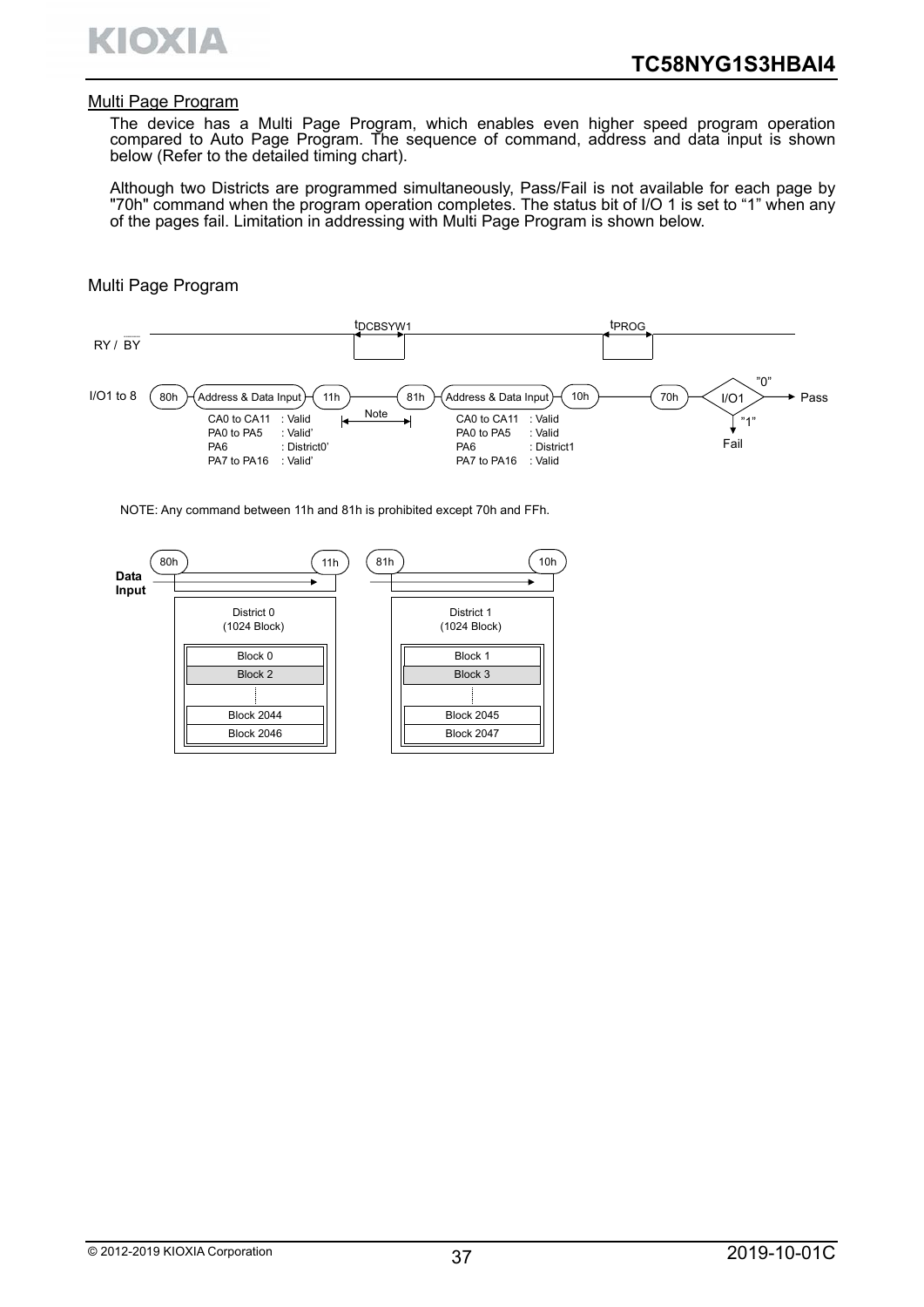# KIOXIA

#### Auto Page Program Operation with Data Cache

The device has an Auto Page Program with Data Cache operation enabling the high speed program operation shown below. When the block address changes, this sequence has to be started from the beginning.



Issuing the 15h command to the device after serial data input initiates the program operation with Data Cache.

- 1. Data for Page N is input to Data Cache.
- 2. Data is transferred to the Page Buffer by the 15h command. During the transfer the Ready/Busy signal outputs Busy state (tpc BSYW2).
- 3. Data is programmed to the selected page while the data for Page  $N + 1$  is input to the Data Cache.
- 4. By the 15h command, the data in the Data Cache is transferred to the Page Buffer after the programming of Page N is completed. The device outputs Busy state from the 15h command until the Data Cache becomes empty. The duration of this period depends on timing between the internal programming of Page N and serial data input for Page N + 1 (tpcBSYW2).
- 5. Data for Page N  $+$  P is input to the Data Cache while the data of the Page N  $+$  P  $-$  1 is being programmed.
- 6. The programming with Data Cache is terminated by the 10h command. When the device becomes Ready state, it shows that the internal programming of the Page N + P is completed.
- NOTE: Since the last page's programming by the 10h command is initiated after the previous cache program, the t<sub>PROG</sub> during cache programming is given by the following:
	- $t_{PROG}$  =  $t_{PROG}$  for the last page +  $t_{PROG}$  of the previous page ( command input cycle + address input cycle + data input cycle time of the last page)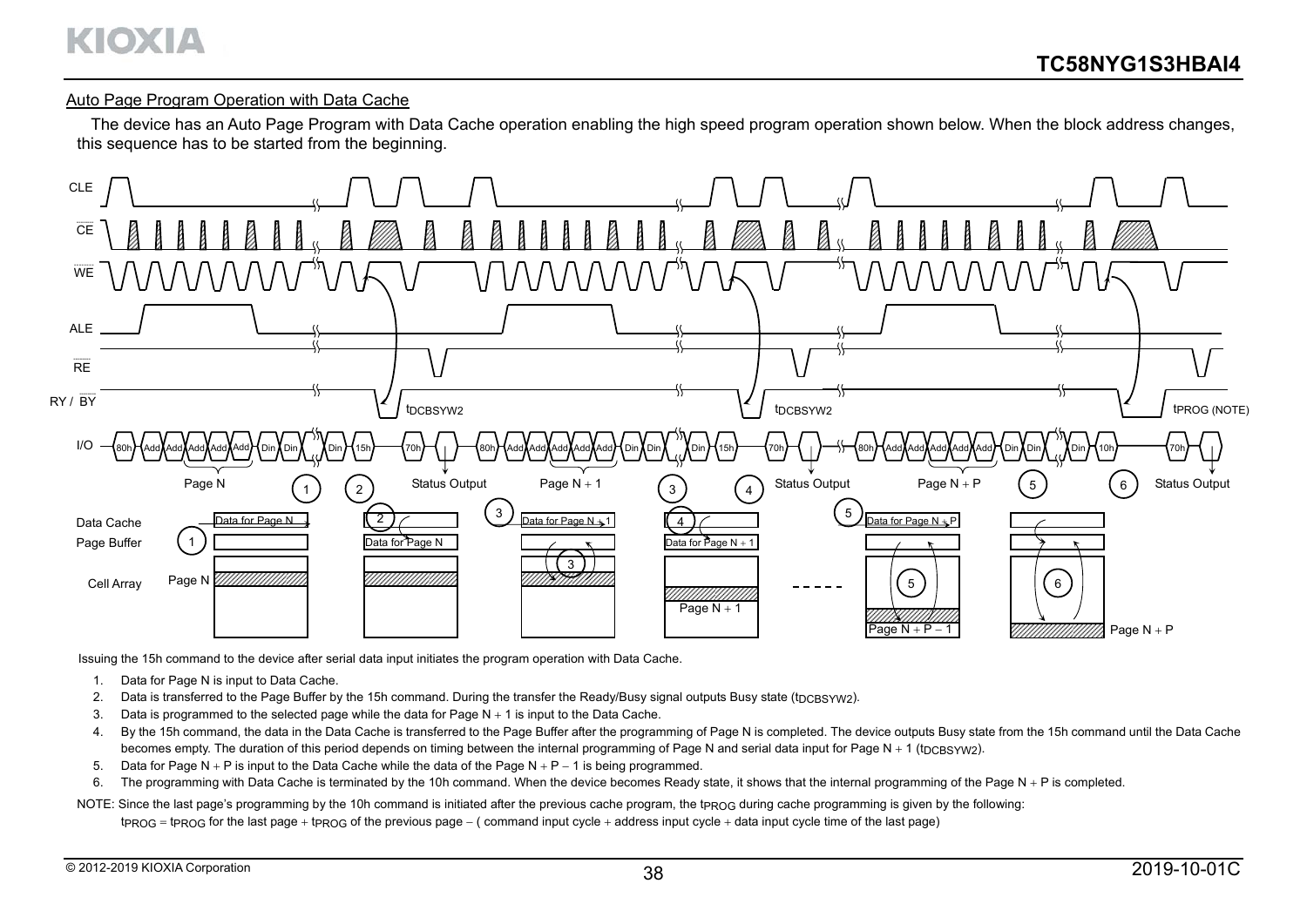Pass/Fail status for each page programmed by the Auto Page Program with Data Cache operation can be detected by the Status Read operation.

- I/O1: Pass/Fail of the current page program operation.
- I/O2: Pass/Fail of the previous page program operation.

The Pass/Fail status on I/O1 and I/O2 are valid under the following conditions.

- Status on I/O1: Page Buffer Ready/Busy is Ready.
	- The Page Buffer Ready/Busy is output on I/O6 by Status Read operation or RY /  $\overline{\text{BY}}$  pin after the 10h command.
- Status on I/O2: Data Cache Read/Busy is Ready.

The Data Cache Ready/Busy is output on I/O7 by Status Read operation or RY /  $\overline{BY}$  pin after the 15h command.



If the Page Buffer Busy returns to Ready before the next 80h command input and Status Read is done during this Ready period, the Status Read provides the Pass/Fail result for Page 2 on I/O1 and the Pass/Fail result for Page1 on I/O2.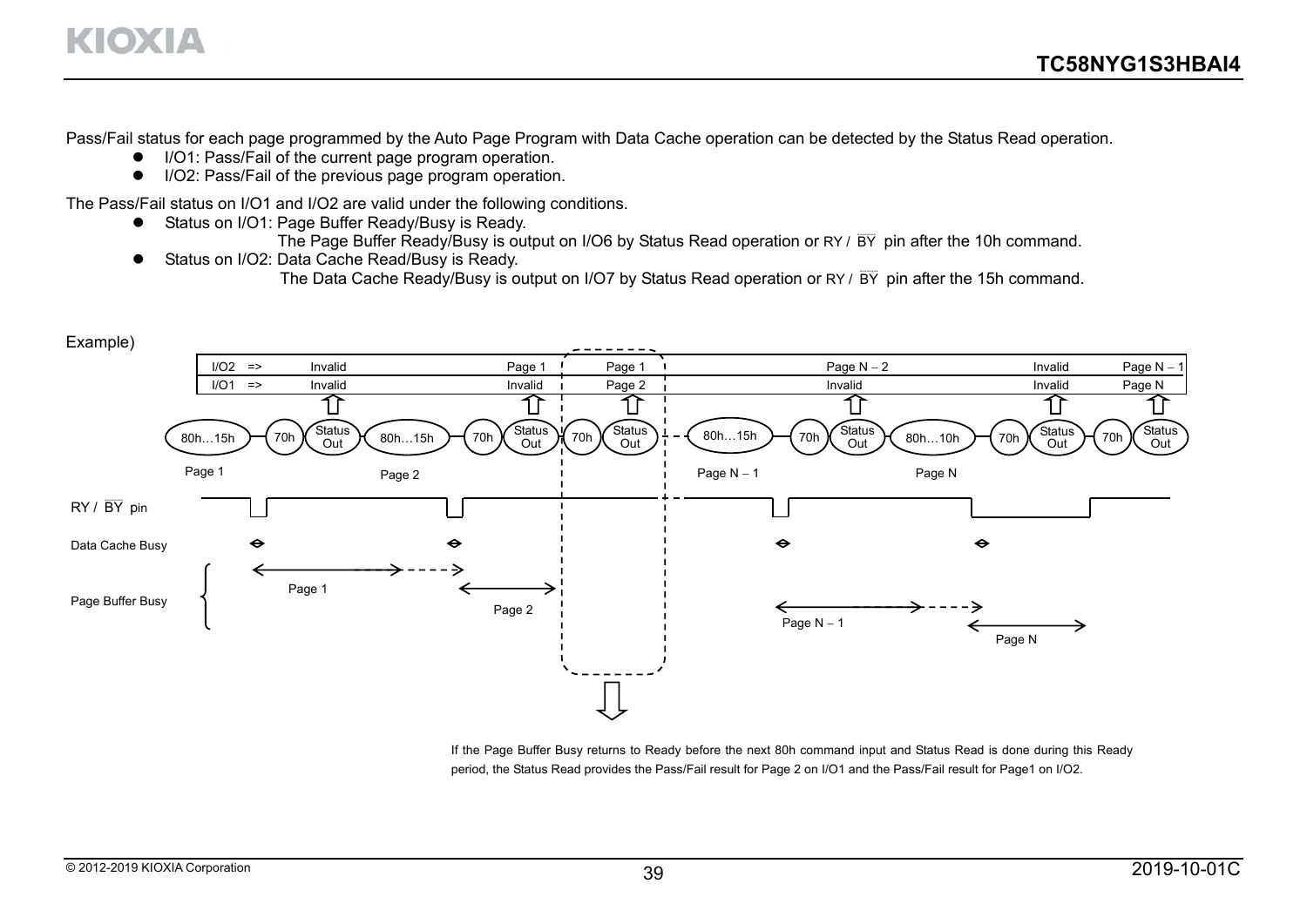

#### Multi Page Program with Data Cache

The device has a Multi Page Program with Data Cache operation, which enables an even higher speed program operation compared to Auto Page Program with Data Cache as shown below. When the block address changes (increments) this sequence has to be started from the beginning.

The sequence of command, address and data input is shown below (Refer to the detailed timing chart).



After either "15h" or "10h" Program command is input to the device, physical programing starts as follows. For details about Auto Page Program with Data Cache, refer to "Auto Page Program Operation with Data Cache".



The data is transferred (programmed) from the page buffer to the selected page on the rising edge of /WE following input of the "15h" or "10h" command. After programming, the programmed data is transferred back to the register to be automatically verified by the device. If the programming does not succeed, the Program/Verify operation is repeated by the device until success is achieved or until the maximum loop number set in the device is reached.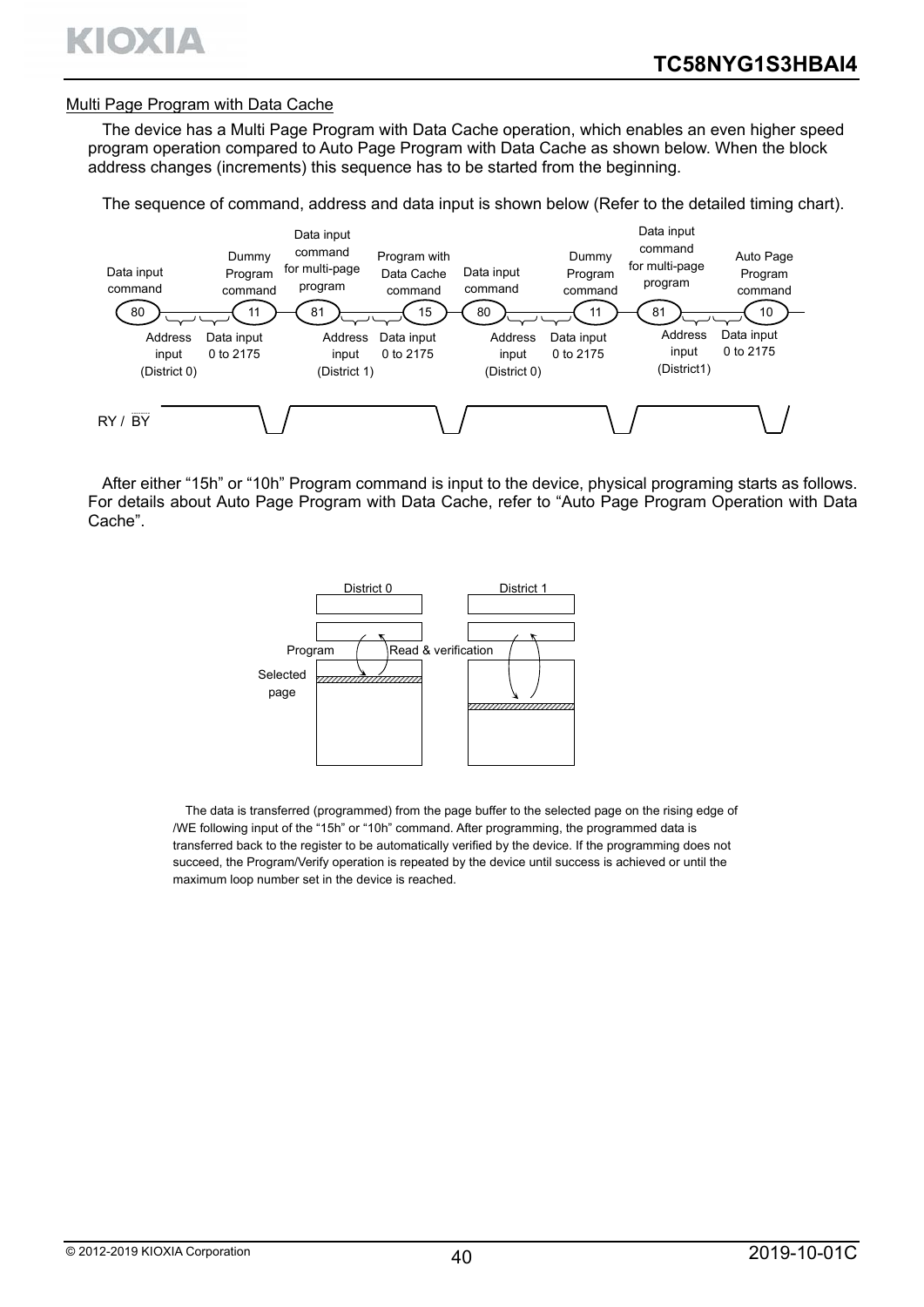By starting the above operation from the 1st page of the selected erase blocks, repeating total of 64 times while incrementing the page address in the blocks, and then inputting the last page data of the blocks, "10h" command executes the final programming. Make sure to terminate with 81h-10h command sequence. In this full sequence, the command sequence is following.



KIOXIA

After the "15h" or "10h" command, the results of the above operation is shown through the "71h" Status Read command.



The 71h command Status description is as below.

|      | <b>STATUS</b>                      |            | <b>OUTPUT</b>  |                                                                                        |
|------|------------------------------------|------------|----------------|----------------------------------------------------------------------------------------|
| I/O1 | Chip Status1: Pass/Fail            | Pass: 0    | Fail: 1        | I/O1 describes the Pass/Fail condition of                                              |
| I/O2 | District 0 Chip Status1: Pass/Fail | Pass: 0    | Fail: 1        | District 0 and 1(OR data of I/O2 and I/O3).                                            |
| I/O3 | District 1 Chip Status1: Pass/Fail | Pass: 0    | Fail: 1        | If one of the Districts fails during Multi<br>Page Program operation, it shows "Fail". |
| I/O4 | District 0 Chip Status2: Pass/Fail | Pass: 0    | Fail: 1        | I/O2 to 5 show the Pass/Fail condition of                                              |
| I/O5 | District 1 Chip Status2: Pass/Fail | Pass: 0    | Fail: 1        | each District. For details on "Chip Status1"                                           |
| I/O6 | Ready/Busy                         | Ready: 1   | Busy: 0        | and "Chip Status2", refer to section "Status<br>Read".                                 |
| I/O7 | Data Cache Ready/Busy              | Ready: 1   | Busy: 0        |                                                                                        |
| I/O8 | <b>Write Protect</b>               | Protect: 0 | Not Protect: 1 |                                                                                        |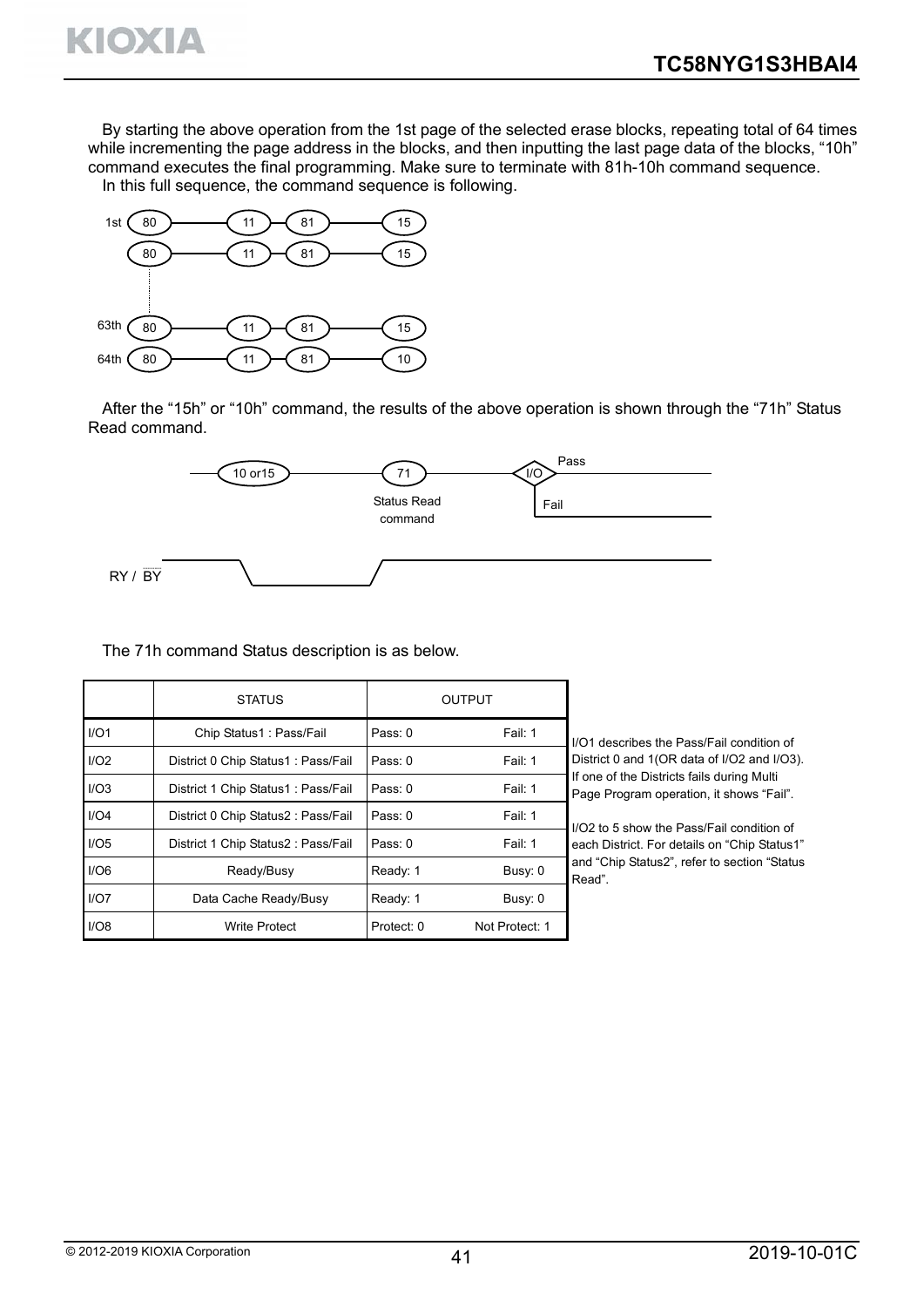

## Internal addressing in relation to the Districts

To use the Multi Page Program operation, the internal addressing should be considered in relation to the District.

- The device consists of 2 Districts.
- Each District consists of 1024 erase blocks.
- The allocation rule is as follows:
	- District 0: Block 0, Block 2, Block 4, Block 6, ···, Block 2046 District 1: Block 1, Block 3, Block 5, Block 7, ···, Block 2047

#### Address input restriction for the Multi Page Program with Data Cache operation

There are the following restrictions in using Multi Page Program with Data Cache:

(Restriction)

Maximum one block should be selected from each District.

Same page address (PA0 to PA5) within two Districts has to be selected.

For example:

(80) [District 0, Page Address 0x00000] (11) (81) [District 1, Page Address 0x00040] (15 or 10)

(80) [District 0, Page Address 0x00001] (11) (81) [District 1, Page Address 0x00041] (15 or 10)

(Acceptance)

There is no order limitation of the District for the address input.

For example, the following operation is accepted:

(80) [District 0] (11) (81) [District 1] (15 or 10)

(80) [District 1] (11) (81) [District 0] (15 or 10)

It requires no mutual address relation between the selected blocks from each District.

#### Operating restriction during the Multi Page Program with Data Cache operation

#### (Restriction)

The operation must be terminated with "10h" command.

Once the operation has started, no commands other than the commands shown in the timing diagram are allowed to be input except for Status Read command and Reset command.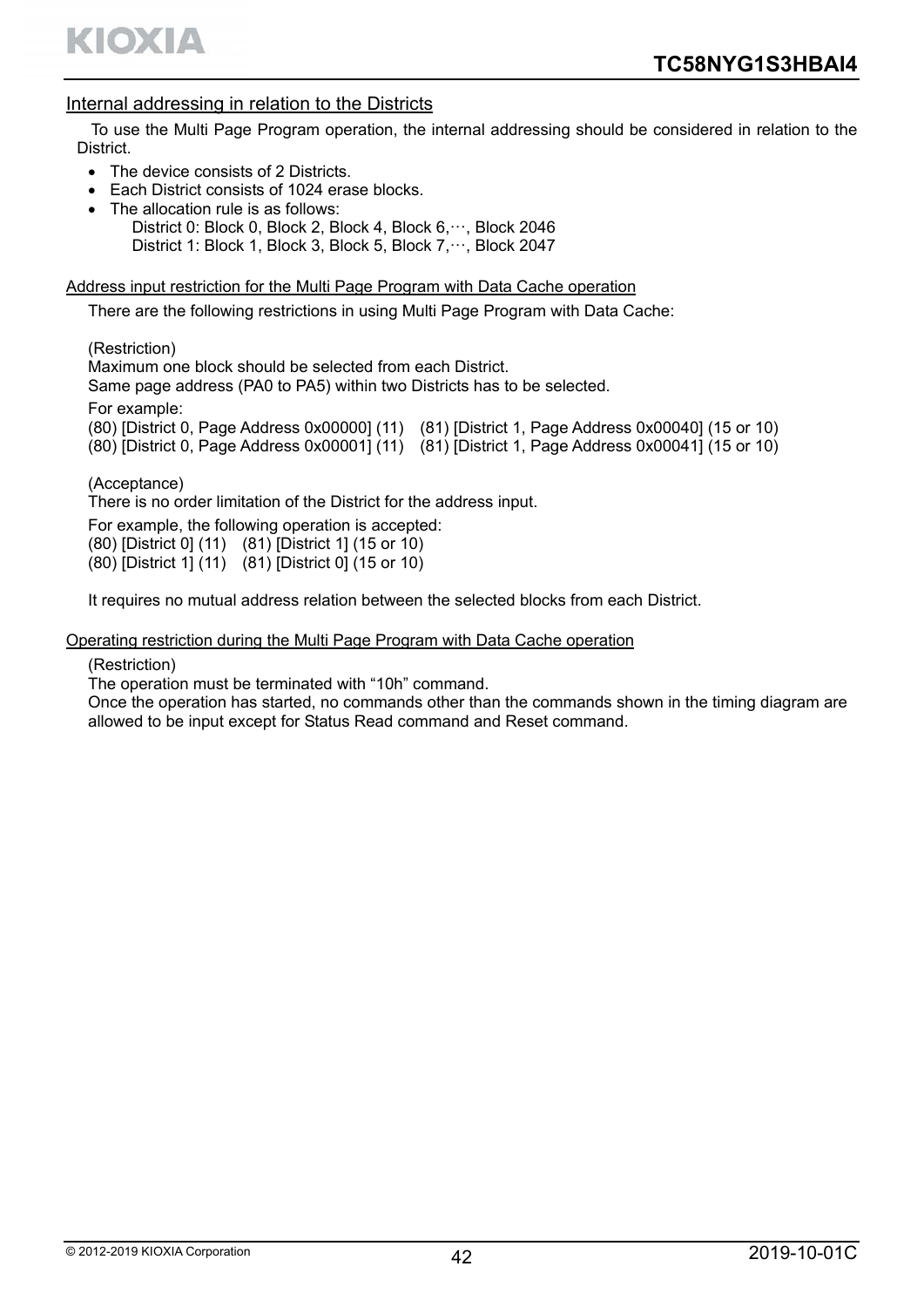#### Page Copy (2)

By using Page Copy (2), data in a page can be copied to another page after the data has been read out. When the block address changes (increments) this sequence has to be started from the beginning.



Page Copy (2) operation is as follows.

- 1. Data for Page N is transferred to the Data Cache.
- 2. Data for Page N is read out.
- 3. Address for Page M is input. If the data needs to be changed, changed data is input.
- 4. Data Cache for Page M is transferred to the Page Buffer.
- 5. After the Ready state, Data for Page  $N + P1$  is output from the Data Cache while the data of Page M is being programmed.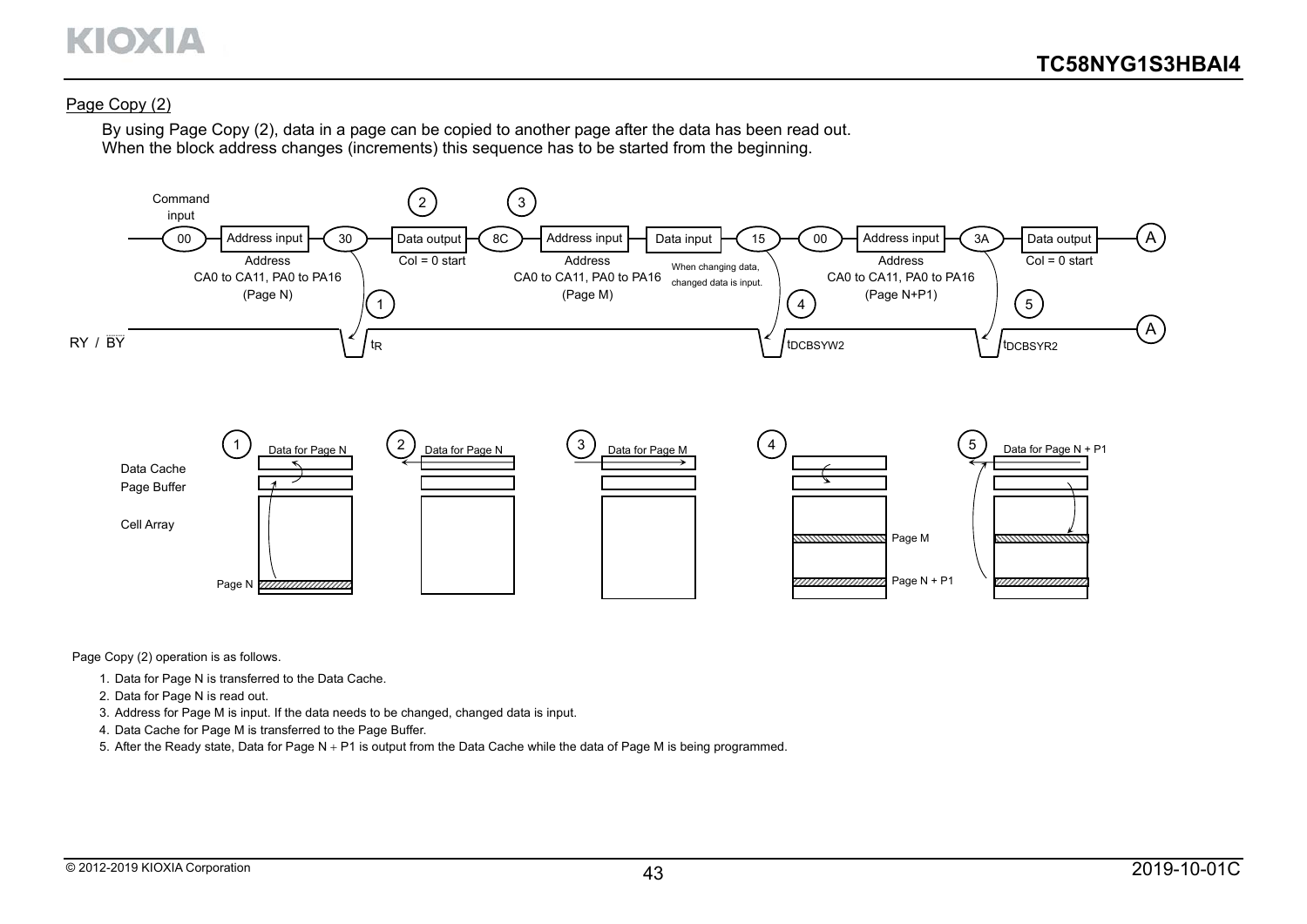

6. Address for Page  $(M + R1)$  is input. If the data needs to be changed, changed data is input.

7. After programming of page M is completed, Data Cache for Page M  $+$  R1 is transferred to the Page Buffer.

8. By the 15h command, the data in the Page Buffer is programmed to Page M  $+$  R1. Data for Page N  $+$  P2 is transferred to the Data cache.

9. The data in the Page Buffer is programmed to Page M  $+$  Rn  $-$  1. Data for Page N  $+$  Pn is transferred to the Data Cache.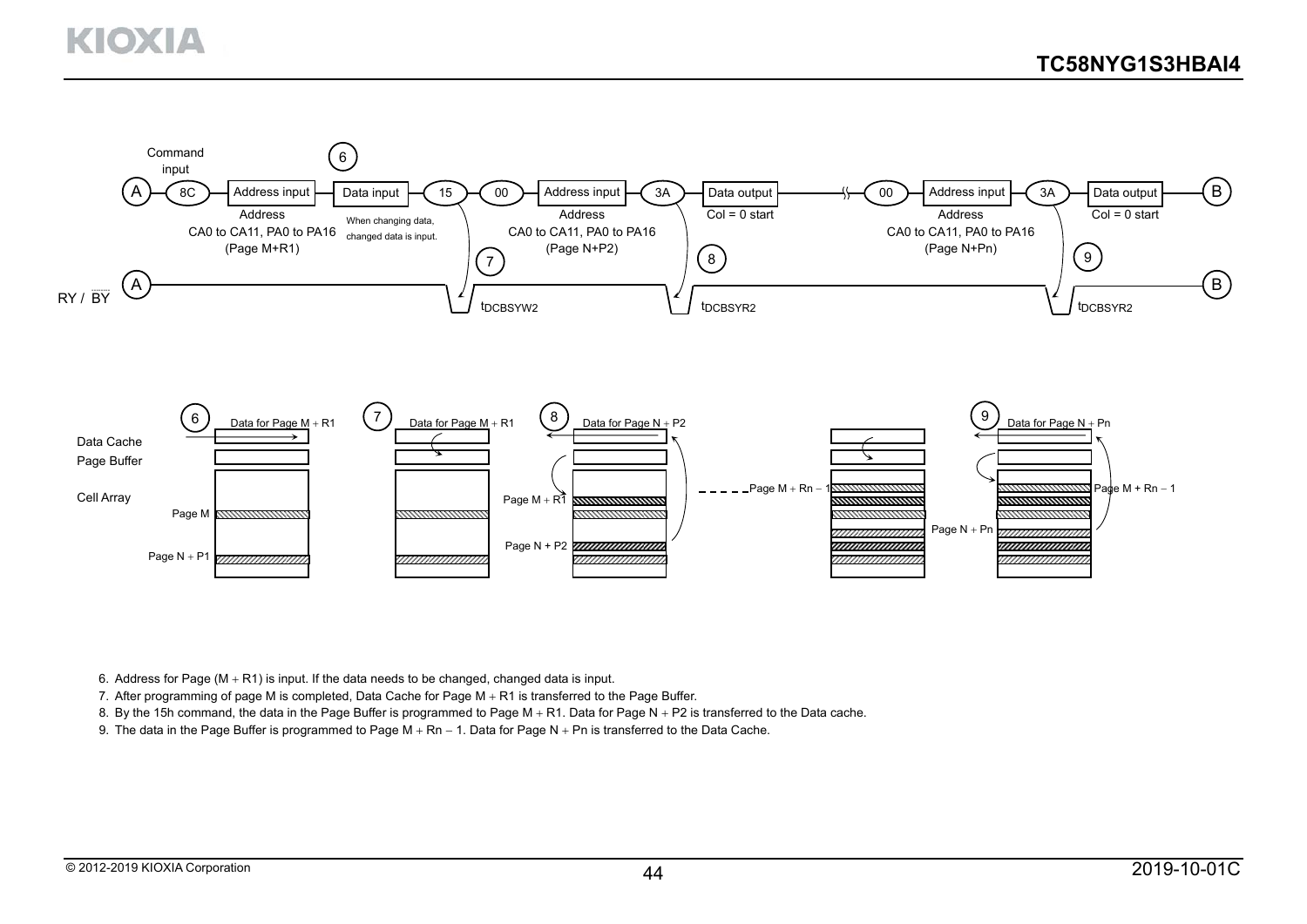

- 10. Address for Page ( $M + Rn$ ) is input. If the data needs to be changed, changed data is input.
- 11. By issuing the 10h command, the data in the Page Buffer is programmed to Page  $M + Rn$ .
- (\*1) Since the last page's programming by the 10h command is initiated after the previous cache program, the tPROG here will be expected as the following:  $t_{PROG}$  =  $t_{PROG}$  of the last page +  $t_{PROG}$  of the previous page – ( command input cycle + address input cycle + data output/input cycle time of the last page)
- NOTE) This operation needs to be executed within District-0 or District-1.
	- Data input is required only if previous data output needs to be altered.
	- If the data has to be changed, locate the desired address with the column and page address input after the 8Ch command, and change only the data that needs be changed. If the data does not have to be changed, data input cycles are not required.
	- Make sure WP ........<br>WP is held to High when the Page Copy (2) operation is performed. Also make sure the Page Copy operation is terminated with 8Ch-10h command sequence.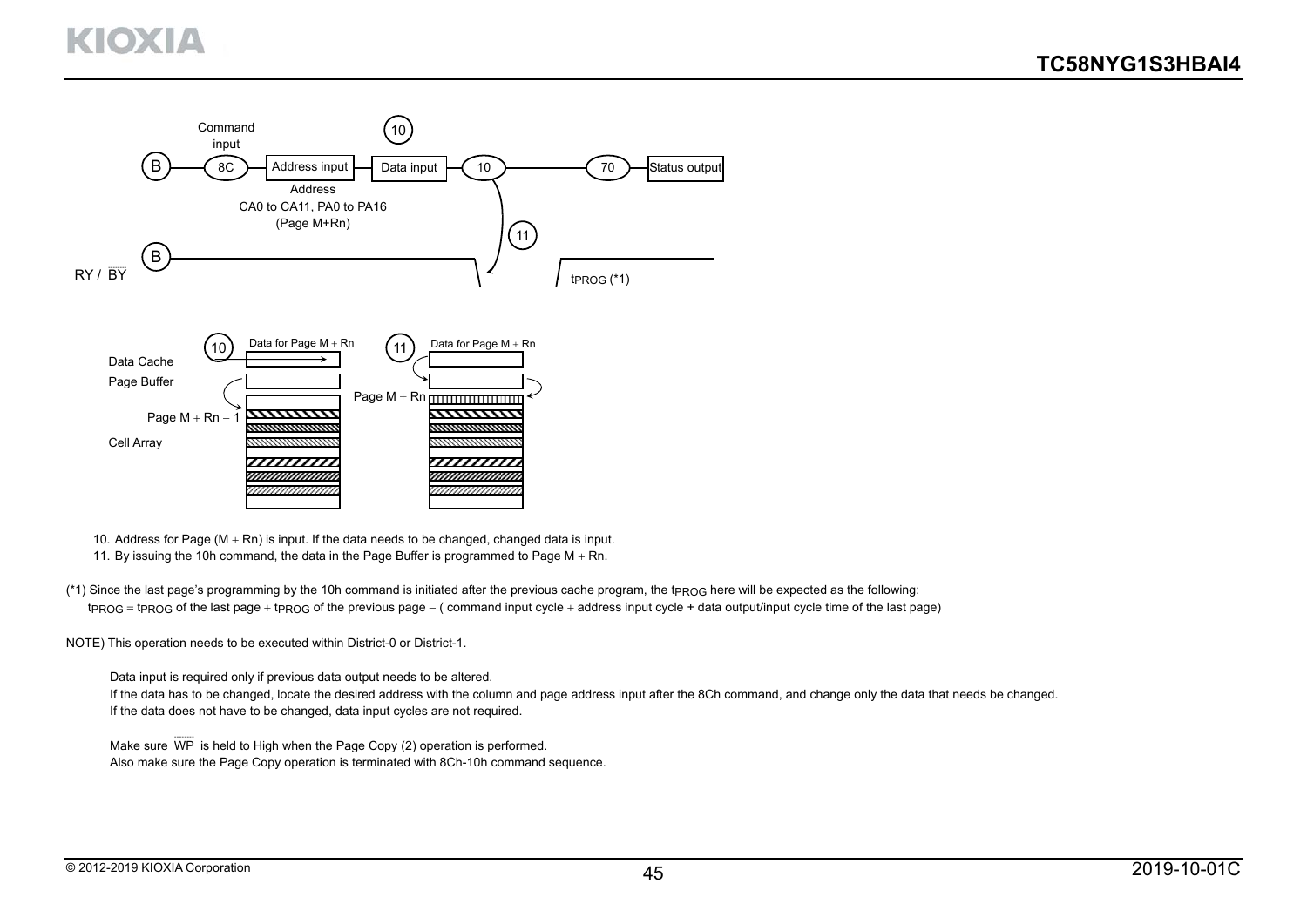

#### Multi Page Copy (2)

By using Multi Page Copy (2), data in two pages can be copied to other pages after the data has been read out. When each block address changes (increments) this sequence has to be started from the beginning. Same page address (PA0 to PA5) within two Districts has to be selected.

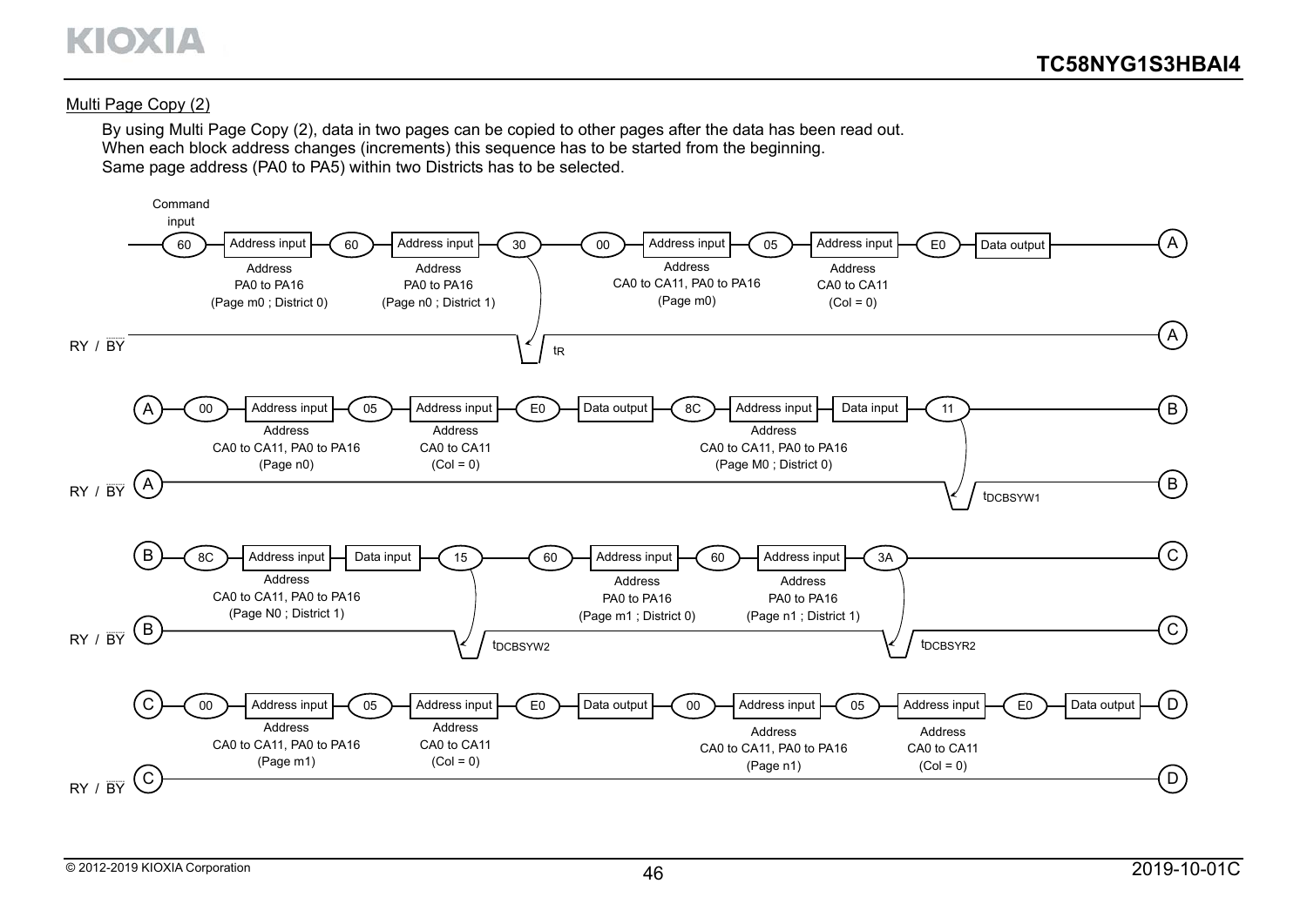

(\*1) tpROG: Since the last page's programming by 10h command is initiated after the previous cache program, the tpROG\* during cache programming is given by the following equation.

 $t_{PROG}$  = tprog of the last page  $+$  tprog of the previous page-A

 $A = (command input cycle + address input cycle + data output input cycle)$ 

If "A" exceeds the tpROG of previous page, tpROG of the last page is tpROG max.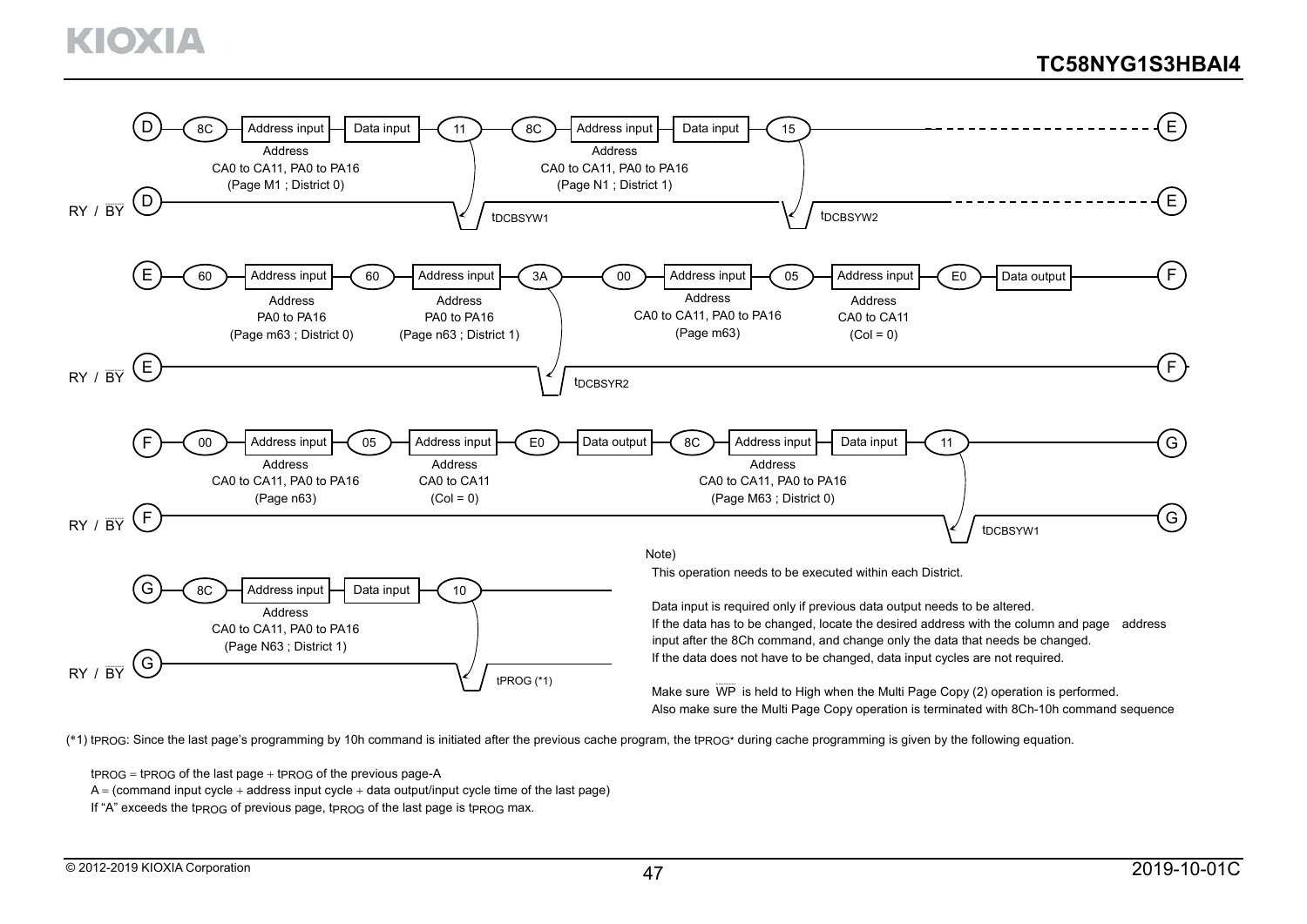

#### Auto Block Erase

The Auto Block Erase operation starts on the rising edge of WE after the Erase Start command "D0h" which follows the Erase Setup command "60h". This two-cycle process for Erase operations acts as an extra layer of protection from accidental erasure of data due to external noise. The device automatically executes the Erase and Verify operations.



#### Multi Block Erase

The Multi Block Erase operation starts by selecting two block addresses before D0h command as in the below diagram. The device automatically executes the Erase and Verify operations and the result can be monitored by checking the status with 71h status read command. For details on 71h status read command, refer to section "Multi Page Program with Data Cache".



#### Internal addressing in relation to the Districts

To use the Multi Block Erase operation, the internal addressing should be considered in relation to the District.

- The device consists of 2 Districts.
- Each District consists of 1024 erase blocks.
- The allocation rule is as follows:
	- District 0: Block 0, Block 2, Block 4, Block 6, ···, Block 2046 District 1: Block 1, Block 3, Block 5, Block 7, ···, Block 2047

#### Address input restriction for the Multi Block Erase

There are the following restrictions in using Multi Block Erase:

(Restriction) Maximum one block should be selected from each District. For example: (60) [District 0] (60) [District 1] (D0)

(Acceptance) There is no order limitation of the District for the address input. For example, the following operation is accepted: (60) [District 1] (60) [District 0] (D0)

It requires no mutual address relation between the selected blocks from each District.

Make sure to terminate the operation with D0h command. If the operation needs to be terminated before D0h command input, input the FFh reset command to terminate the operation.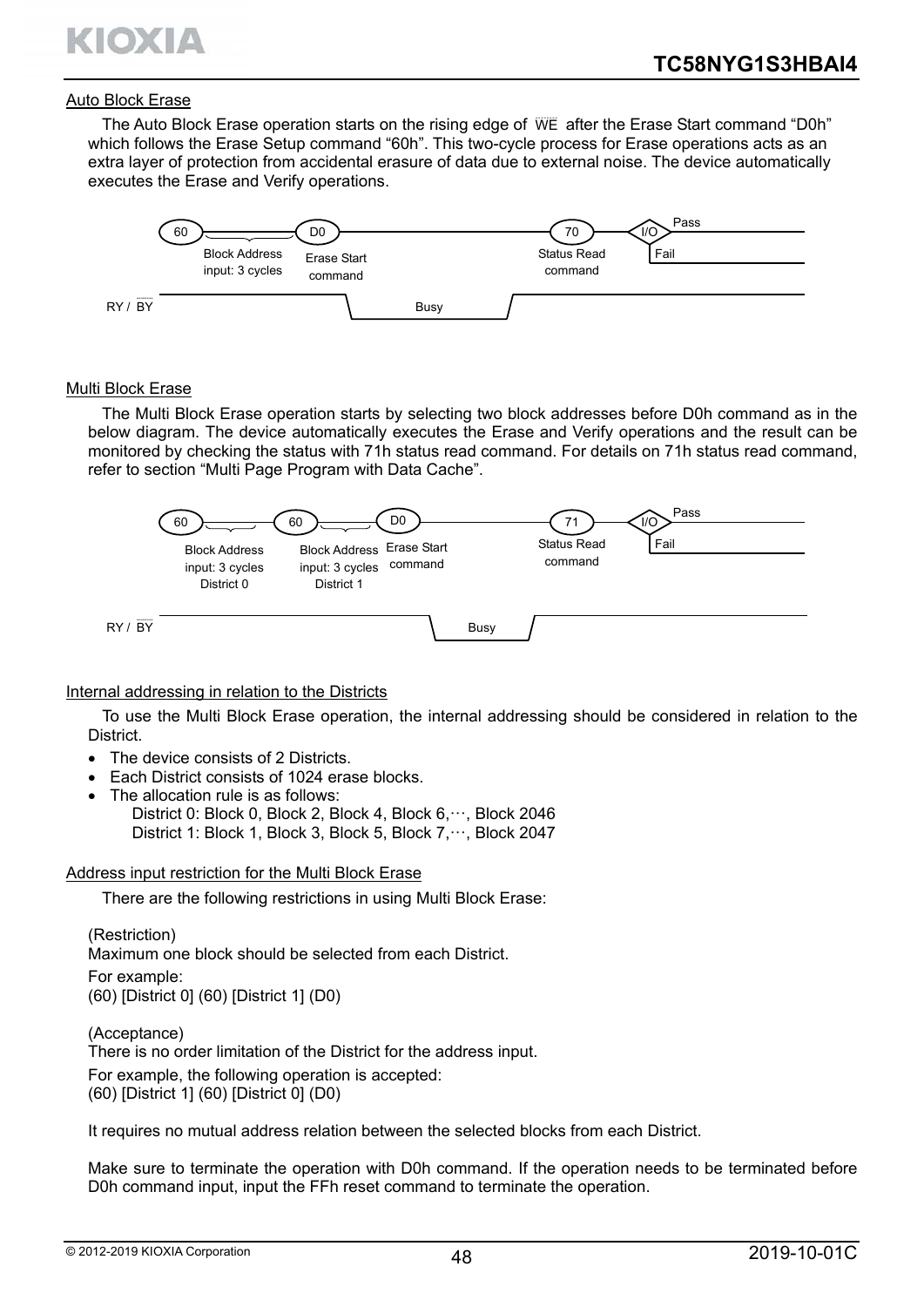# ID Read

The device contains ID codes which can be used to identify the device type, the manufacturer, and features of the device. The ID codes can be read out under the following timing conditions:



#### Table 5. Code table

|          | Description                         | I/O8 | I/O7 | I/O6 | I/O5 | I/O4     | I/O3 | I/O2         | I/O1 | Hex Data |
|----------|-------------------------------------|------|------|------|------|----------|------|--------------|------|----------|
| 1st Data | Maker Code                          |      | 0    | 0    |      | 4        | 0    | 0            | 0    | 98h      |
| 2nd Data | Device Code                         |      | 0    | 1    | 0    | 4        | 0    | 4            | 0    | AAh      |
| 3rd Data | Chip Number, Cell Type              |      | 0    | 0    |      | $\Omega$ | 0    | $\mathbf{0}$ | 0    | 90h      |
| 4th Data | Page Size, Block Size,<br>I/O Width | 0    | 0    | 0    |      | $\Omega$ |      | 0            |      | 15h      |
| 5th Data | <b>District Number</b>              | 0    |      |      |      | 0        | 1    |              | 0    | 76h      |

#### 3rd Data

|                      | Description                                                   | I/O8 | I/O7     | I/O6        | I/O5 | I/O4          | I/O3               | I/O2   | I/O1          |
|----------------------|---------------------------------------------------------------|------|----------|-------------|------|---------------|--------------------|--------|---------------|
| Internal Chip Number | ົ<br>4<br>8                                                   |      |          |             |      |               |                    | 0<br>0 | $\Omega$<br>O |
| Cell Type            | 2 level cell<br>4 level cell<br>8 level cell<br>16 level cell |      |          |             |      | 0<br>$\Omega$ | 0<br>$\Omega$<br>◢ |        |               |
| Reserved             |                                                               |      | $\Omega$ | $\mathbf 0$ | 1    |               |                    |        |               |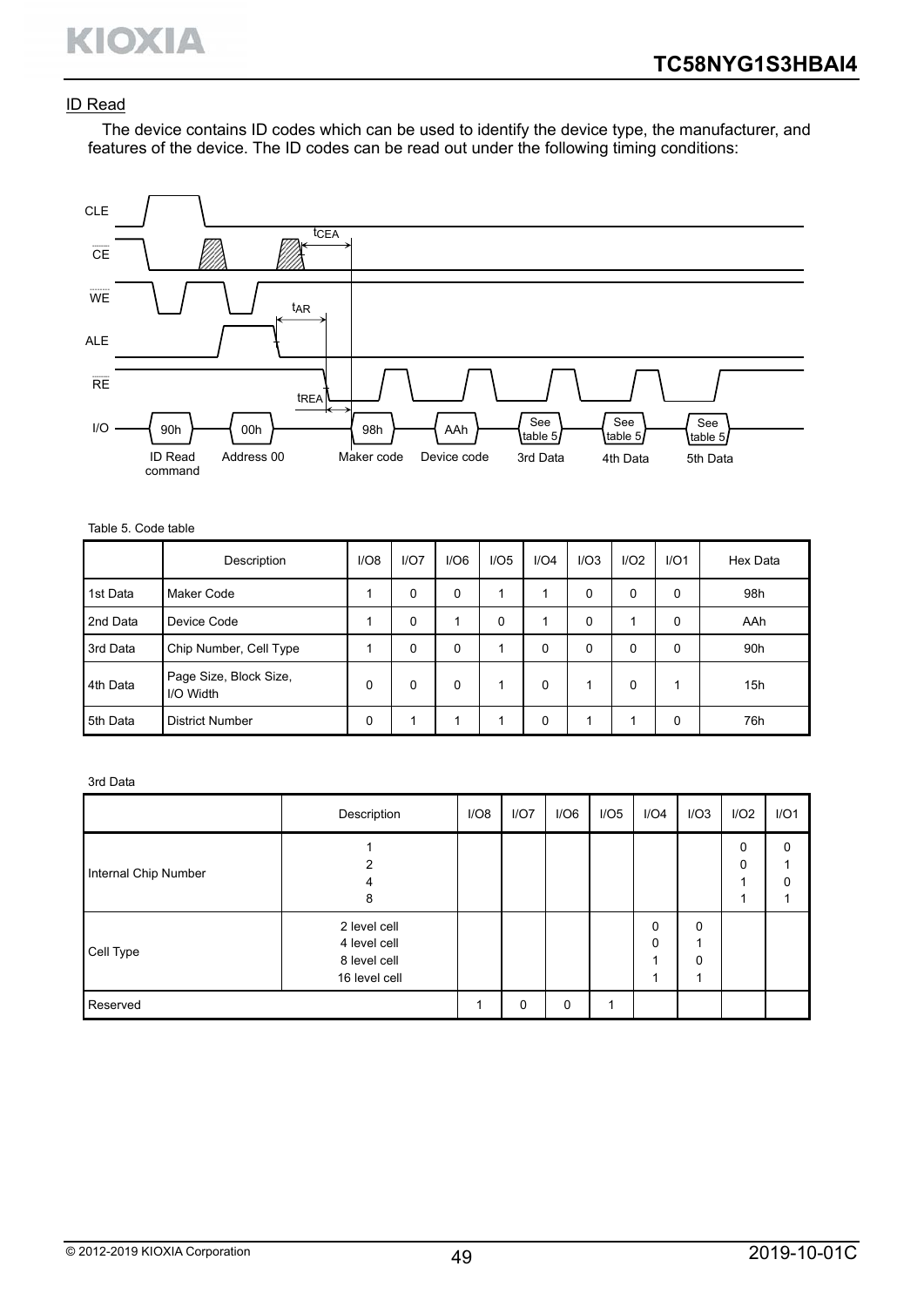

#### 4th Data

|                                               | Description                         | I/O8 | I/O7          | I/O6                                 | I/O5                           | I/O4 | I/O3 | I/O2        | I/O1                 |
|-----------------------------------------------|-------------------------------------|------|---------------|--------------------------------------|--------------------------------|------|------|-------------|----------------------|
| Page Size<br>(without redundant area)         | 1 KB<br>2 KB<br>4 KB<br>8 KB        |      |               |                                      |                                |      |      | 0<br>0<br>и | $\Omega$<br>$\Omega$ |
| <b>Block Size</b><br>(without redundant area) | 64 KB<br>128 KB<br>256 KB<br>512 KB |      |               | $\mathbf 0$<br>$\mathbf 0$<br>٠<br>и | $\Omega$<br>4<br>$\Omega$<br>4 |      |      |             |                      |
| I/O Width                                     | x8<br>x16                           |      | $\Omega$<br>1 |                                      |                                |      |      |             |                      |
| Reserved                                      |                                     | 0    |               |                                      |                                | 0    |      |             |                      |

#### 5th Data

|                        | Description                                             | I/O8 | I/O7 | I/O6 | I/O5 | I/O4   | I/O3 | I/O2 | I/O1 |
|------------------------|---------------------------------------------------------|------|------|------|------|--------|------|------|------|
| <b>District Number</b> | 1 District<br>2 Districts<br>4 Districts<br>8 Districts |      |      |      |      | 0<br>0 | 0    |      |      |
| Reserved               |                                                         | 0    |      |      |      |        |      |      | 0    |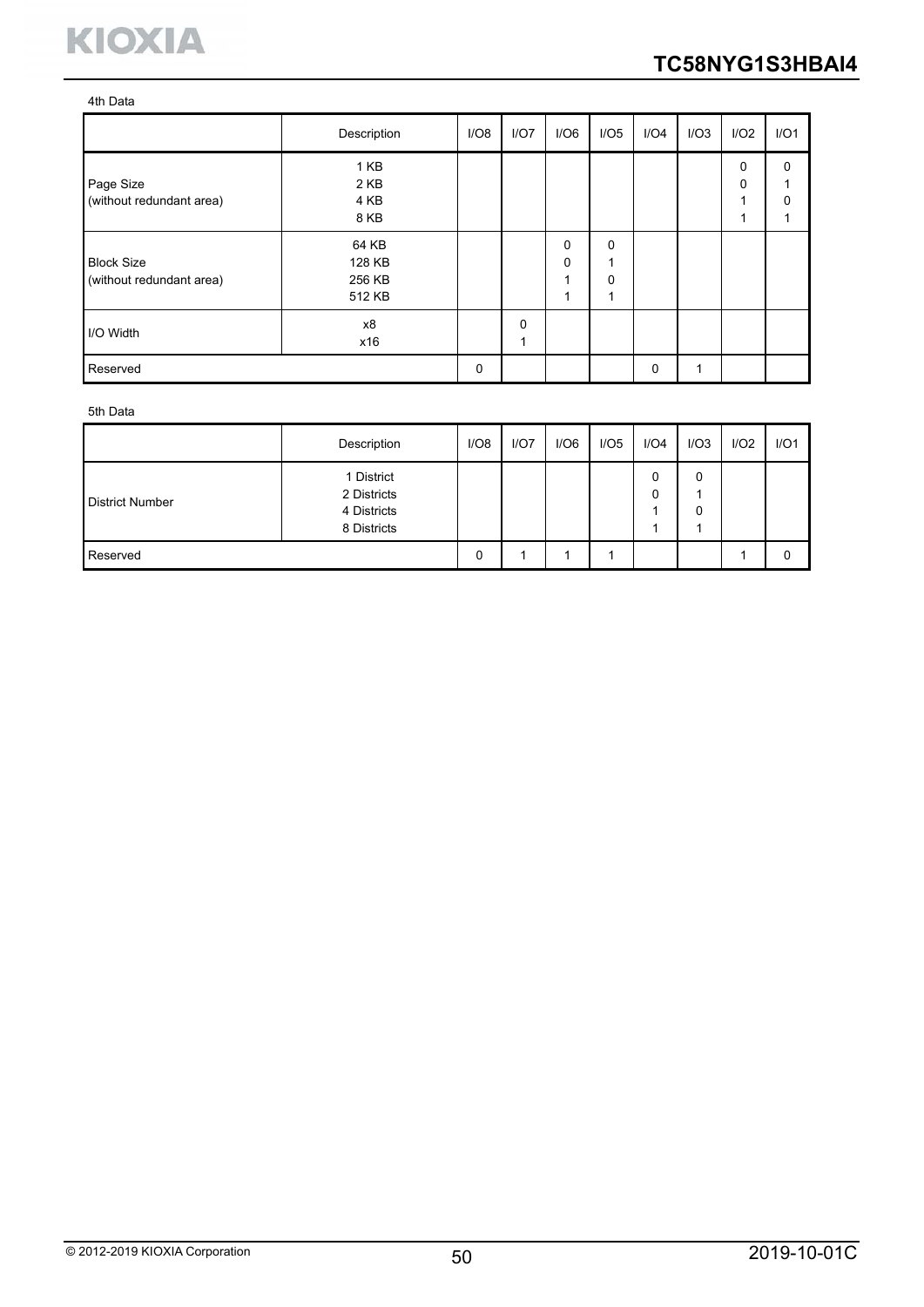Table 6. Status output table

#### Status Read

The device automatically implements the execution and verification of the Program and Erase operations. The Status Read function is used to monitor the Ready/Busy status of the device, determine the result (pass /fail) of a Program or Erase operation, and determine whether the device is in Protect mode. The device status is output via the I/O port using RE after a "70h" command input. The Status Read command can also be used during a Read operation to monitor the Ready/Busy status.

The resulting information is outlined in Table 6.

|      | <b>Definition</b>                                        | Page Program<br><b>Block Erase</b> | Cache Program           | Read<br>Cache Read      |
|------|----------------------------------------------------------|------------------------------------|-------------------------|-------------------------|
| I/O1 | Chip Status1<br>Pass: $0$<br>Fail: 1                     | Pass/Fail                          | Pass/Fail               | Invalid                 |
| I/O2 | Chip Status 2<br>Fail: 1<br>Pass: 0                      | Invalid                            | Pass/Fail               | Invalid                 |
| I/O3 | Not Used                                                 | $\Omega$                           | $\Omega$                | $\mathbf{0}$            |
| I/O4 | Not Used                                                 | 0                                  | 0                       | $\Omega$                |
| I/O5 | Not Used                                                 | 0                                  | $\Omega$                | $\Omega$                |
| I/O6 | Page Buffer Ready/Busy<br>Ready: 1<br>Busy: 0            | Ready/Busy                         | Ready/Busy              | Ready/Busy              |
| I/O7 | Data Cache Ready/Busy<br>Ready: 1<br>Busy: 0             | Ready/Busy                         | Ready/Busy              | Ready/Busy              |
| I/O8 | <b>Write Protect</b><br>Not Protected: 1<br>Protected: 0 | Not Protected/Protected            | Not Protected/Protected | Not Protected/Protected |

The Pass/Fail status on I/O1 and I/O2 is only valid during a Program/Erase operation when the device is in the Ready state.

#### Chip Status 1:

During an Auto Page Program or Auto Block Erase operation this bit indicates the Pass/Fail result. During an Auto Page Program with Data Cache operation, this bit shows the Pass/Fail results of the current page program operation and therefore this bit is only valid when I/O6 shows the Ready state.

#### Chip Status 2:

This bit shows the Pass/Fail result of the previous page program operation during Auto Page Program with Data Cache. This status is valid when I/O7 shows the Ready State.

The status output on I/O6 is the same as that of I/O7 if the command input just before 70h is not 15h or 31h.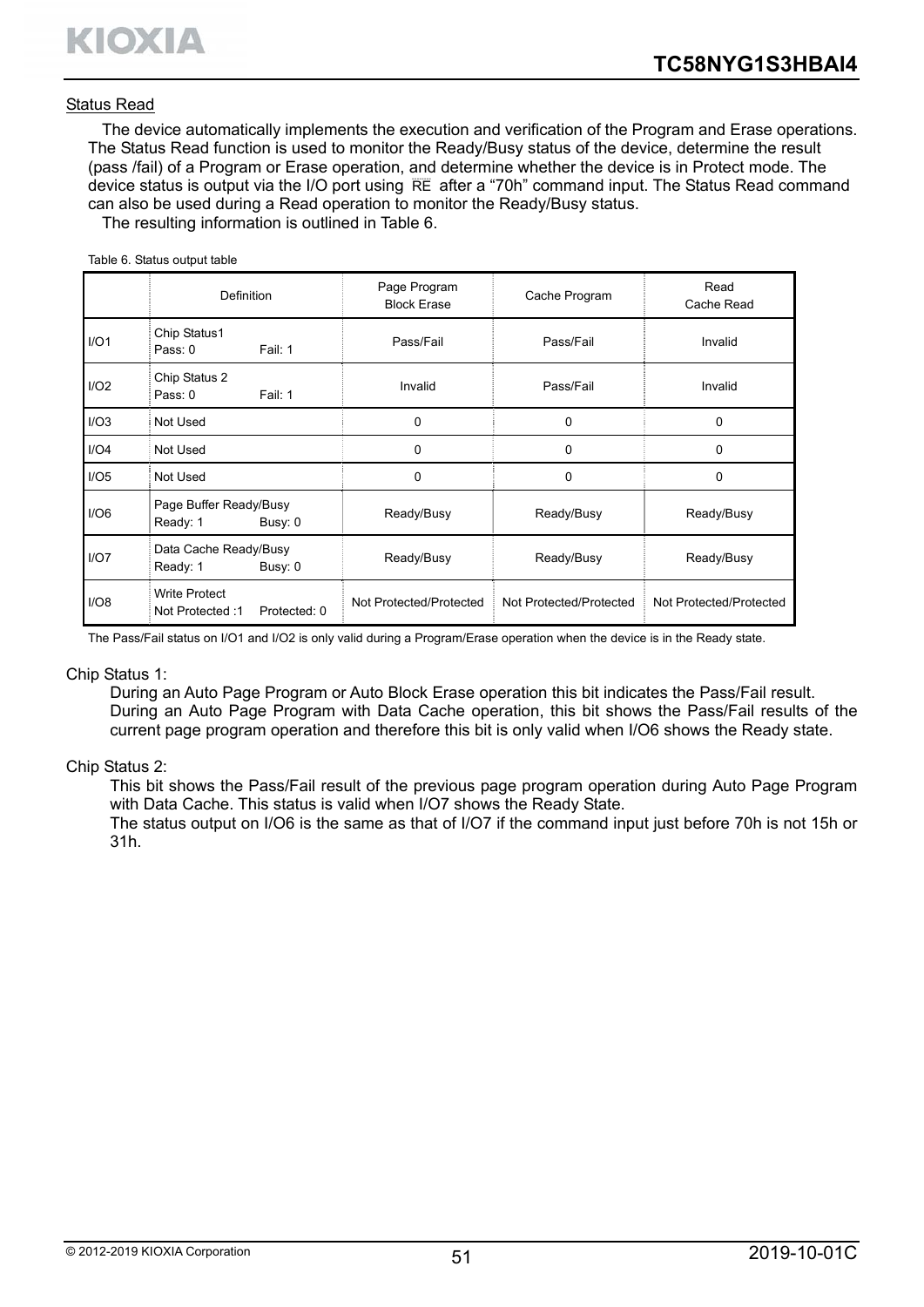# KIOXIA

An application example with multiple devices is shown in the figure below.



System Design Note:

If the RY /  $\overline{BY}$  pin signals from multiple devices are wired together as shown in the diagram, the Status Read function can be used to determine the status of each individual device.

#### Reset

The Reset mode stops all operations. For example, in case of a Program or Erase operation, the internally generated voltage is discharged to 0 volts and the device enters the Wait state.

Reset during a Cache Program/Page Copy may not just stop the most recent page program but it may also stop the previous program at a page depending on when the FF reset is input.

The response to a "FFh" Reset command input during the various device operations is as follows:

#### When a Reset (FFh) command is input during Program operation

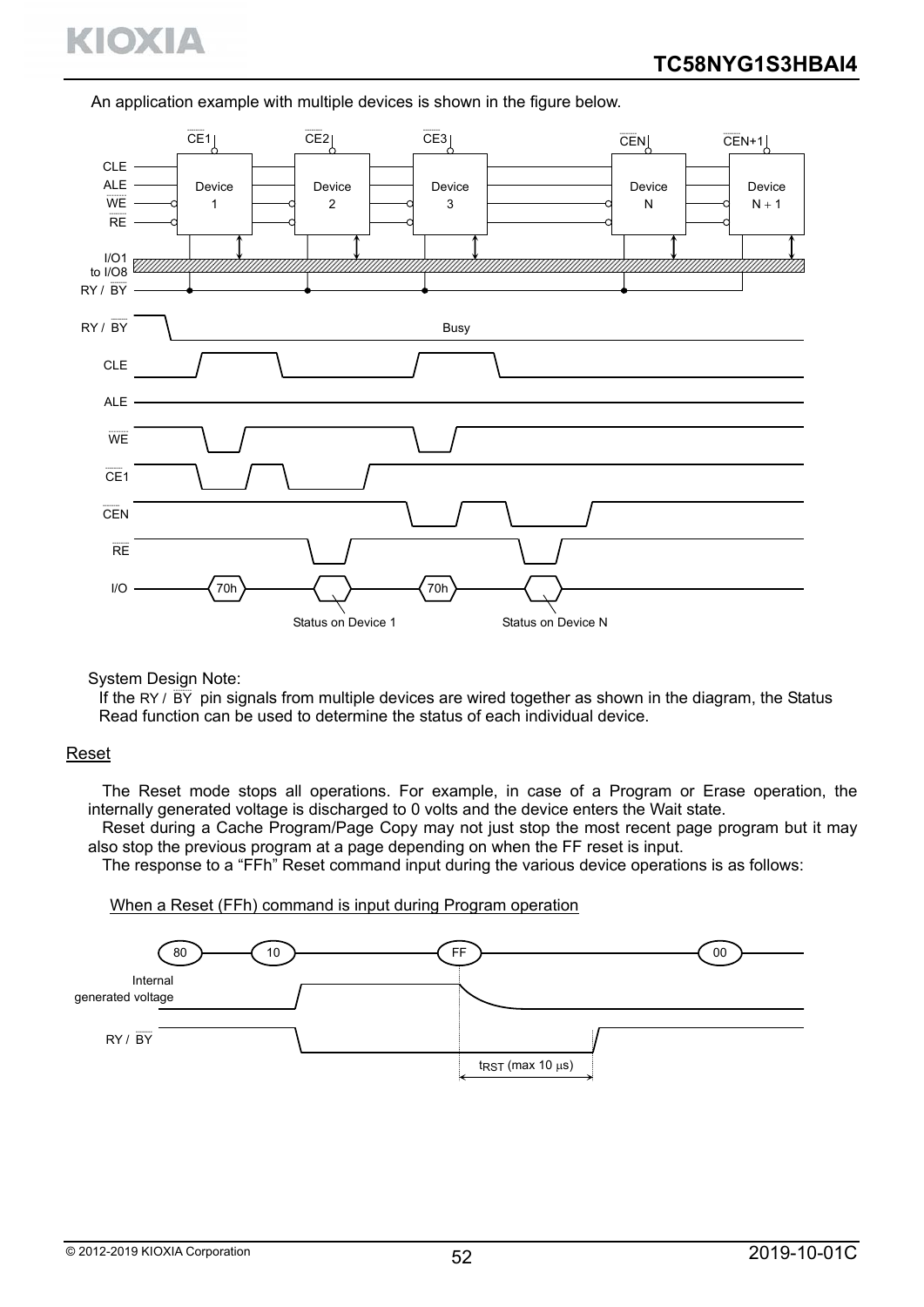

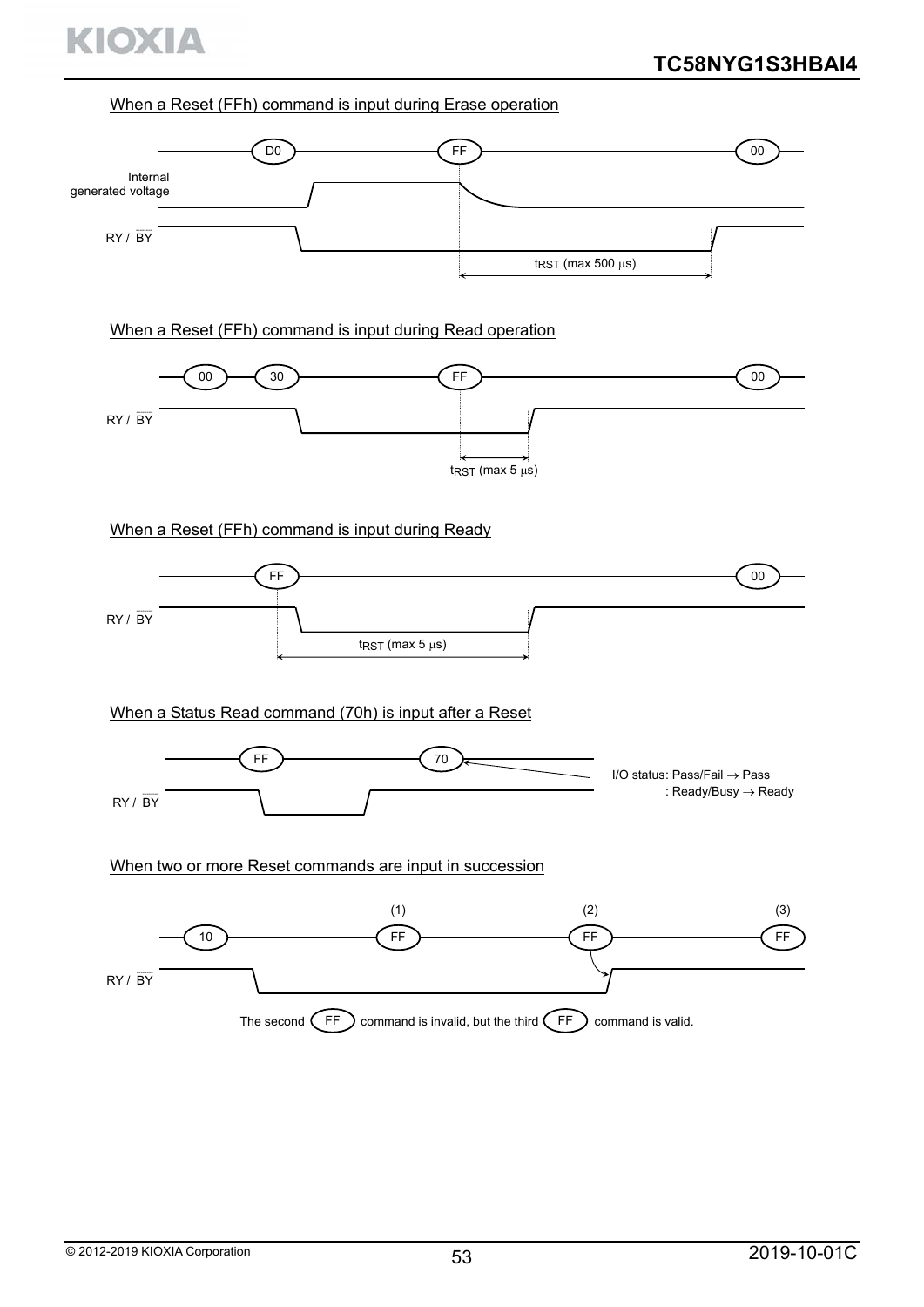

# **APPLICATION NOTES AND COMMENTS**

#### (1) Power-on/off sequence

The timing sequence shown in the figure below is necessary for the power-on/off sequence. The device's internal initialization starts after the power supply reaches an appropriate level during the power-on sequence. During the initialization the device Ready/Busy signal indicates the Busy state as shown in the figure below. In this time period, the acceptable commands are FFh or 70h. The WP signal is useful for protecting against data corruption at power-on/off.



#### (2) Power-on Reset

The following sequence is necessary because some input signals may not be stable at power-on.



(3) Prohibition of unspecified commands

The operation commands are listed in Table 3. Input of a command other than those specified in Table 3 is prohibited. Stored data may be corrupted if an unknown command is entered during the command cycle.

(4) Restriction of commands while in the Busy state

During the Busy state, do not input any command except 70h, 71h and FFh.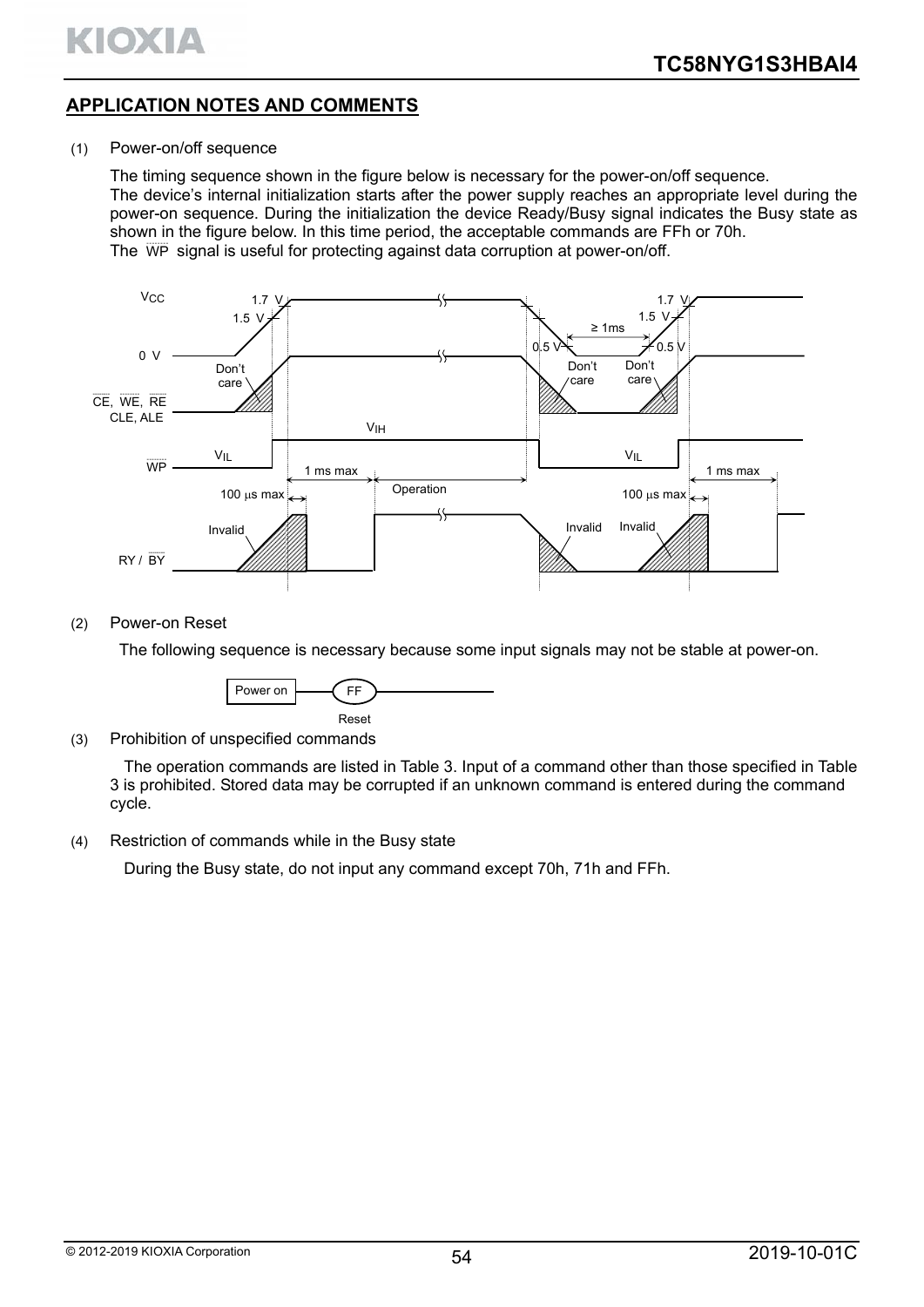

(5) Acceptable commands after Serial Data Input command "80h"

Once the Serial Data Input command "80h" has been input, do not input any command other than the Column Address Change in Serial Data Input command "85h", Auto Page Program command "10h", Multi Page Program command "11h", Auto Page Program with Data Cache Command "15h", or the Reset command "FFh".



If a command other than "85h" , "10h" , "11h" , "15h" or "FFh" is input, the Program operation is not performed and the device operation is set to the mode that the input command specifies.



(6) Addressing for program operation

Within a block, the pages must be programmed consecutively from the LSB (least significant bit) page of the block to the MSB (most significant bit) page of the block. Random page address programming is prohibited.



e.g.) Random page program (Prohibition)

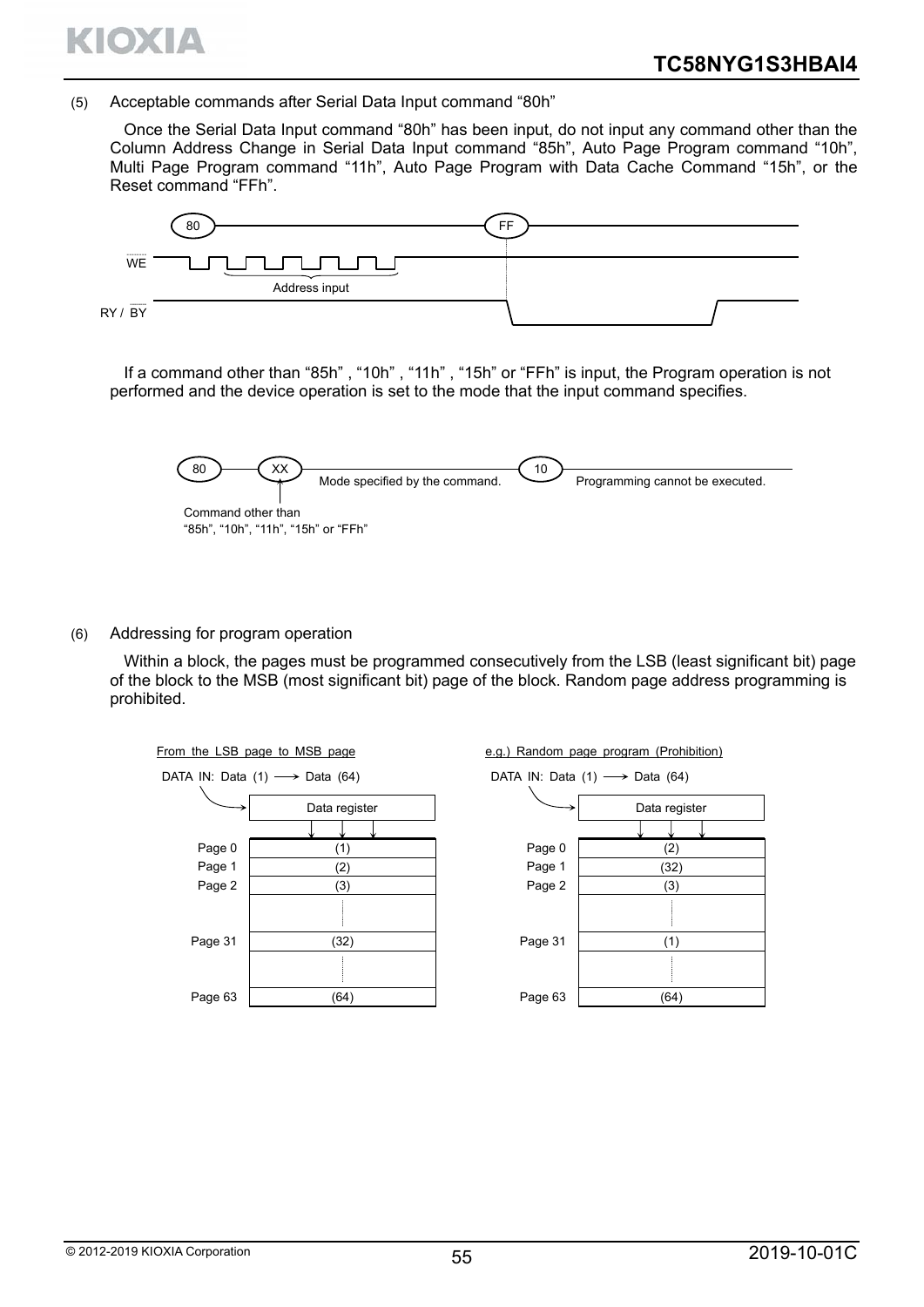

#### (7) Status Read during a Read operation



The device status can be read out by inputting the Status Read command "70h" in Read mode. Once the device has been set to Status Read mode by a "70h" command, the device will not return to Read mode unless the Read command "00h" is input during [A]. If the Read command "00h" is input during [A], Status Read mode is reset, and the device returns to Read mode. In this case, data output starts automatically from address N and address input is unnecessary

#### (8) Auto programming failure



#### (9) RY /  $\overline{BY}$ : termination for the Ready/Busy pin (RY /  $\overline{BY}$ )

A pull-up resistor needs to be used for termination because the RY  $/$  BY-buffer consists of an open drain circuit.



15 ns

10 ns

5 ns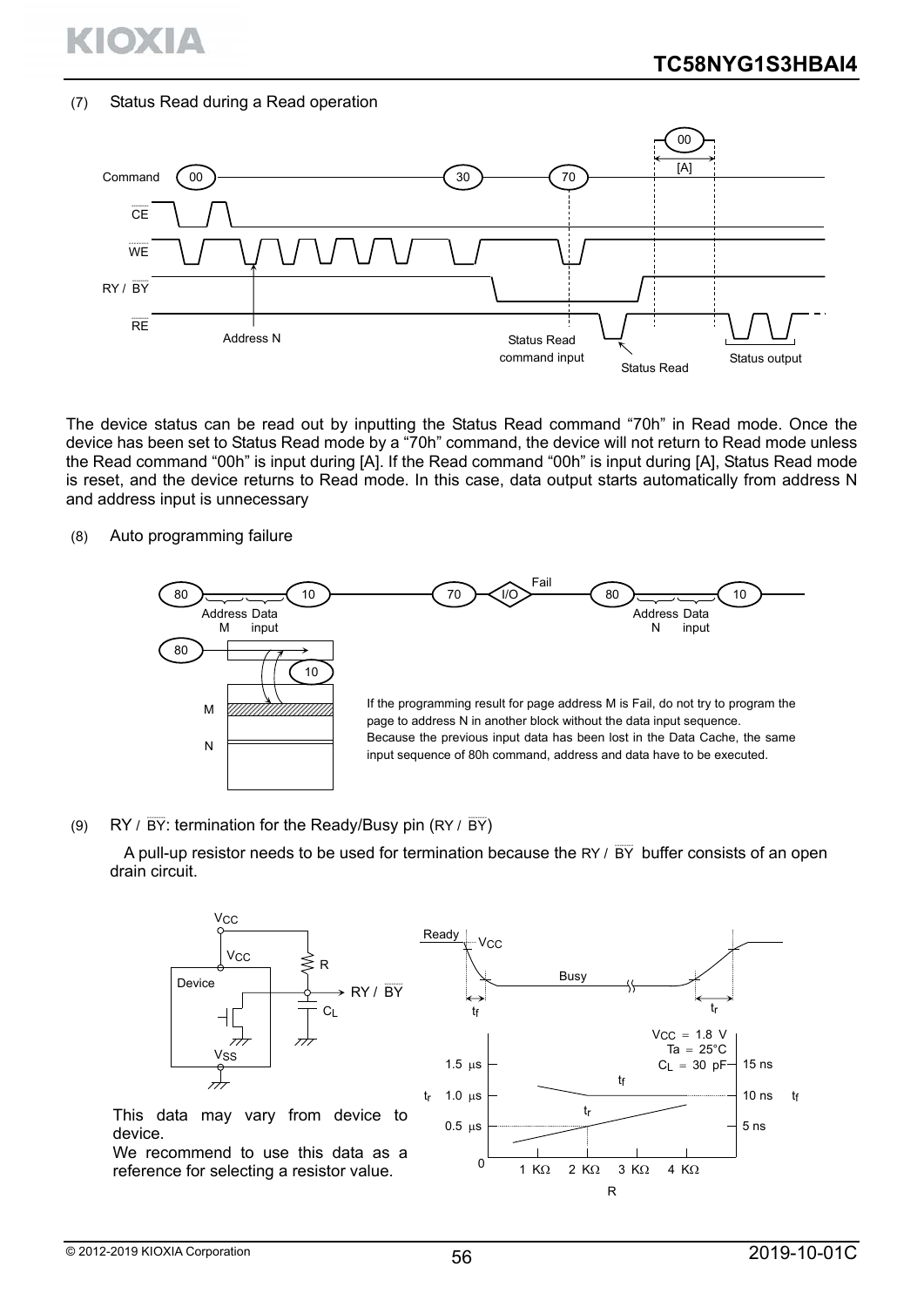

#### $(10)$  Note regarding the  $\overline{WP}$  signal

The Erase and Program operations are automatically reset when WP goes Low. The operations are enabled and disabled as follows:

#### Enable Programming



#### Disable Programming



#### Enable Erasing



Disable Erasing

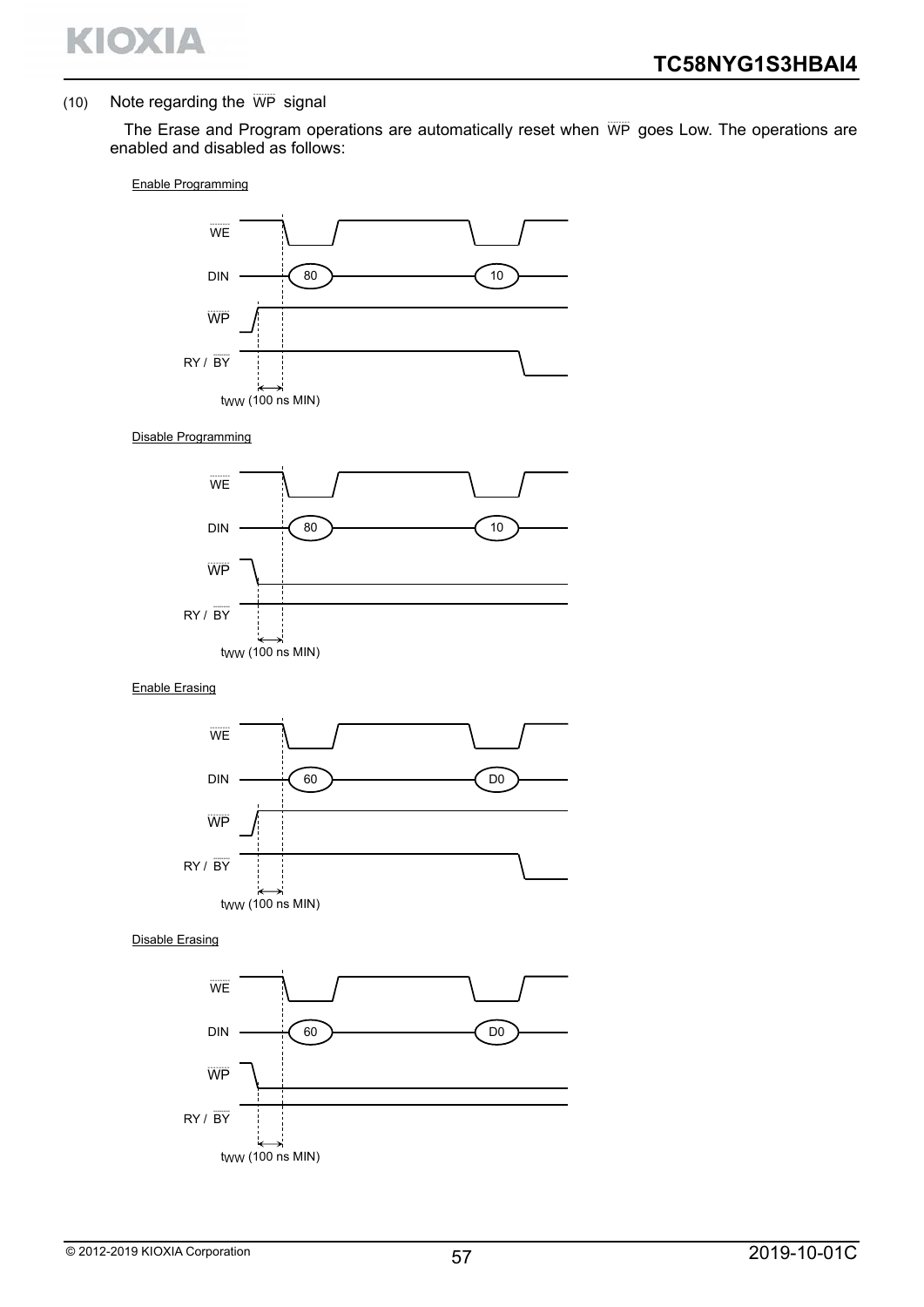

#### (11) When six address cycles are input

Although the device may read in a sixth address, it is ignored inside the chip.

Read operation

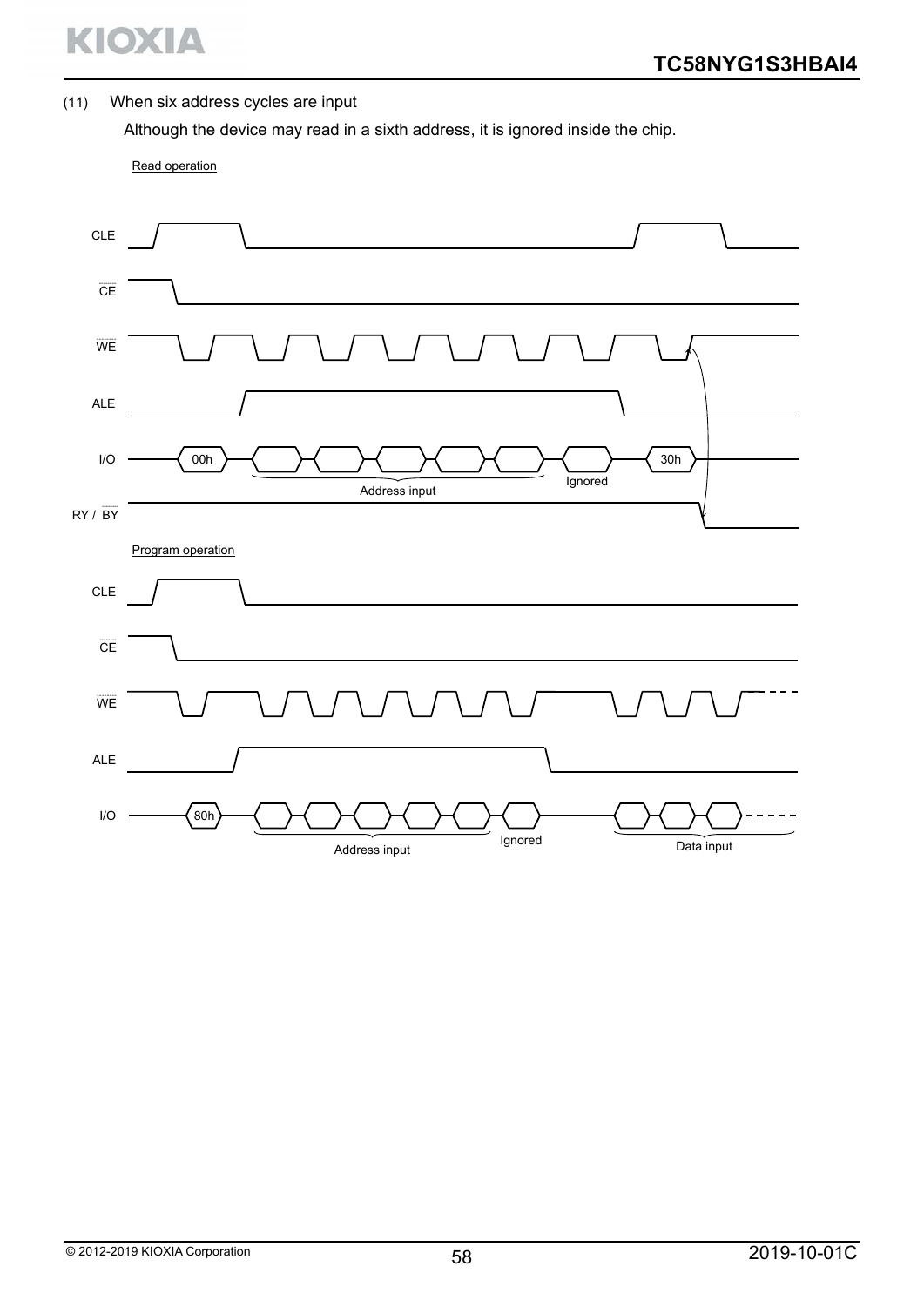

#### (12) Several programming cycles on the same page (Partial Page Program)

Data Pattern 4 Data Pattern 1 All 1 s All 1 s | Data Pattern 2 | Desemblace All 1 s All  $1 s$ 1st programming 2nd programming 4th programming Result | Data Pattern 1 | Data Pattern 2 Data Pattern 4

Each segment can be programmed individually as follows:

Number of partial program cycles in the same page must not exceed 4.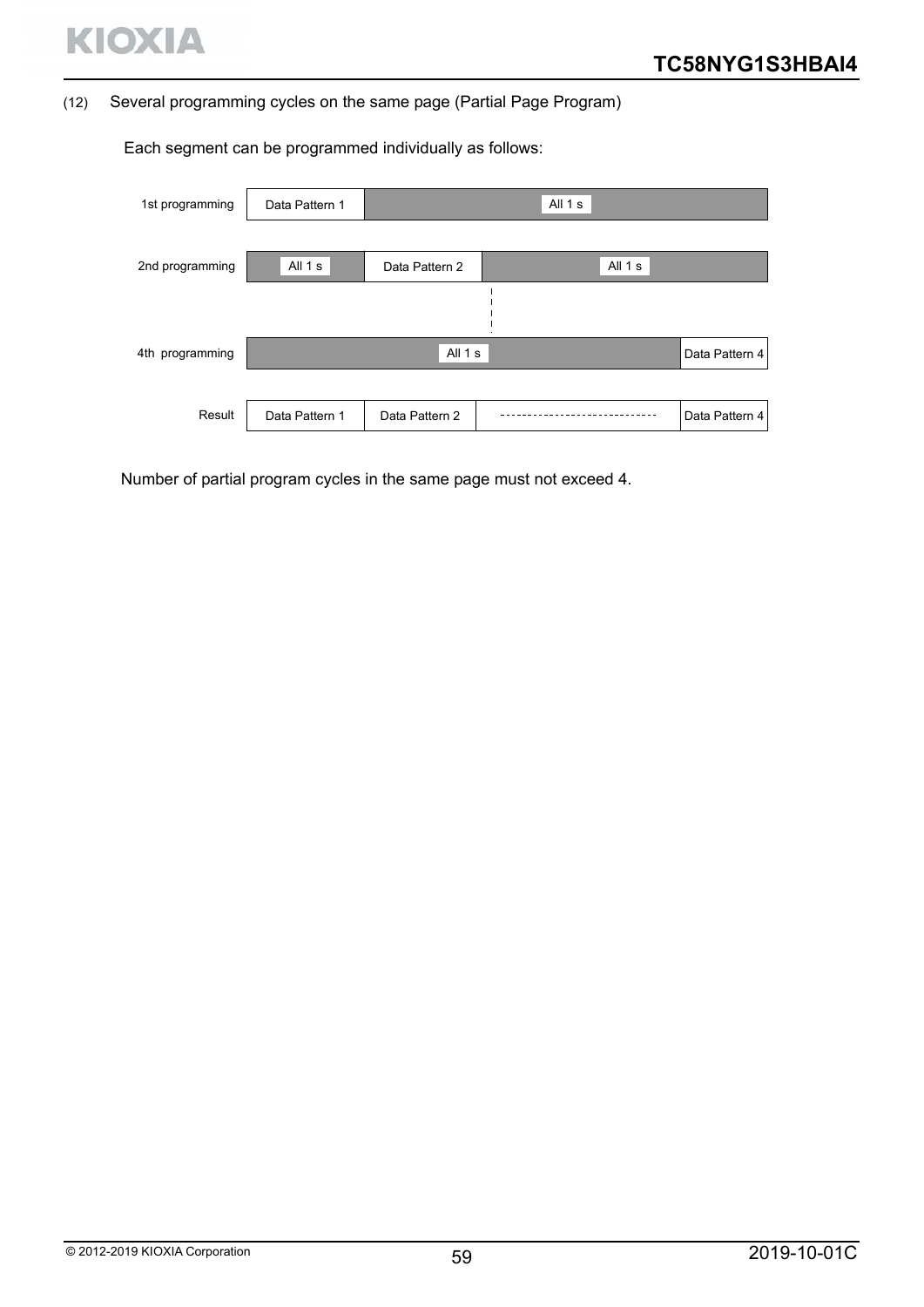

#### (13) Invalid blocks (bad blocks)

The device occasionally contains unusable blocks. Therefore, the following issues must be recognized:



Please do not perform an erase operation to bad blocks. It may be impossible to recover the bad block's information if the information is erased.

Check if the device has any bad blocks after installation into the system. Refer to the test flow for bad block detection. Bad blocks which are detected by the test flow must be managed as unusable blocks by the system.

A bad block does not affect the performance of good blocks because it is isolated from the bit lines by select gates.

|                           | MIN  | TYP. | <b>MAX</b> | UNIT          |
|---------------------------|------|------|------------|---------------|
| Valid (Good) Block Number | 2008 |      | 2048       | <b>Blocks</b> |

# **Bad Block Test Flow**

Regarding invalid blocks, bad block mark is in whole pages.

Please read one column of any page in each block. If the data of the column is 00(Hex), define the block as a bad block.



\*1: No erase operation is allowed to detected bad blocks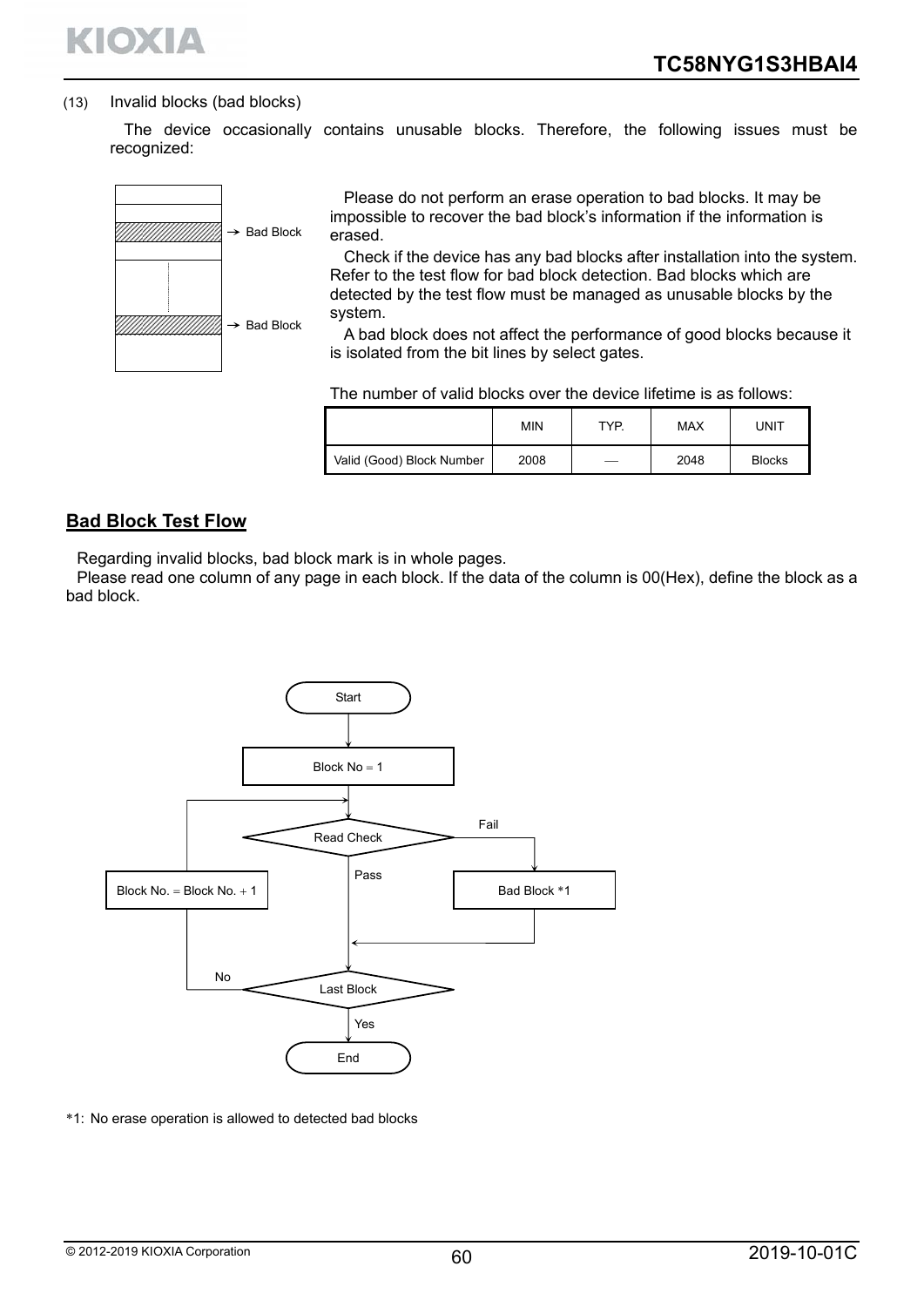#### (14) Failure phenomena for Program, Erase and Read operations

The device may fail during a Program or Erase operation.

The following possible failure modes should be considered when implementing a highly reliable system.

|              | <b>FAILURE MODE</b>        | DETECTION AND COUNTERMEASURE SEQUENCE                                                                                                                             |
|--------------|----------------------------|-------------------------------------------------------------------------------------------------------------------------------------------------------------------|
| <b>Block</b> | Erase Failure              | Status Read after Erase $\rightarrow$ Block Replacement                                                                                                           |
| Page         | <b>Programming Failure</b> | Status Read after Program $\rightarrow$ Block Replacement                                                                                                         |
| Read         | <b>Bit Error</b>           | Check the ECC status at host controller and take appropriate measures such as rewrite in<br>consideration of Wear Leveling before uncorrectable ECC error occurs. |

- ECC: Error Correction Code. 8 bit correction per 512 Bytes is necessary.
- Block Replacement

Program



When an error happens in Block A, try to reprogram the data into another Block (Block B) by loading from an external buffer. Then, prevent further system accesses to Block A (by creating a bad block table or by using another appropriate scheme).

#### Erase

When an error occurs during an Erase operation, prevent future accesses to this bad block (by creating a table within the system or by using another appropriate scheme).

- (15) Do not turn off the power before the Write/Erase operation is complete. Avoid using the device when the battery is low. Power shortage and/or power failure before the Write/Erase operation is complete will cause loss of data and/or damage to data.
- (16) Please refer to KIOXIA soldering temperature profile for details.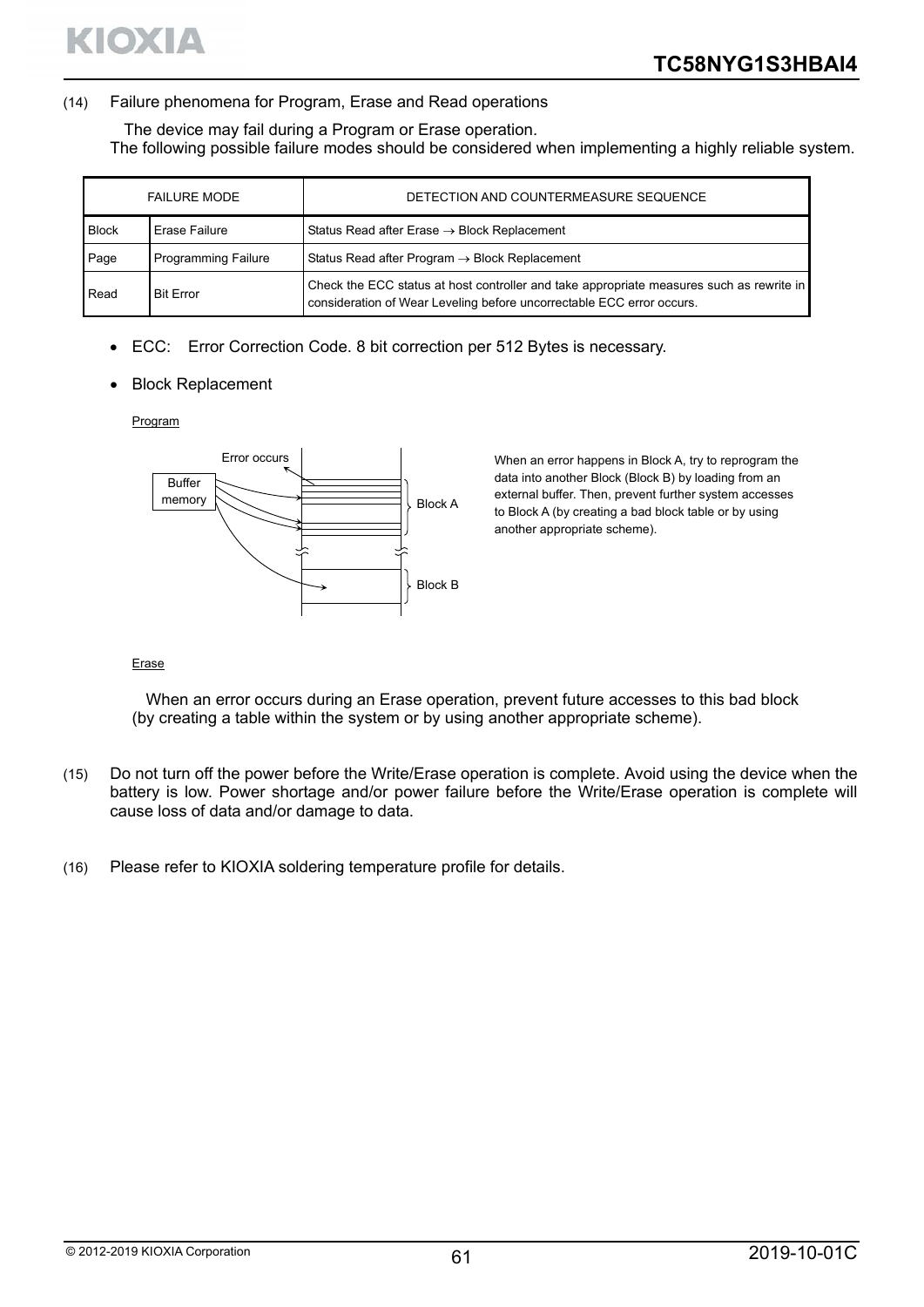KIOXIA

#### (17) Reliability Guidance

This reliability guidance is intended to provide some guidance related to using NAND Flash with 8 bit ECC for each 512 bytes. NAND Flash memory cells are gradually worn out and the reliability level of memory cells is degraded by repeating Write and Erase operation of '0' data in each block. For detailed reliability data, please refer to the reliability note for each product.

Although random bit errors may occur during use, it does not necessarily mean that a block is bad.

Generally, a block should be marked as bad when a program status failure or erase status failure is detected.

The reliability of NAND Flash memory cells during the actual usage on system level depends on the usage and environmental conditions. KIOXIA adopts the checker pattern data, 0x55 & 0xAA for alternative Write/Erase cycles, for the reliability test.

#### **Write/Erase Endurance**

Write/Erase endurance failures may occur in a cell, page, or block, and are detected by doing a Status Read after either an Auto Page Program or Auto Block Erase operation. The cumulative bad block count will increase along with the number of Write/Erase cycles.

#### **Data Retention**

The data in NAND Flash memory may change after a certain amount of storage time. This is due to charge loss or charge gain. After block erasure and reprogramming, the block may become usable again.

Data Retention time is generally influenced by the number of Write/Erase cycles and temperature.

Here is a graph plotting the relationship between Write/Erase Endurance and Data Retention.



Write/Erase Endurance [Cycles]

#### **Read Disturb**

A Read operation may disturb the data in NAND Flash memory. The data may change due to charge gain. Usually, bit errors occur on other pages in the block, not the page being read. After a large number of read cycles (between block erases), a tiny charge may build up and can cause a cell to be soft programmed to another state. After block erasure and reprogramming, the block may become usable again. Read Disturb capability is generally influenced by the number of Write/Erase variable and Disturb A Read operation may disturb the data in NAND Flash memory. The data may change due to changain. Usually, bit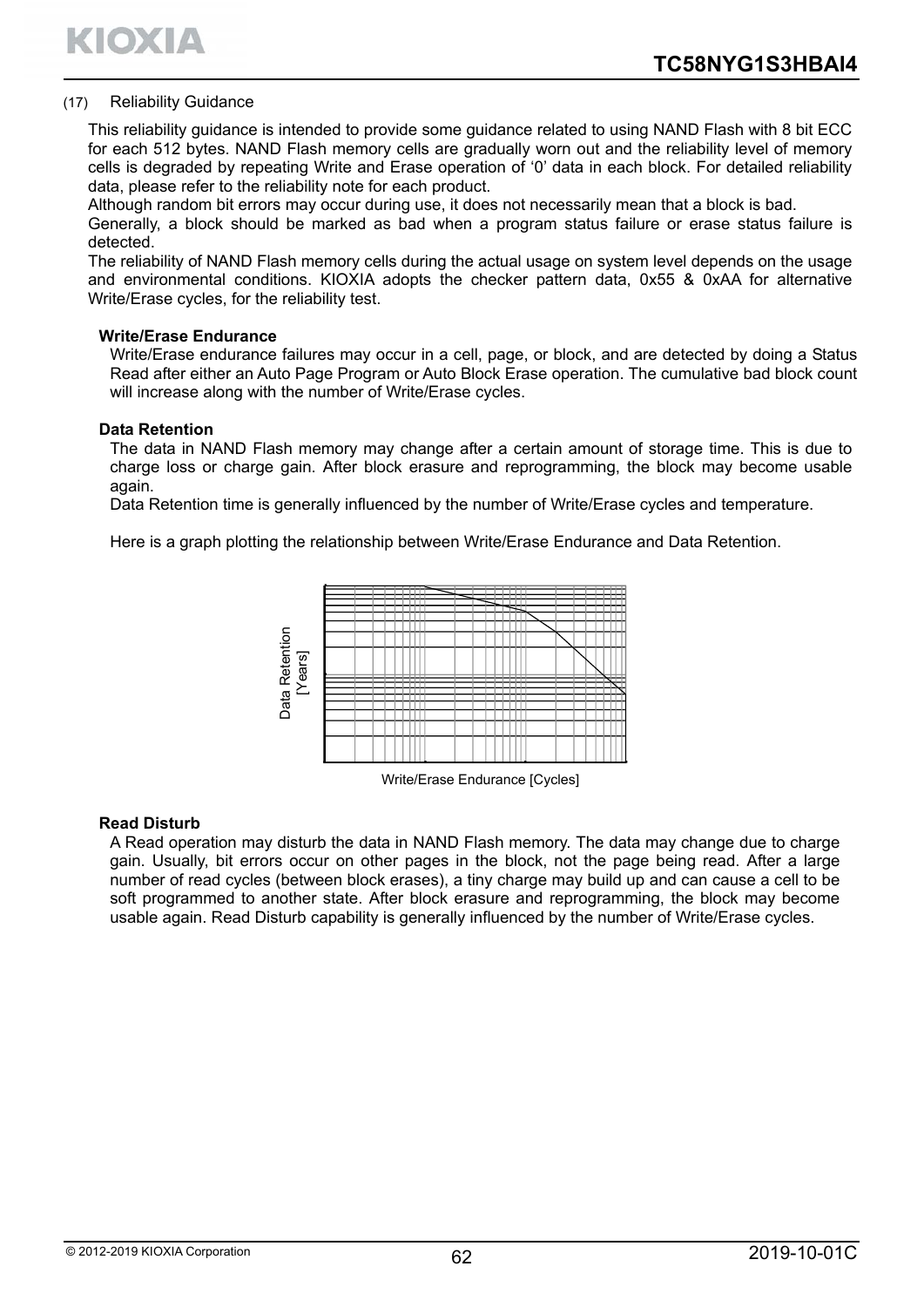#### (18) NAND Management

NAND Management such as Bad Block Management, ECC treatment and Wear Leveling, but not limited to these treatments, should be recognized and incorporated in the system design.

ECC treatment for read data is mandatory against random bit errors, and host should monitor ECC status to take appropriate measures such as rewrite in consideration of Wear Leveling before uncorrectable Error occurs. To realize robust system design generally it is necessary to prevent the concentration of Write/Erase cycles at the specific blocks by adopting Wear Leveling which manages to distribute Write/Erase cycles evenly among NAND Flash memory. And also it is necessary to avoid dummy '0' data write, e.g. '0' data padding, which accelerate block endurance degradation.

Continuous Write and Erase cycling with high percentage of '0' bits in data pattern can lead to faster block endurance degradation.

|                                  |          |          | $1$ : "1" data cell |   |          | $ 0 $ : "0" data cell            |   |             |              |             |   |   |          |              |          |   |  |  |  |  |  |
|----------------------------------|----------|----------|---------------------|---|----------|----------------------------------|---|-------------|--------------|-------------|---|---|----------|--------------|----------|---|--|--|--|--|--|
|                                  |          | U        | U                   |   | 0        | 0                                |   |             | U            | 0           | 0 | U |          |              | U        |   |  |  |  |  |  |
| $\Omega$                         |          | $\Omega$ |                     |   | 0        | 0                                | 0 | 0           | 0            | 0           | 0 | 0 |          | $\mathbf{0}$ |          |   |  |  |  |  |  |
|                                  | $\Omega$ |          | 0                   | 0 | 0        | $\mathbf 0$                      | 0 | $\Omega$    | $\Omega$     | $\mathbf 0$ | 0 |   | $\Omega$ |              | 0        | 0 |  |  |  |  |  |
|                                  |          | 0        | 0                   |   | 0        | 0                                | 0 | $\Omega$    | $\Omega$     | 0           | 0 |   |          | $\Omega$     | 0        |   |  |  |  |  |  |
| $\Omega$                         | 0        |          |                     | 0 | 0        | $\mathbf 0$                      | 0 | 0           | 0            | 0           | 0 | 0 | $\Omega$ |              |          | 0 |  |  |  |  |  |
|                                  | $\Omega$ |          | 0                   |   | $\Omega$ | $\mathbf 0$                      | 0 | $\mathbf 0$ | $\mathbf{0}$ | 0           | 0 |   | $\Omega$ |              | $\Omega$ |   |  |  |  |  |  |
| $\Omega$                         |          | $\Omega$ |                     | 0 | 0        | $\mathbf 0$                      | 0 | $\mathbf 0$ | $\Omega$     | $\mathbf 0$ | 0 | 0 |          | $\Omega$     |          | 0 |  |  |  |  |  |
|                                  | $\Omega$ |          | n                   |   | ∩        | ŋ                                |   |             | ∩            | $\Omega$    |   |   | $\Omega$ |              | ∩        |   |  |  |  |  |  |
|                                  |          |          |                     |   |          |                                  |   |             |              |             |   |   |          |              |          |   |  |  |  |  |  |
| User data area<br>Remaining area |          |          |                     |   |          | User data area<br>Remaining area |   |             |              |             |   |   |          |              |          |   |  |  |  |  |  |

#### Example: NAND cell array with '0' data padding

(a) Accelerate block endurance degradation by fixed dummy "0" data write

(b) "1" data for Remaining area (Recommended)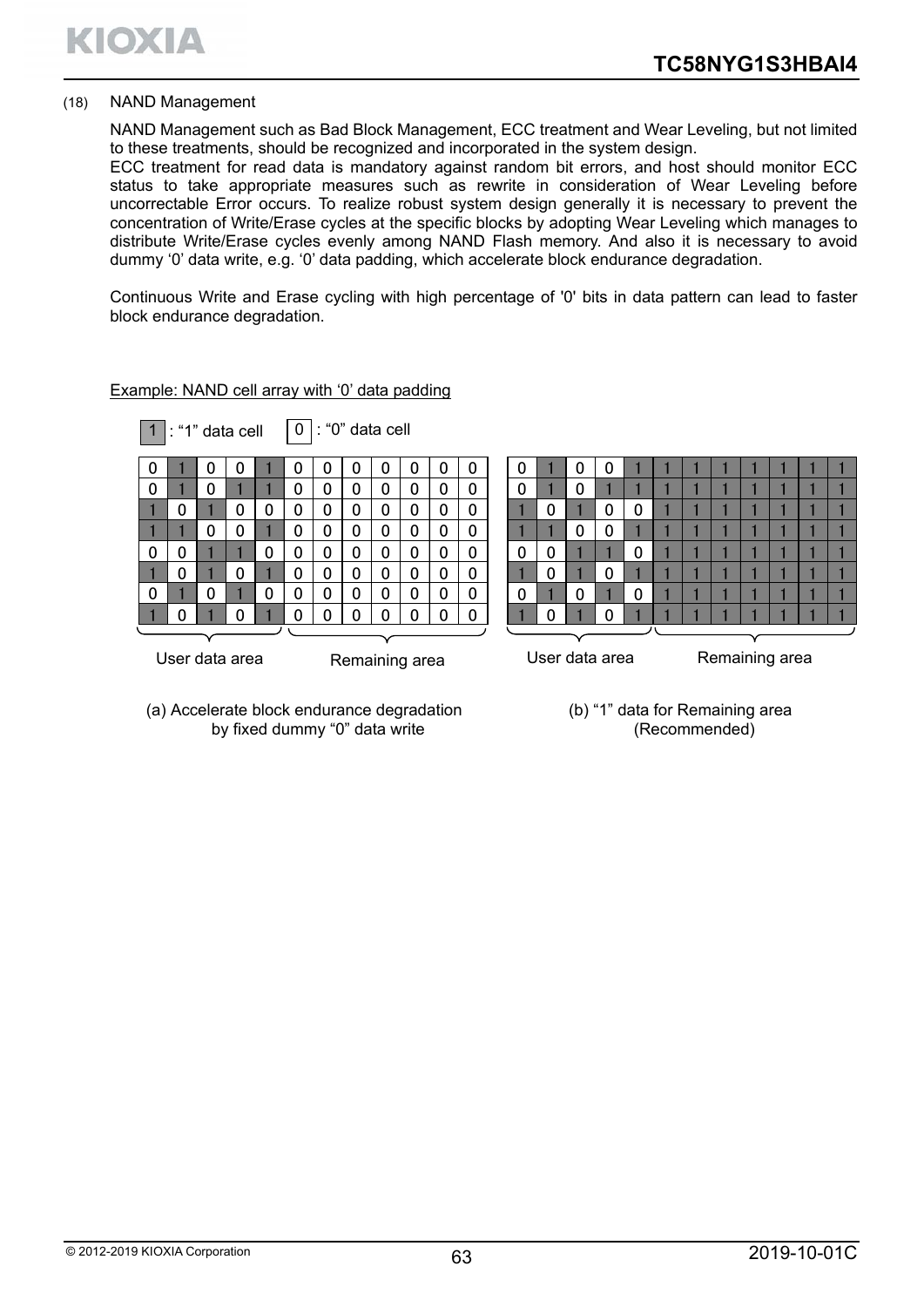

# **Package Dimensions**

P-TFBGA63-0911-0.80CZ Unit: mm



Weight: 0.15g (typ.)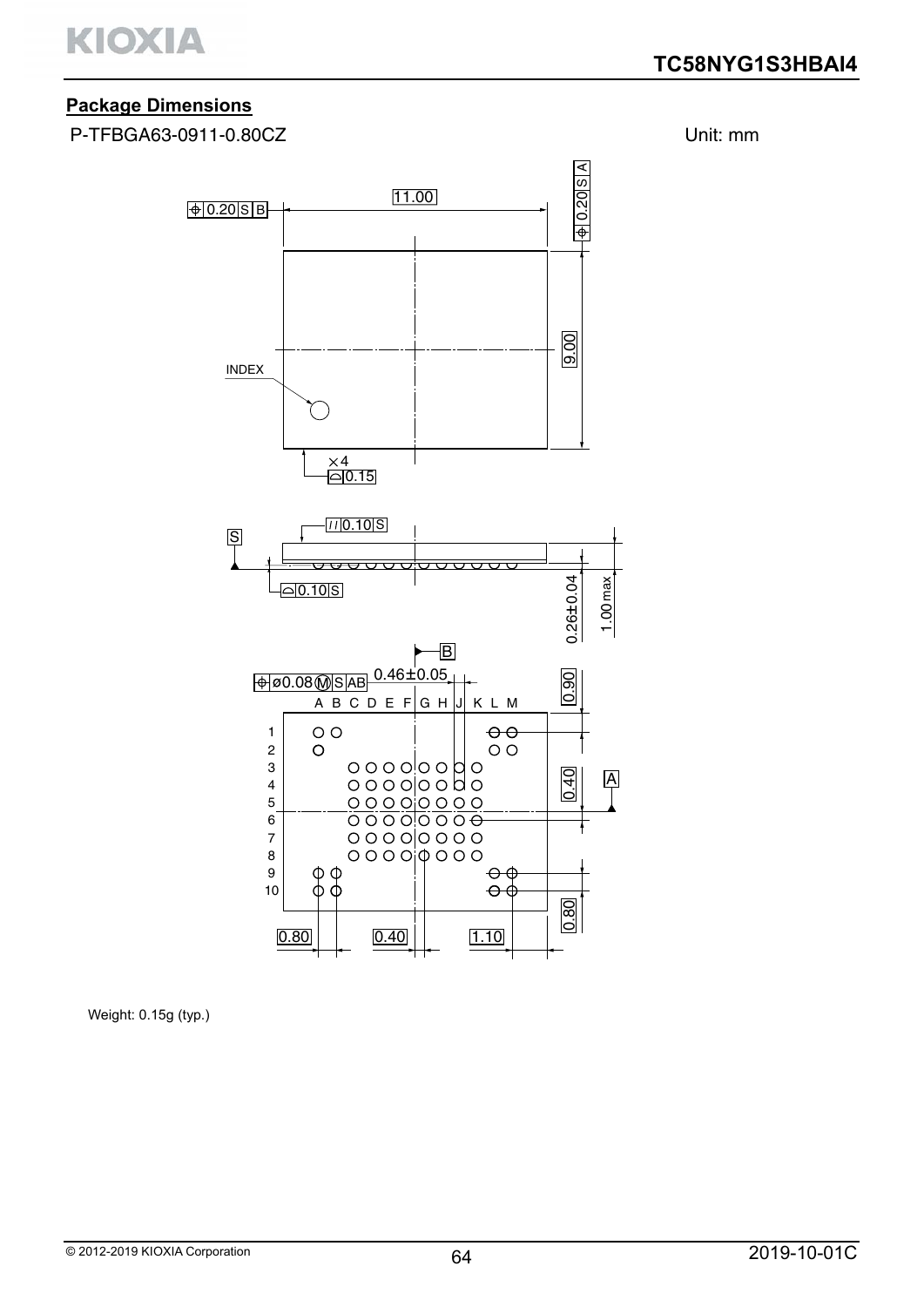# **Revision History**

| Date       | Rev. | Description                                                   |
|------------|------|---------------------------------------------------------------|
| 2012-10-01 | 0.10 | <b>Initial Release</b>                                        |
| 2012-10-31 | 0.20 | Corrected typo.                                               |
| 2013-01-18 | 1.00 | Deleted TENTATIVE/TBD notation. Corrected Typo.               |
| 2018-12-14 | 1.10 | Corrected typo and described some notes.                      |
|            |      | Removed Soldering Temperature and added note in ABSOLUTE      |
|            |      | MAXIMUM RATINGS, and added comments in APPLICATINO NOTES      |
|            |      | AND COMMENTS.                                                 |
|            |      | Removed the word "Recommended" from the title of DC OPERATING |
|            |      | CONDITIONS, and AC CHARACTERISTICS AND OPERATING              |
|            |      | CONDITIONS.                                                   |
|            |      | Renewed Reliability Guidance and added NAND Management.       |
|            |      | Changed "RESTRICTIONS ON PRODUCT USE".                        |
| 2019-10-01 | 2.00 | Rebrand as "KIOXIA"                                           |